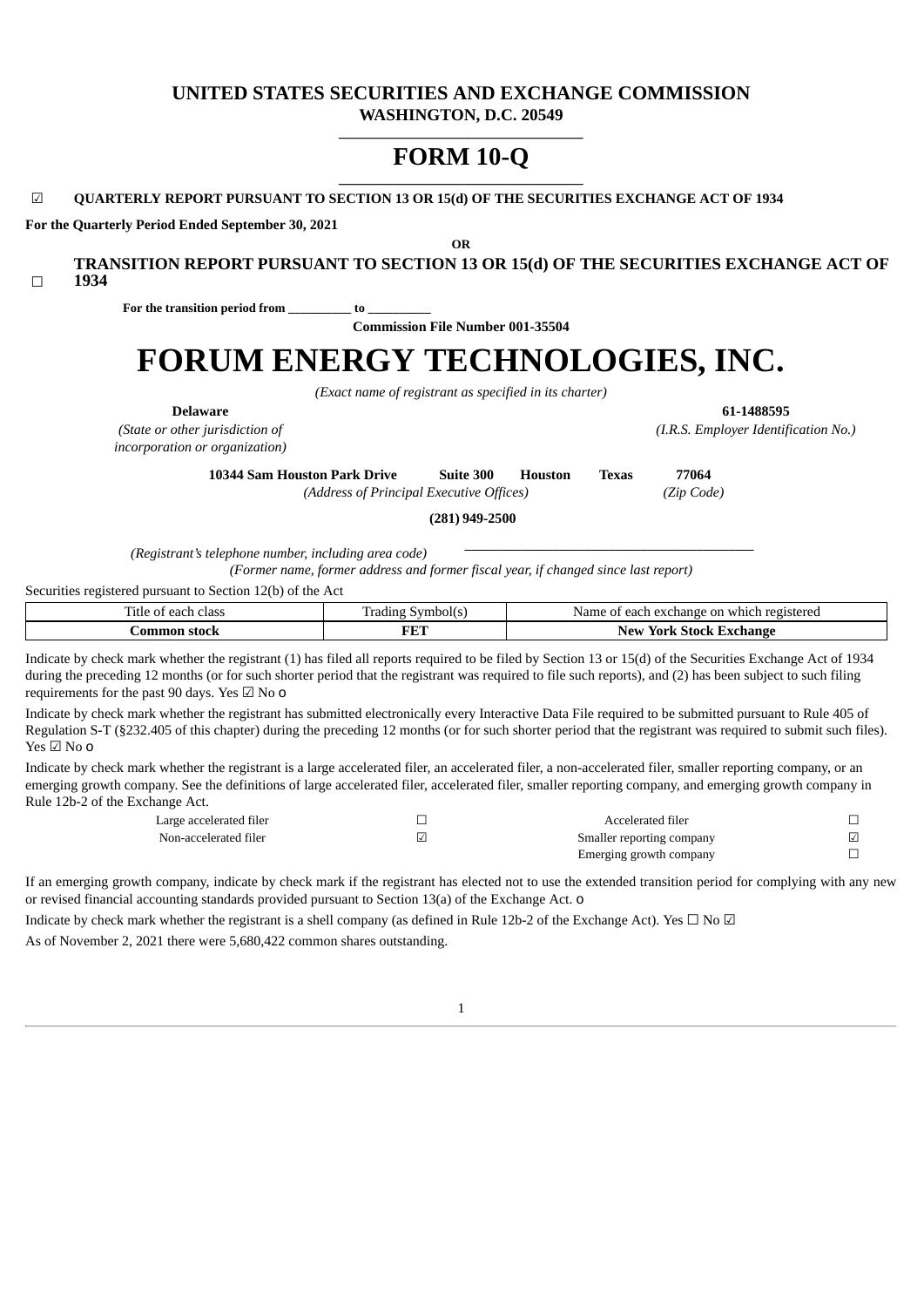# **Table of Contents**

<span id="page-1-0"></span>

| <b>PART I - FINANCIAL INFORMATION</b>                                                         | $\overline{3}$ |
|-----------------------------------------------------------------------------------------------|----------------|
| <b>Item 1. Financial Statements (Unaudited)</b>                                               | <u>3</u>       |
| Condensed consolidated statements of comprehensive loss                                       | 3              |
| <b>Condensed consolidated balance sheets</b>                                                  | <u>4</u>       |
| Condensed consolidated statements of cash flows                                               | $\overline{5}$ |
| Condensed consolidated statements of changes in stockholders' equity                          | <u>6</u>       |
| Notes to condensed consolidated financial statements                                          | 8              |
| Item 2. Management's discussion and analysis of financial condition and results of operations | 17             |
| Item 3. Quantitative and qualitative disclosures about market risk                            | 29             |
| Item 4. Controls and procedures                                                               | $\frac{30}{2}$ |
| <b>PART II - OTHER INFORMATION</b>                                                            | 30             |
| Item 1. Legal proceedings                                                                     | $\frac{30}{2}$ |
| Item 1A. Risk factors                                                                         | 30             |
| Item 2. Unregistered sales of equity securities and use of proceeds                           | 30             |
| <b>Item 3. Defaults Upon Senior Securities</b>                                                | 31             |
| <b>Item 4. Mine Safety Disclosures</b>                                                        | 31             |
| Item 5. Other Information                                                                     | 31             |
| Item 6. Exhibits                                                                              | 31             |
| <b>SIGNATURES</b>                                                                             | 32             |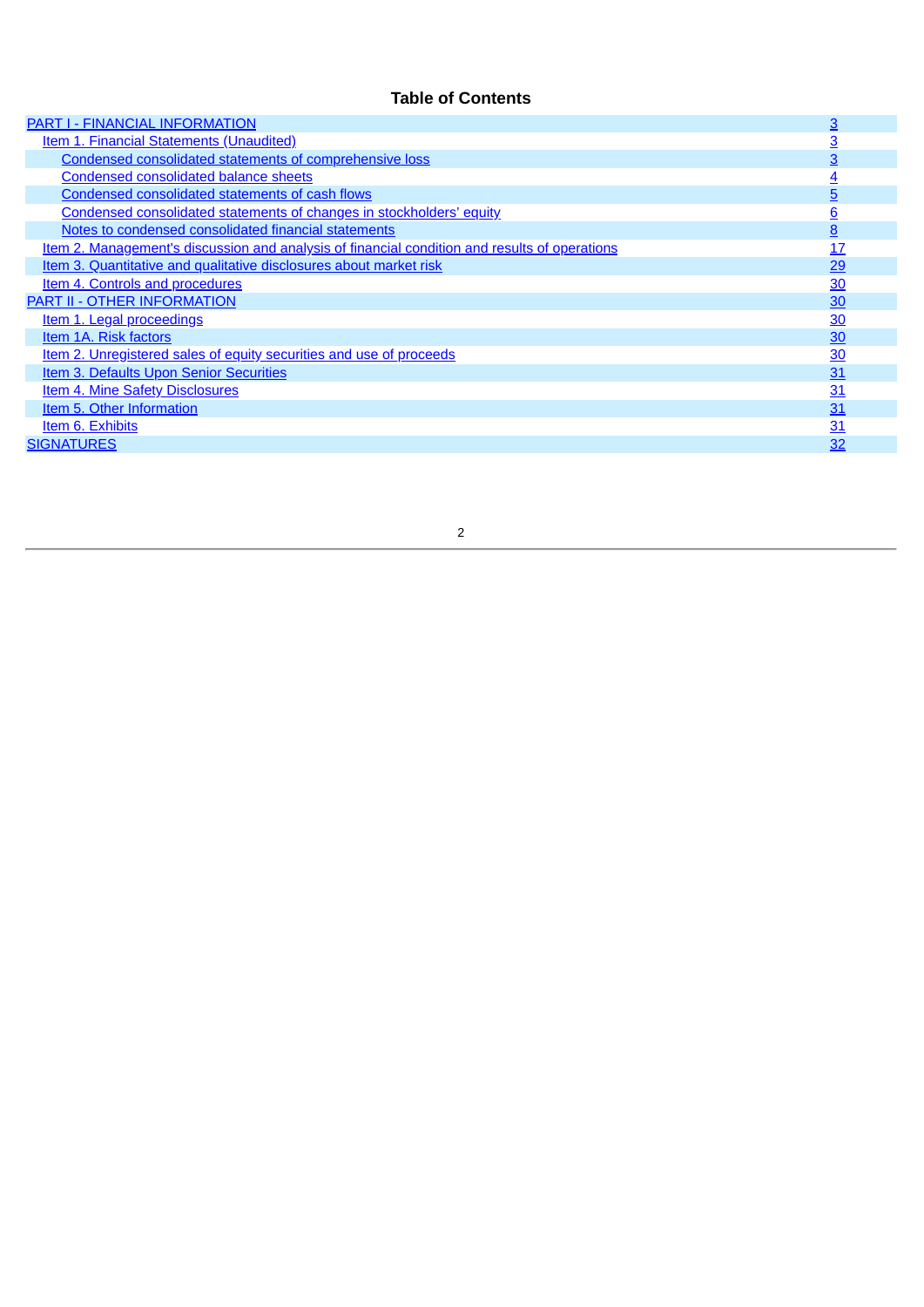### <span id="page-2-1"></span><span id="page-2-0"></span>**Item 1. Financial Statements**

#### **Forum Energy Technologies, Inc. and Subsidiaries Condensed Consolidated Statements of Comprehensive Loss (Unaudited)**

|                                                           |                | <b>Three Months Ended</b><br>September 30, |                |           | <b>Nine Months Ended</b><br>September 30, |               |               |            |
|-----------------------------------------------------------|----------------|--------------------------------------------|----------------|-----------|-------------------------------------------|---------------|---------------|------------|
| (in thousands, except per share information)              |                | 2021                                       | 2020           |           |                                           | 2021          |               | 2020       |
| Revenue                                                   | $\mathfrak{L}$ | 140.984                                    | $\mathfrak{D}$ | 103,606   | $\mathfrak{S}$                            | 392,921       | $\frac{3}{2}$ | 399,513    |
| Cost of sales                                             |                | 106,119                                    |                | 90,496    |                                           | 299,667       |               | 351,411    |
| Gross profit                                              |                | 34,865                                     |                | 13,110    |                                           | 93,254        |               | 48,102     |
| <b>Operating expenses</b>                                 |                |                                            |                |           |                                           |               |               |            |
| Selling, general and administrative expenses              |                | 42,334                                     |                | 45,989    |                                           | 125,992       |               | 154,512    |
| Impairments of intangible assets, property and equipment  |                |                                            |                | 2,962     |                                           |               |               | 20,394     |
| Loss (gain) on disposal of assets and other               |                | (93)                                       |                | 1,206     |                                           | (1, 362)      |               | 672        |
| Total operating expenses                                  |                | 42,241                                     |                | 50,157    |                                           | 124,630       |               | 175,578    |
| <b>Operating loss</b>                                     |                | (7, 376)                                   |                | (37, 047) |                                           | (31, 376)     |               | (127, 476) |
| Other expense (income)                                    |                |                                            |                |           |                                           |               |               |            |
| Interest expense                                          |                | 7,128                                      |                | 8,473     |                                           | 24,065        |               | 21,617     |
| Foreign exchange and other losses (gains), net            |                | (3,962)                                    |                | 3,445     |                                           | (1,431)       |               | (931)      |
| Loss (gain) on extinguishment of debt                     |                | 196                                        |                | (28, 734) |                                           | 5,290         |               | (72, 478)  |
| Deferred loan costs written off                           |                |                                            |                | 303       |                                           |               |               | 2,262      |
| Total other expense (income), net                         |                | 3,362                                      |                | (16, 513) |                                           | 27,924        |               | (49, 530)  |
| Loss before income taxes                                  |                | (10, 738)                                  |                | (20, 534) |                                           | (59, 300)     |               | (77, 946)  |
| Income tax expense (benefit)                              |                | 849                                        |                | 1,017     |                                           | 3,756         |               | (13, 757)  |
| <b>Net loss</b>                                           |                | (11, 587)                                  |                | (21, 551) |                                           | (63,056)      |               | (64, 189)  |
|                                                           |                |                                            |                |           |                                           |               |               |            |
| Weighted average shares outstanding                       |                |                                            |                |           |                                           |               |               |            |
| <b>Basic</b>                                              |                | 5,661                                      |                | 5,580     |                                           | 5,637         |               | 5,573      |
| <b>Diluted</b>                                            |                | 5,661                                      |                | 5,580     |                                           | 5,637         |               | 5,573      |
| Loss per share                                            |                |                                            |                |           |                                           |               |               |            |
| <b>Basic</b>                                              | \$             | (2.05)                                     | \$             | (3.86)    | \$                                        | $(11.19)$ \$  |               | (11.52)    |
| <b>Diluted</b>                                            |                | (2.05)                                     |                | (3.86)    |                                           | (11.19)       |               | (11.52)    |
|                                                           |                |                                            |                |           |                                           |               |               |            |
| Other comprehensive income (loss), net of tax:            |                |                                            |                |           |                                           |               |               |            |
| Net loss                                                  |                | (11, 587)                                  |                | (21, 551) |                                           | (63,056)      |               | (64, 189)  |
| Change in foreign currency translation, net of tax of \$0 |                | (5,822)                                    |                | 5,942     |                                           | (2,604)       |               | (1,004)    |
| Gain (loss) on pension liability                          |                | 45                                         |                | (55)      |                                           | 101           |               | (56)       |
| <b>Comprehensive loss</b>                                 | \$             | (17, 364)                                  | \$             | (15,664)  | $\frac{3}{2}$                             | $(65,559)$ \$ |               | (65, 249)  |

<span id="page-2-2"></span>*The accompanying notes are an integral part of these condensed consolidated financial statements.*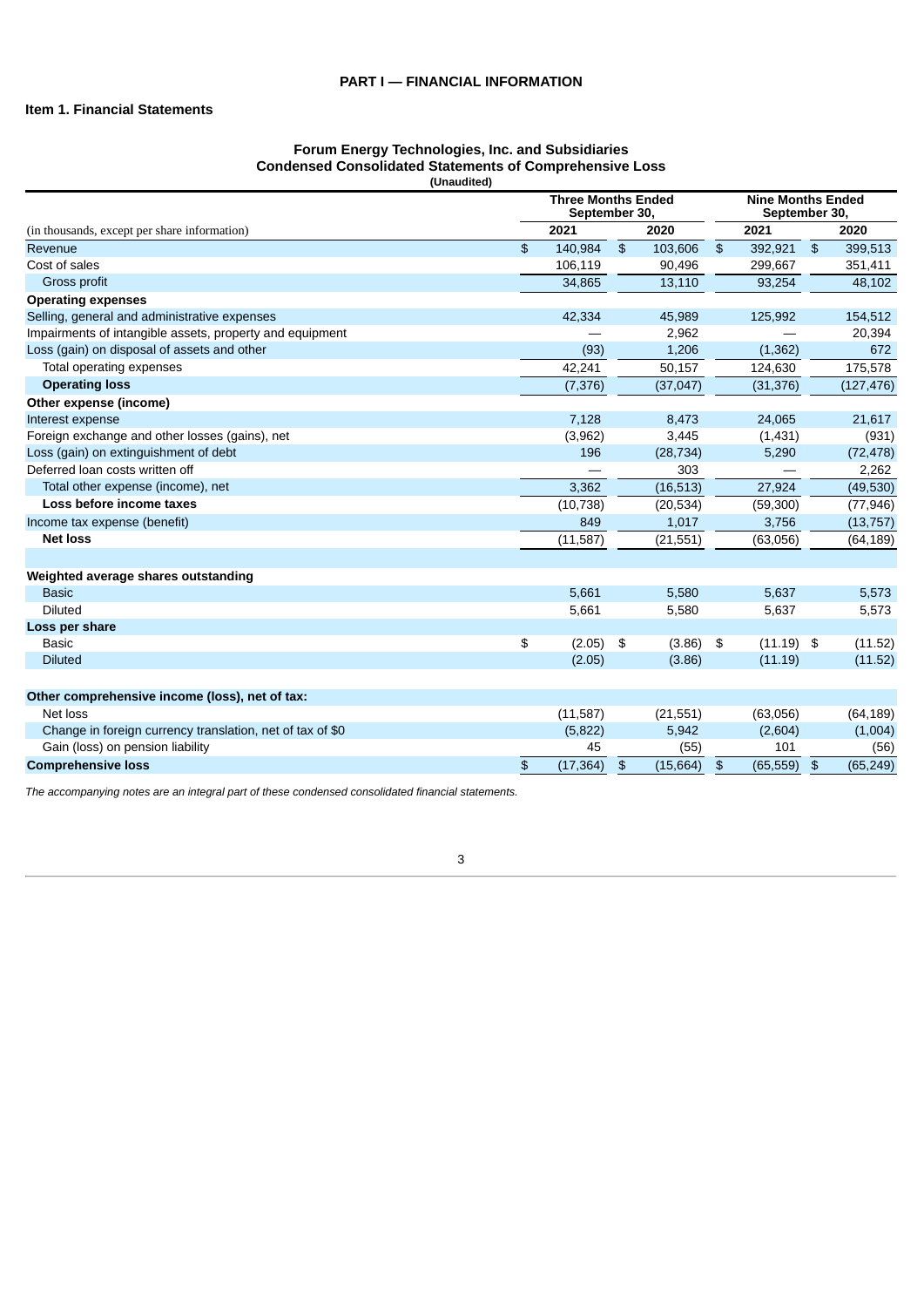#### **Forum Energy Technologies, Inc. and Subsidiaries Condensed Consolidated Balance Sheets (Unaudited)**

| (in thousands, except share information)                                                               |               | September 30,<br>2021 | December 31,<br>2020 |            |  |
|--------------------------------------------------------------------------------------------------------|---------------|-----------------------|----------------------|------------|--|
| <b>Assets</b>                                                                                          |               |                       |                      |            |  |
| Current assets                                                                                         |               |                       |                      |            |  |
| Cash and cash equivalents                                                                              | $\frac{2}{3}$ | 50,044                | \$                   | 128,617    |  |
| Accounts receivable-trade, net of allowances of \$10,432 and \$9,217                                   |               | 116,645               |                      | 80,606     |  |
| Inventories, net                                                                                       |               | 233,875               |                      | 251,747    |  |
| Prepaid expenses and other current assets                                                              |               | 34,848                |                      | 19,018     |  |
| Accrued revenue                                                                                        |               | 2,041                 |                      | 1,687      |  |
| Costs and estimated profits in excess of billings                                                      |               | 11,868                |                      | 8,516      |  |
| <b>Total current assets</b>                                                                            |               | 449,321               |                      | 490,191    |  |
| Property and equipment, net of accumulated depreciation                                                |               | 96,174                |                      | 113,668    |  |
| Operating lease assets                                                                                 |               | 26,333                |                      | 31,520     |  |
| Deferred financing costs, net                                                                          |               | 1,552                 |                      | 249        |  |
| Intangible assets, net                                                                                 |               | 220,908               |                      | 240,444    |  |
| Deferred income taxes, net                                                                             |               | 123                   |                      | 102        |  |
| Other long-term assets                                                                                 |               | 5,554                 |                      | 13,752     |  |
| <b>Total assets</b>                                                                                    | \$            | 799,965               | $\frac{1}{2}$        | 889,926    |  |
| <b>Liabilities and equity</b>                                                                          |               |                       |                      |            |  |
| <b>Current liabilities</b>                                                                             |               |                       |                      |            |  |
| Current portion of long-term debt                                                                      | $\frac{2}{3}$ | 1,000                 | $\frac{1}{2}$        | 1,322      |  |
| Accounts payable-trade                                                                                 |               | 85,953                |                      | 46,351     |  |
| <b>Accrued liabilities</b>                                                                             |               | 65,018                |                      | 67,581     |  |
| Deferred revenue                                                                                       |               | 8,270                 |                      | 7,863      |  |
| Billings in excess of costs and profits recognized                                                     |               | 5,450                 |                      | 1,817      |  |
| <b>Total current liabilities</b>                                                                       |               | 165,691               |                      | 124,934    |  |
| Long-term debt, net of current portion                                                                 |               | 231,127               |                      | 293,373    |  |
| Deferred income taxes, net                                                                             |               | 1,520                 |                      | 1,952      |  |
| Operating lease liabilities                                                                            |               | 36,437                |                      | 44,536     |  |
| Other long-term liabilities                                                                            |               | 19,172                |                      | 18,895     |  |
| <b>Total liabilities</b>                                                                               |               | 453,947               |                      | 483,690    |  |
| Commitments and contingencies                                                                          |               |                       |                      |            |  |
| Equity                                                                                                 |               |                       |                      |            |  |
| Common stock, \$0.01 par value, 14,800,000 shares authorized, 6,085,824 and 5,992,400 shares<br>issued |               | 61                    |                      | 60         |  |
| Additional paid-in capital                                                                             |               | 1,248,061             |                      | 1,242,720  |  |
| Treasury stock at cost, 410,922 and 410,877 shares                                                     |               | (134,500)             |                      | (134, 499) |  |
| <b>Retained deficit</b>                                                                                |               | (664, 712)            |                      | (601, 656) |  |
| Accumulated other comprehensive loss                                                                   |               | (102, 892)            |                      | (100, 389) |  |
| <b>Total equity</b>                                                                                    |               | 346,018               |                      | 406,236    |  |
| Total liabilities and equity                                                                           | \$            | 799,965               | \$                   | 889,926    |  |

<span id="page-3-0"></span>*The accompanying notes are an integral part of these condensed consolidated financial statements.*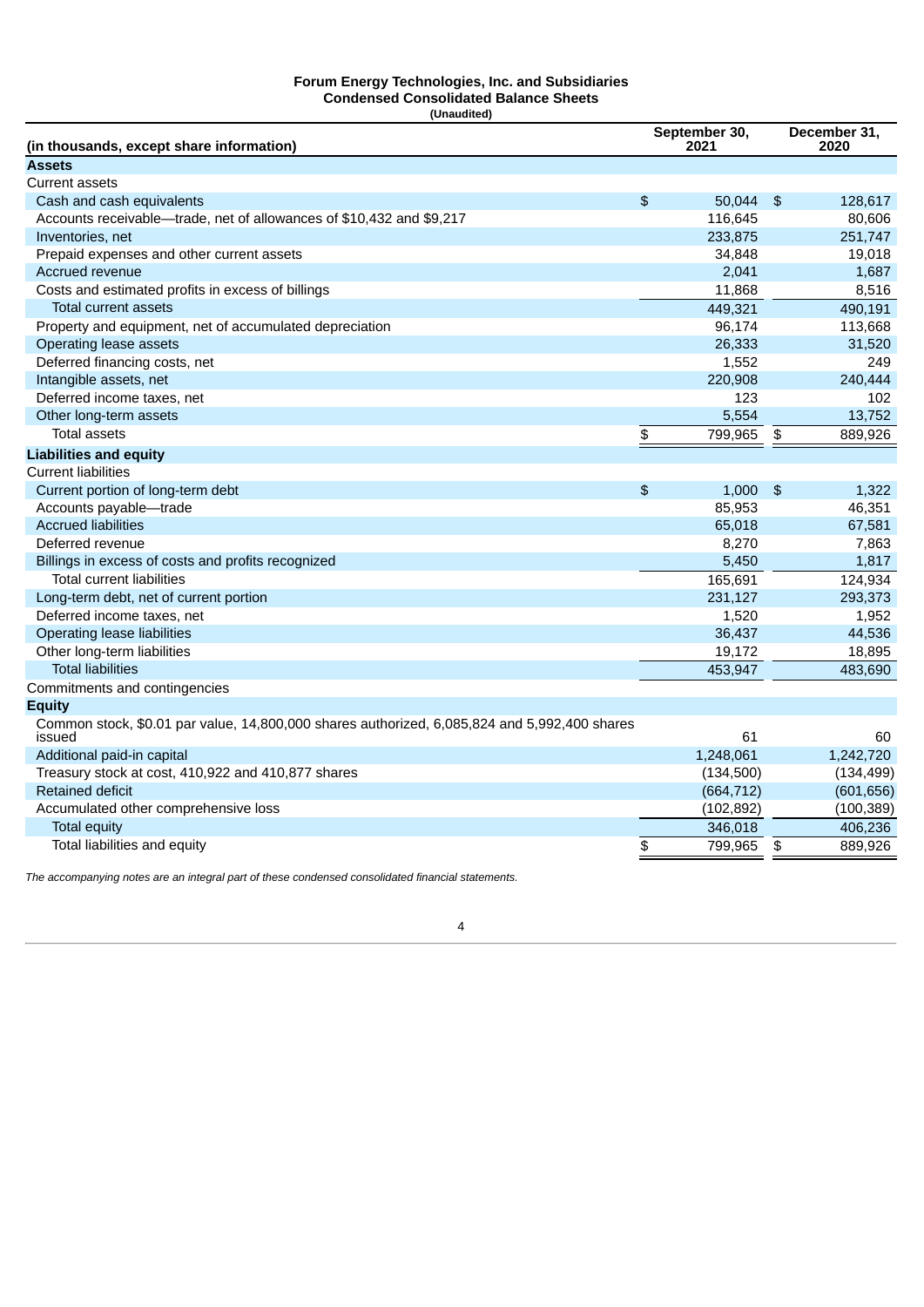#### **Forum Energy Technologies, Inc. and Subsidiaries Condensed Consolidated Statements of Cash Flows (Unaudited)**

|                                                                                           |                | Nine Months Ended September 30, |               |           |  |  |  |
|-------------------------------------------------------------------------------------------|----------------|---------------------------------|---------------|-----------|--|--|--|
| (in thousands)                                                                            |                | 2021                            |               | 2020      |  |  |  |
| Cash flows from operating activities                                                      |                |                                 |               |           |  |  |  |
| Net loss                                                                                  | \$             | $(63,056)$ \$                   |               | (64, 189) |  |  |  |
| Adjustments to reconcile net loss to net cash provided by (used in) operating activities: |                |                                 |               |           |  |  |  |
| Depreciation expense                                                                      |                | 13,159                          |               | 19,149    |  |  |  |
| Amortization of intangible assets                                                         |                | 18,896                          |               | 19,934    |  |  |  |
| Impairments of intangible assets, property and equipment                                  |                |                                 |               | 20.394    |  |  |  |
| Impairments of operating lease assets                                                     |                |                                 |               | 14,096    |  |  |  |
| Inventory write down                                                                      |                | 4,019                           |               | 19,691    |  |  |  |
| Stock-based compensation expense                                                          |                | 5,691                           |               | 7,726     |  |  |  |
| Loss (gain) on extinguishment of debt                                                     |                | 5,290                           |               | (72, 478) |  |  |  |
| Deferred loan costs written off                                                           |                |                                 |               | 2,262     |  |  |  |
| Deferred income taxes                                                                     |                | (473)                           |               | 87        |  |  |  |
| Noncash losses and other, net                                                             |                | 5,567                           |               | 3,417     |  |  |  |
| Changes in operating assets and liabilities                                               |                |                                 |               |           |  |  |  |
| Accounts receivable-trade                                                                 |                | (38, 215)                       |               | 70,175    |  |  |  |
| Inventories                                                                               |                | 13,089                          |               | 29,572    |  |  |  |
| Prepaid expenses and other assets                                                         |                | (8, 264)                        |               | 651       |  |  |  |
| Cost and estimated profit in excess of billings                                           |                | (3,469)                         |               | (2, 471)  |  |  |  |
| Accounts payable, deferred revenue and other accrued liabilities                          |                | 35,919                          |               | (60, 767) |  |  |  |
| Billings in excess of costs and estimated profits earned                                  |                | 3,747                           |               | (5,548)   |  |  |  |
| Net cash provided by (used in) operating activities                                       | $\mathfrak{D}$ | $(8,100)$ \$                    |               | 1,701     |  |  |  |
| Cash flows from investing activities                                                      |                |                                 |               |           |  |  |  |
| Capital expenditures for property and equipment                                           |                | (999)                           |               | (2, 168)  |  |  |  |
| Proceeds from sale of property and equipment                                              |                | 6,826                           |               | 3,587     |  |  |  |
| Net working capital settlement from sale of business                                      |                | (1,283)                         |               | 600       |  |  |  |
| Net cash provided by investing activities                                                 | \$             | 4,544                           | $\frac{2}{3}$ | 2,019     |  |  |  |
| Cash flows from financing activities                                                      |                |                                 |               |           |  |  |  |
| Borrowings on revolving Credit Facility                                                   |                |                                 |               | 85,000    |  |  |  |
| Repayments on revolving Credit Facility                                                   |                | (13, 126)                       |               | (85,000)  |  |  |  |
| Cash paid to repurchase 2025 Notes and 2021 Notes                                         |                | (58, 596)                       |               | (27, 615) |  |  |  |
| Bond exchange early participation payment                                                 |                |                                 |               | (3,500)   |  |  |  |
| Payment of capital lease obligations                                                      |                | (1,023)                         |               | (826)     |  |  |  |
| Repurchases of stock                                                                      |                | (349)                           |               | (182)     |  |  |  |
| Deferred financing costs                                                                  |                | (1,464)                         |               | (9,358)   |  |  |  |
| Net cash used in financing activities                                                     | $\mathfrak{S}$ | (74, 558)                       | \$            | (41, 481) |  |  |  |
| Effect of exchange rate changes on cash                                                   |                | (459)                           |               | (130)     |  |  |  |
| Net decrease in cash, cash equivalents and restricted cash                                |                | (78, 573)                       |               | (37, 891) |  |  |  |
| Cash, cash equivalents and restricted cash at beginning of period                         |                | 128,617                         |               | 57,911    |  |  |  |
| Cash, cash equivalents and restricted cash at end of period                               | $\frac{1}{2}$  | 50,044                          | \$            | 20,020    |  |  |  |
| <b>Noncash activities</b>                                                                 |                |                                 |               |           |  |  |  |
| Operating lease right of use assets obtained in exchange for lease obligations            |                | 1,055                           |               | 4,382     |  |  |  |
| Finance lease right of use assets obtained in exchange for lease obligations              |                | 228                             |               | 1,401     |  |  |  |

<span id="page-4-0"></span>*The accompanying notes are an integral part of these condensed consolidated financial statements.*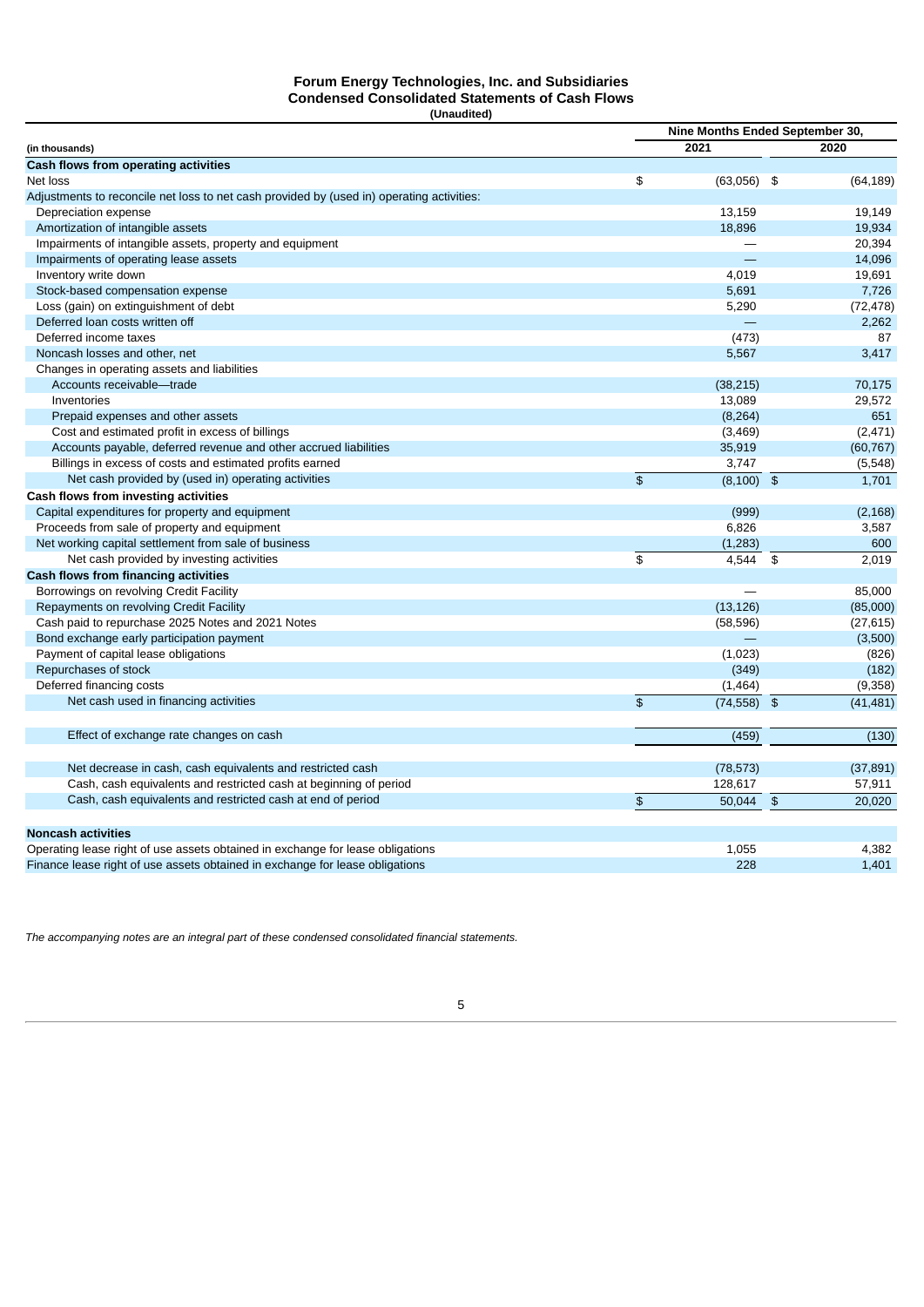#### **Forum Energy Technologies, Inc. and Subsidiaries Condensed Consolidated Statements of Changes in Stockholders' Equity (Unaudited)**

**Nine Months Ended September 30, 2021**

|                                               |                     | $1.1110$ months Engog opptomber ov, EVER |                       |                            |                                                                 |     |                     |
|-----------------------------------------------|---------------------|------------------------------------------|-----------------------|----------------------------|-----------------------------------------------------------------|-----|---------------------|
| (in thousands)                                | <b>Common stock</b> | <b>Additional</b><br>paid-in capital     | <b>Treasury stock</b> | <b>Retained</b><br>deficit | <b>Accumulated</b><br>other<br>comprehensive<br>income / (loss) |     | <b>Total equity</b> |
| Balance at December 31, 2020                  | \$<br>60            | \$<br>1,242,720                          | \$<br>$(134, 499)$ \$ | (601, 656)                 | \$<br>$(100, 389)$ \$                                           |     | 406,236             |
| Stock-based compensation expense              |                     | 1,896                                    |                       |                            |                                                                 |     | 1,896               |
| Restricted stock issuance, net of forfeitures |                     | (139)                                    |                       |                            |                                                                 |     | (139)               |
| Currency translation adjustment               |                     |                                          |                       |                            | 3,152                                                           |     | 3,152               |
| Change in pension liability                   |                     |                                          |                       |                            | 77                                                              |     | 77                  |
| Net loss                                      |                     |                                          |                       | (29, 663)                  |                                                                 |     | (29, 663)           |
| Balance at March 31, 2021                     | \$<br>60            | \$<br>1,244,477                          | \$<br>$(134, 499)$ \$ | (631, 319)                 | \$<br>$(97, 160)$ \$                                            |     | 381,559             |
| Stock-based compensation expense              |                     | 1,914                                    |                       |                            |                                                                 |     | 1,914               |
| Restricted stock issuance, net of forfeitures |                     | (2)                                      |                       |                            |                                                                 |     | (2)                 |
| Currency translation adjustment               |                     |                                          |                       |                            | 66                                                              |     | 66                  |
| Change in pension liability                   |                     |                                          |                       |                            | (21)                                                            |     | (21)                |
| Net loss                                      |                     |                                          |                       | (21, 806)                  |                                                                 |     | (21, 806)           |
| Balance at June 30, 2021                      | \$<br>60            | \$<br>1,246,389                          | \$<br>$(134, 499)$ \$ | (653, 125)                 | \$<br>(97, 115)                                                 | -\$ | 361,710             |
| Stock-based compensation expense              |                     | 1,881                                    |                       |                            |                                                                 |     | 1,881               |
| Restricted stock issuance, net of forfeitures |                     | (209)                                    |                       |                            |                                                                 |     | (208)               |
| Treasury stock                                |                     |                                          | (1)                   |                            |                                                                 |     | (1)                 |
| Currency translation adjustment               |                     |                                          |                       |                            | (5,822)                                                         |     | (5,822)             |
| Change in pension liability                   |                     |                                          |                       |                            | 45                                                              |     | 45                  |
| Net loss                                      |                     |                                          |                       | (11, 587)                  |                                                                 |     | (11, 587)           |
| Balance at September 30, 2021                 | \$<br>61            | \$<br>1,248,061                          | \$<br>$(134,500)$ \$  | (664, 712)                 | \$<br>$(102, 892)$ \$                                           |     | 346,018             |

*The accompanying notes are an integral part of these condensed consolidated financial statements.*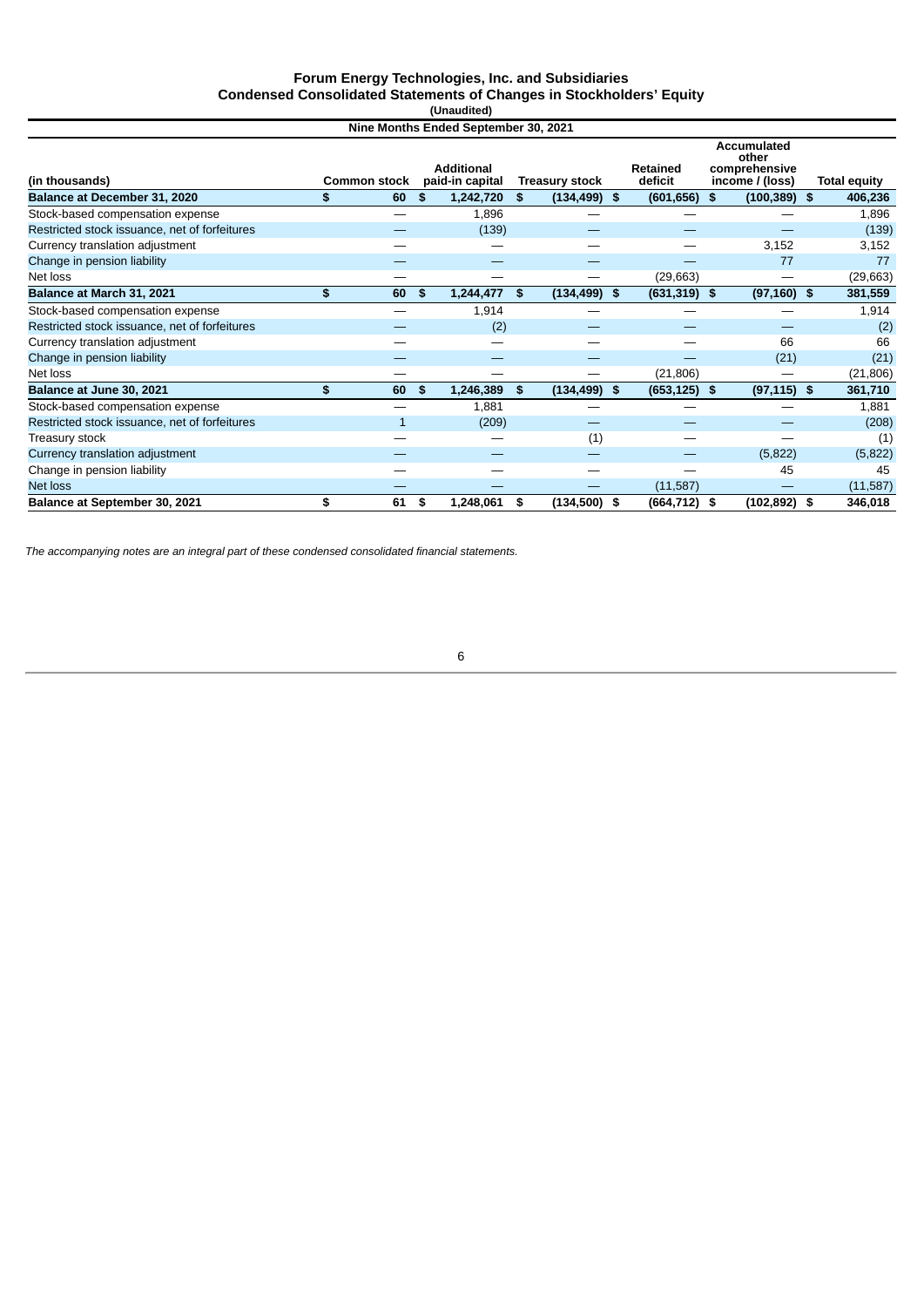#### **Forum Energy Technologies, Inc. and subsidiaries Condensed Consolidated Statements of Changes in Stockholders' Equity (Unaudited)**

|                                               |                     | Nine Months Ended September 30, 2020 |                       |      |                 |                                              |                     |
|-----------------------------------------------|---------------------|--------------------------------------|-----------------------|------|-----------------|----------------------------------------------|---------------------|
|                                               |                     | <b>Additional paid-</b>              |                       |      | Retained        | <b>Accumulated</b><br>other<br>comprehensive |                     |
| (in thousands)                                | <b>Common stock</b> | in capital                           | <b>Treasury stock</b> |      | deficit         | income / (loss)                              | <b>Total equity</b> |
| Balance at December 31, 2019                  | \$<br>1,189         | \$<br>1,231,650                      | \$<br>$(134, 493)$ \$ |      | (503, 369)      | \$<br>$(108, 938)$ \$                        | 486,039             |
| Stock-based compensation expense              |                     | 3,223                                |                       |      |                 |                                              | 3,223               |
| Restricted stock issuance, net of forfeitures | 5                   | (178)                                |                       |      |                 |                                              | (173)               |
| Shares issued in employee stock purchase plan | 2                   | 344                                  |                       |      |                 |                                              | 346                 |
| Adjustment for adoption of ASU 2016-13        |                     |                                      |                       |      | (1, 398)        |                                              | (1, 398)            |
| <b>Treasury stock</b>                         |                     |                                      | (6)                   |      |                 |                                              | (6)                 |
| Currency translation adjustment               |                     |                                      |                       |      |                 | (8, 846)                                     | (8, 846)            |
| Change in pension liability                   |                     |                                      |                       |      | -               | 21                                           | 21                  |
| Net loss                                      |                     |                                      |                       |      | (37, 144)       |                                              | (37, 144)           |
| Balance at March 31, 2020                     | \$<br>1,196         | \$<br>1,235,039                      | \$<br>(134, 499)      | - \$ | (541, 911)      | \$<br>$(117,763)$ \$                         | 442,062             |
| Stock-based compensation expense              |                     | 2,537                                |                       |      |                 |                                              | 2,537               |
| Restricted stock issuance, net of forfeitures |                     | (2)                                  |                       |      |                 |                                              | (2)                 |
| Currency translation adjustment               |                     |                                      |                       |      |                 | 1,900                                        | 1,900               |
| Change in pension liability                   |                     |                                      |                       |      |                 | (22)                                         | (22)                |
| Net loss                                      |                     | –                                    |                       |      | (5, 494)        |                                              | (5, 494)            |
| Balance at June 30, 2020                      | \$<br>1,196         | \$<br>1,237,574                      | \$<br>(134, 499)      | - \$ | $(547, 405)$ \$ | $(115, 885)$ \$                              | 440,981             |
| Stock-based compensation expense              |                     | 1,966                                |                       |      |                 |                                              | 1,966               |
| Restricted stock issuance, net of forfeitures |                     | (1)                                  |                       |      |                 |                                              | (1)                 |
| Currency translation adjustment               |                     |                                      |                       |      |                 | 5,942                                        | 5,942               |
| Change in pension liability                   |                     |                                      |                       |      |                 | (55)                                         | (55)                |
| Net loss                                      |                     |                                      |                       |      | (21, 551)       |                                              | (21, 551)           |
| Balance at September 30, 2020                 | \$<br>1,196         | \$<br>1,239,539                      | \$<br>(134, 499)      | - \$ | (568, 956)      | \$<br>$(109, 998)$ \$                        | 427,282             |

<span id="page-6-0"></span>*The accompanying notes are an integral part of these condensed consolidated financial statements.*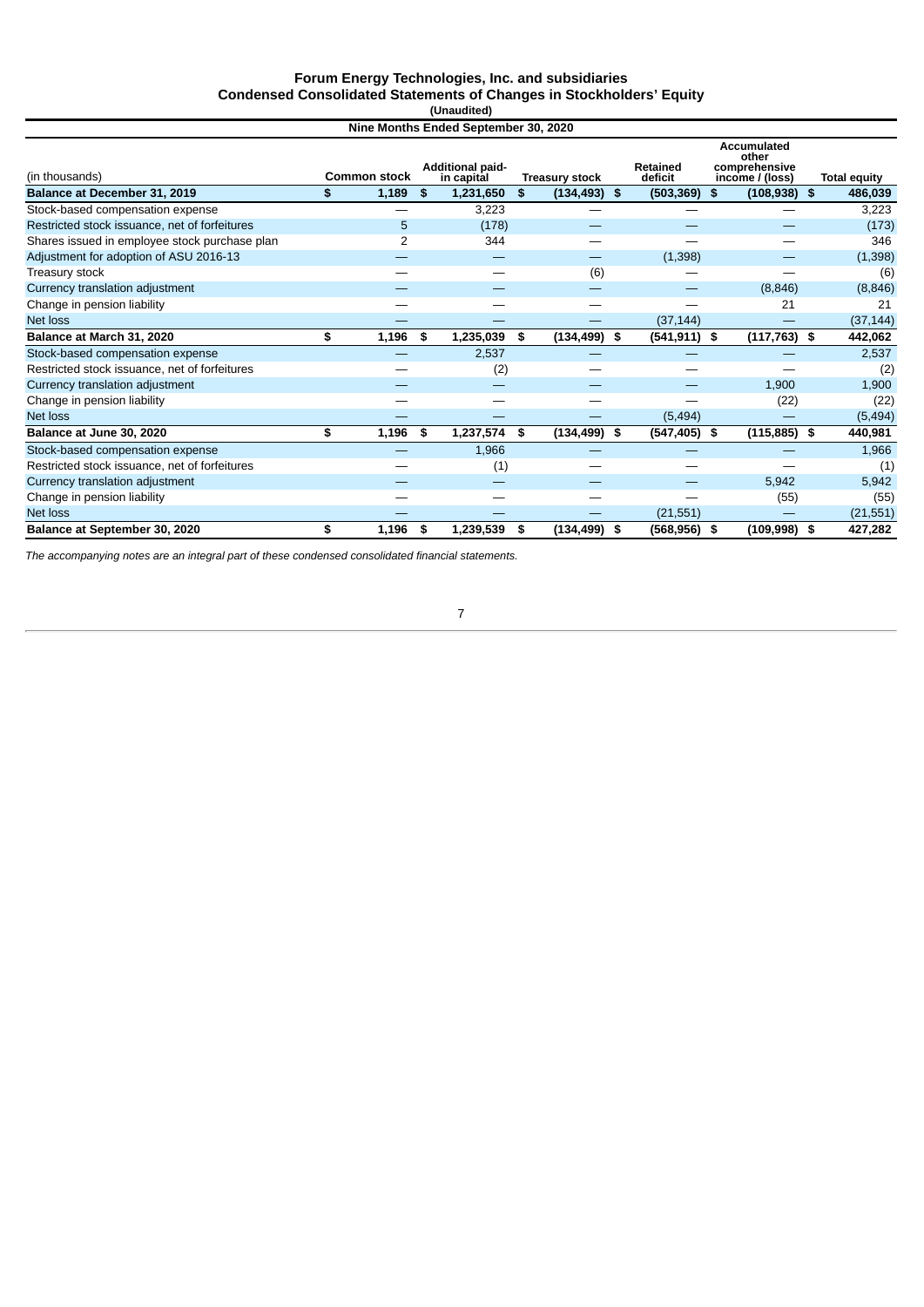### **1. Organization and Basis of Presentation**

Forum Energy Technologies, Inc. (the "Company," "FET," "we," "our," or "us"), a Delaware corporation, is a global company serving the oil, natural gas, industrial and renewable energy industries. FET provides value added solutions that increase the safety and efficiency of energy exploration and production. We are an environmentally and socially responsible company headquartered in Houston, Texas with manufacturing, distribution and service facilities strategically located throughout the world.

### *Basis of Presentation*

The accompanying unaudited condensed consolidated financial statements of the Company include the accounts of the Company and its subsidiaries. All intercompany transactions have been eliminated in consolidation. Certain reclassifications have been made to prior year amounts to conform with the current year presentation.

In the opinion of management, all adjustments, consisting of normal recurring adjustments, necessary for the fair statement of the Company's financial position, results of operations and cash flows have been included. Operating results for the nine months ended September 30, 2021 are not necessarily indicative of the results that may be expected for the year ending December 31, 2021 or any other interim period.

These interim financial statements are unaudited and have been prepared pursuant to the rules and regulations of the Securities and Exchange Commission (the "SEC") regarding interim financial reporting. Accordingly, they do not include all of the information and notes required by accounting principles generally accepted in the United States of America ("GAAP") for complete consolidated financial statements and should be read in conjunction with the audited consolidated financial statements for the year ended December 31, 2020, which are included in the Company's 2020 Annual Report on Form 10-K filed with the SEC on March 2, 2021.

### *COVID-19 Impacts*

The outbreak of COVID-19 in 2020 caused significant disruptions in the U.S. and world economies which led to significant reductions in demand for crude oil. During the first nine months of 2021, distribution of vaccines resulted in reopening of certain economies and increasing demand for oil and natural gas. However, ongoing COVID-19 outbreaks and related work restrictions continue to contribute to disruptions in global supply chains which have led to inflationary pressures for certain goods and services. We anticipate that our liquidity, financial condition and future results of operations will continue to be impacted by ongoing developments from the COVID-19 pandemic.

### **2. Recent Accounting Pronouncements**

From time to time, new accounting pronouncements are issued by the Financial Accounting Standards Board ("FASB"), which we adopt as of the specified effective date. Unless otherwise discussed, management believes that the impact of recently issued standards, which are not yet effective, will not have a material impact on our consolidated financial statements upon adoption.

### **Accounting Standards Adopted in 2021**

*Income Tax.* In December 2019, the FASB issued ASU No. 2019-12 Income Taxes (Topic 740) - Disclosure Framework - Simplifying the Accounting for Income Taxes, which simplified the accounting for income taxes by removing certain exceptions to the general principles of Topic 740 and clarifying and amending existing guidance. We adopted this new standard as of January 1, 2021. The adoption of this new standard did not have a material impact on our unaudited condensed consolidated financial statements.

### **Accounting Standards Issued But Not Yet Adopted**

*Convertible Debt.* In August 2020, the FASB issued ASU No. 2020-06 Accounting for Convertible Instruments and Contracts in an Entity's Own Equity. This update reduces the number of accounting models for convertible debt instruments resulting in fewer embedded conversion features being separately recognized from the host contract as compared with current GAAP. Convertible instruments that continue to be subject to separation models are (1) those with embedded conversion features that are not clearly and closely related to the host contract, that meet the definition of a derivative, and that do not qualify for a scope exception from derivative accounting and (2) convertible debt instruments issued with substantial premiums for which the premiums are recorded as paid-in-capital. In addition, this update also makes targeted changes to the disclosures for convertible instruments and earnings-per-share guidance. This guidance may be adopted through either a modified retrospective or fully retrospective method

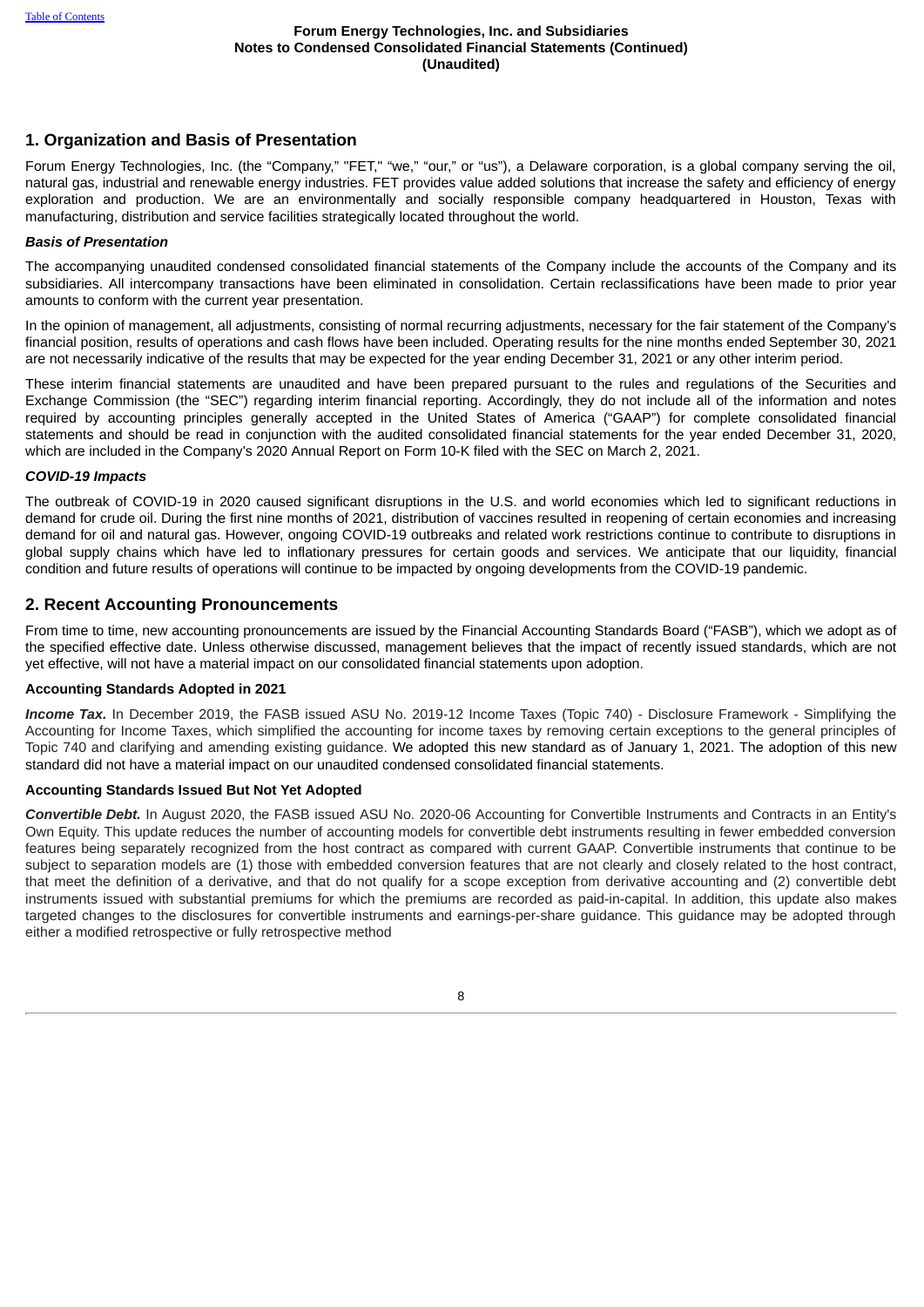of transition. This guidance will be effective for us in the first quarter of 2022. We are currently evaluating the impact of this new guidance. However, we currently expect that the adoption of this guidance will not have a material impact on our consolidated financial statements.

### **3. Revenue**

Revenue is recognized when control of the promised goods or services is transferred to our customers, in an amount that reflects the consideration we expect to be entitled to receive in exchange for those goods or services. For a detailed discussion of our revenue recognition policies, refer to the Company's 2020 Annual Report on Form 10-K.

### **Disaggregated Revenue**

Refer to Note 11 *Business Segments* for disaggregated revenue by product line and geography.

#### **Contract Balances**

Contract balances are determined on a contract by contract basis. Contract assets represent revenue recognized for goods and services provided to our customers when payment is conditioned on something other than the passage of time. Similarly, we record a contract liability when we receive consideration, or such consideration is unconditionally due, from a customer prior to transferring goods or services to the customer under the terms of a sales contract. Such contract liabilities typically result from billings in excess of costs incurred on construction contracts and advance payments received on product sales.

The following table reflects the changes in our contract assets and contract liabilities balances for the nine months ended September 30, 2021 (in thousands):

|                                                    | September 30,    |      |                   |     | <b>Increase</b> |      |  |  |
|----------------------------------------------------|------------------|------|-------------------|-----|-----------------|------|--|--|
|                                                    | 2021             |      | December 31, 2020 |     |                 | $\%$ |  |  |
| Accrued revenue                                    | 2,041            | - \$ | 1,687             |     |                 |      |  |  |
| Costs and estimated profits in excess of billings  | 11,868           |      | 8,516             |     |                 |      |  |  |
| Contract assets                                    | 13.909           | - SS | 10,203            | \$. | 3.706           | 36 % |  |  |
|                                                    |                  |      |                   |     |                 |      |  |  |
| Deferred revenue                                   | \$<br>$8,270$ \$ |      | 7,863             |     |                 |      |  |  |
| Billings in excess of costs and profits recognized | 5,450            |      | 1,817             |     |                 |      |  |  |
| <b>Contract liabilities</b>                        | 13,720           | \$.  | 9,680             | \$  | 4.040           | 42 % |  |  |

During the nine months ended September 30, 2021, our contract assets increased by \$3.7 million due to increasing project activity for process oil treatment equipment in our Production Equipment product line and our contract liabilities increased by \$4.0 million primarily due to higher customer advance payments for projects in our Subsea product line.

During the nine months ended September 30, 2021, we recognized \$7.4 million of revenue that was included in the contract liability balance at the beginning of the period.

As all of our contracts are less than one year in duration, we have elected to apply the practical expedient which allows an entity to exclude disclosures about its remaining performance obligations if the performance obligation is part of a contract that has an original expected duration of one year or less.

# **4. Dispositions**

### *2020 Disposition of ABZ and Quadrant Valves*

On December 31, 2020, we sold certain assets of our ABZ and Quadrant valve brands for cash consideration of \$104.6 million. This transaction was accounted for as a disposition of a business. We recognized a gain on disposition of \$88.4 million based on the difference in cash received less \$14.9 million of net book value of assets sold and \$1.3 million of cash paid in the second quarter 2021 for the net working capital settlement related to this disposition. Pro forma results of operations for this disposition have not been presented because the effects were not material to the consolidated financial statements.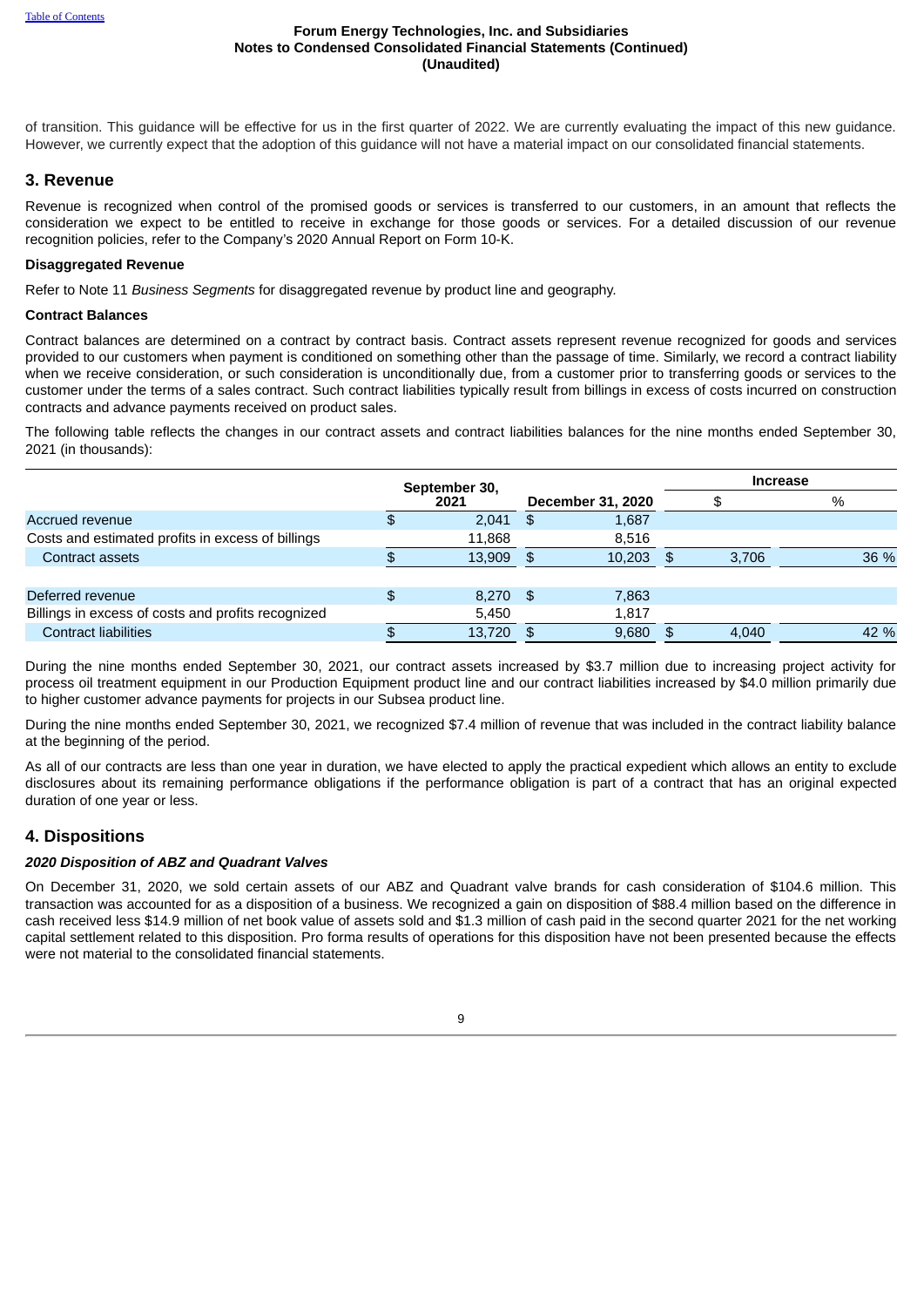# **5. Inventories**

Our significant components of inventory at September 30, 2021 and December 31, 2020 were as follows (in thousands):

|                         |    | September 30,<br>2021 | <b>December 31, 2020</b> |
|-------------------------|----|-----------------------|--------------------------|
| Raw materials and parts | \$ | 90,662                | \$<br>151,531            |
| Work in process         |    | 21.234                | 15,946                   |
| Finished goods          |    | 188,834               | 229,212                  |
| Gross inventories       |    | 300,730               | 396,689                  |
| Inventory reserve       |    | (66, 855)             | (144, 942)               |
| <b>Inventories</b>      | ൳  | 233,875               | 251,747                  |
|                         |    |                       |                          |

# **6. Intangible Assets**

Intangible assets consisted of the following as of September 30, 2021 and December 31, 2020, respectively (in thousands):

|                                | September 30, 2021              |      |                                           |    |                        |                                          |  |  |  |  |
|--------------------------------|---------------------------------|------|-------------------------------------------|----|------------------------|------------------------------------------|--|--|--|--|
|                                | <b>Gross Carrying</b><br>Amount |      | <b>Accumulated</b><br><b>Amortization</b> |    | <b>Net Intangibles</b> | <b>Amortization Period</b><br>(In Years) |  |  |  |  |
| <b>Customer relationships</b>  | \$<br>267,872                   | - \$ | $(129,509)$ \$                            |    | 138,363                | $10 - 15$                                |  |  |  |  |
| Patents and technology         | 89.015                          |      | (28, 400)                                 |    | 60,615                 | $5 - 19$                                 |  |  |  |  |
| Non-compete agreements         | 191                             |      | (164)                                     |    | 27                     | $2 - 6$                                  |  |  |  |  |
| Trade names                    | 42.821                          |      | (24, 650)                                 |    | 18.171                 | 7 - 19                                   |  |  |  |  |
| <b>Trademarks</b>              | 5.089                           |      | (1, 357)                                  |    | 3.732                  | 15                                       |  |  |  |  |
| <b>Intangible Assets Total</b> | 404,988                         | £.   | (184,080)                                 | \$ | 220,908                |                                          |  |  |  |  |

|                                | December 31, 2020               |      |                                    |      |                        |                                          |  |  |  |  |
|--------------------------------|---------------------------------|------|------------------------------------|------|------------------------|------------------------------------------|--|--|--|--|
|                                | <b>Gross Carrying</b><br>Amount |      | <b>Accumulated</b><br>Amortization |      | <b>Net Intangibles</b> | <b>Amortization Period</b><br>(In Years) |  |  |  |  |
| Customer relationships         | \$<br>272,470                   | - \$ | $(121, 294)$ \$                    |      | 151.176                | $10 - 15$                                |  |  |  |  |
| Patents and technology         | 89.626                          |      | (24, 440)                          |      | 65.186                 | $5 - 19$                                 |  |  |  |  |
| Non-compete agreements         | 190                             |      | (137)                              |      | 53                     | $2 - 6$                                  |  |  |  |  |
| Trade names                    | 42.984                          |      | (22, 941)                          |      | 20.043                 | 7 - 19                                   |  |  |  |  |
| <b>Trademarks</b>              | 5,089                           |      | (1, 103)                           |      | 3,986                  | 15                                       |  |  |  |  |
| <b>Intangible Assets Total</b> | 410,359                         | \$   | (169, 915)                         | - \$ | 240,444                |                                          |  |  |  |  |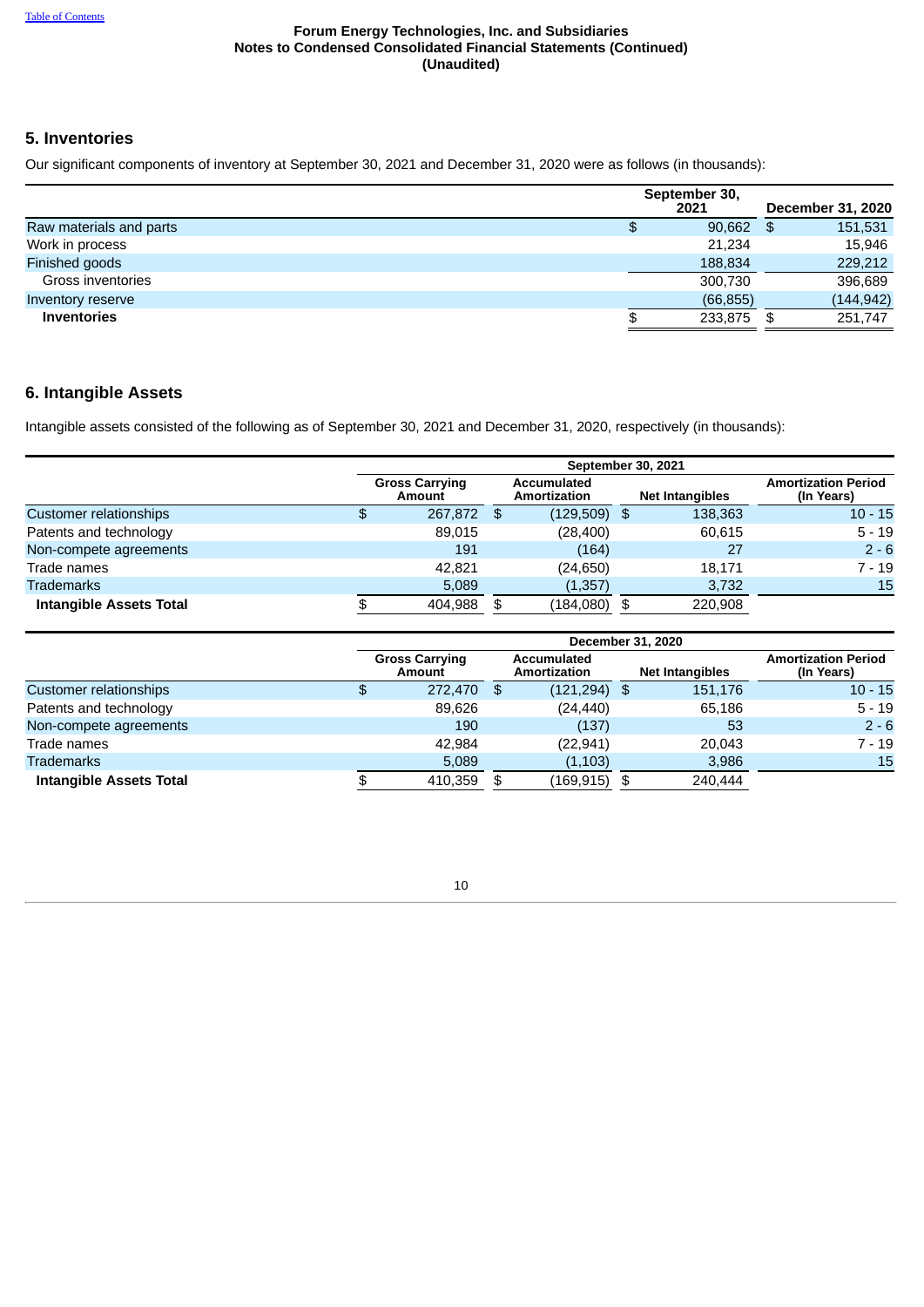### **7. Impairments of Long-Lived Assets**

Long-lived assets with definite lives are tested for impairment whenever events or changes in circumstances indicate that their carrying amount may not be recoverable.

During the nine months ended September 30, 2021, there were no impairments of long-lived assets.

During the nine months ended September 30, 2020, the COVID-19 pandemic and associated preventative actions taken around the world to mitigate its spread caused oil demand to deteriorate and economic activity to decrease. As a result, oil prices declined significantly during the period and created an extremely challenging market for all sub-sectors of the oil and natural gas industry. In addition, responses to the spread of COVID-19, including significant government restrictions on movement, resulted in sharp declines in global economic activity.

As a result, during the nine months ended September 30, 2020, we determined that certain long-lived assets were impaired as their carrying values exceeded their fair values. The amount of the impairment charges were measured as the difference between the carrying value and the estimated fair value of the assets. The fair value was determined either through analysis of discounted future cash flows or, for certain real estate, based on a third party's sales price estimate (classified within level 3 of the fair value hierarchy).

Following is a summary of impairment charges recognized in our segments during the nine months ended September 30, 2020 (in thousands):

| Impairments of:                         | Drilling &<br><b>Downhole</b> | <b>Completions</b> | <b>Production</b> | Corporate     | <b>Total</b><br><b>Impairments</b> |
|-----------------------------------------|-------------------------------|--------------------|-------------------|---------------|------------------------------------|
| Property and equipment <sup>(1)</sup>   | 1,069                         | 9.608              | 4.460             |               | 15,137                             |
| Intangible assets (2)                   | 5.257                         |                    |                   |               | 5.257                              |
| Operating lease right of use assets (3) | 4.544                         | 6.140              | 1.914             | 1.498         | 14,096                             |
| <b>Total impairments</b>                | 10.870                        | 15.748             | 6.374             | 1.498<br>- \$ | \$<br>34.490                       |
|                                         |                               |                    |                   |               |                                    |

These charges are included in *Impairments of intangible assets, property and equipment* in the condensed consolidated statements of (1) comprehensive loss.

These charges are included in *Impairments of intangible assets, property and equipment* in the condensed consolidated statements of (2) comprehensive loss and primarily include customer relationships, technology and distributor relationships.

\$10.4 million of these charges are included in *Cost of sales and* \$3.7 million are included in *Selling, general and administrative expenses* (3) in the condensed consolidated statements of comprehensive loss.

# **8. Debt**

Notes payable and lines of credit as of September 30, 2021 and December 31, 2020 consisted of the following (in thousands):

|                           | September 30,<br>2021 | <b>December 31, 2020</b> |
|---------------------------|-----------------------|--------------------------|
| 2025 Notes                | 256,970               | 316,863                  |
| Unamortized debt discount | (21, 128)             | (30, 248)                |
| Debt issuance cost        | (5, 186)              | (7, 318)                 |
| <b>Credit Facility</b>    |                       | 13,126                   |
| Other debt                | 1,471                 | 2,272                    |
| Total debt                | 232.127               | 294.695                  |
| Less: current maturities  | (1,000)               | (1, 322)                 |
| Long-term debt            | 231,127<br>\$         | 293,373<br>\$.           |
|                           |                       |                          |

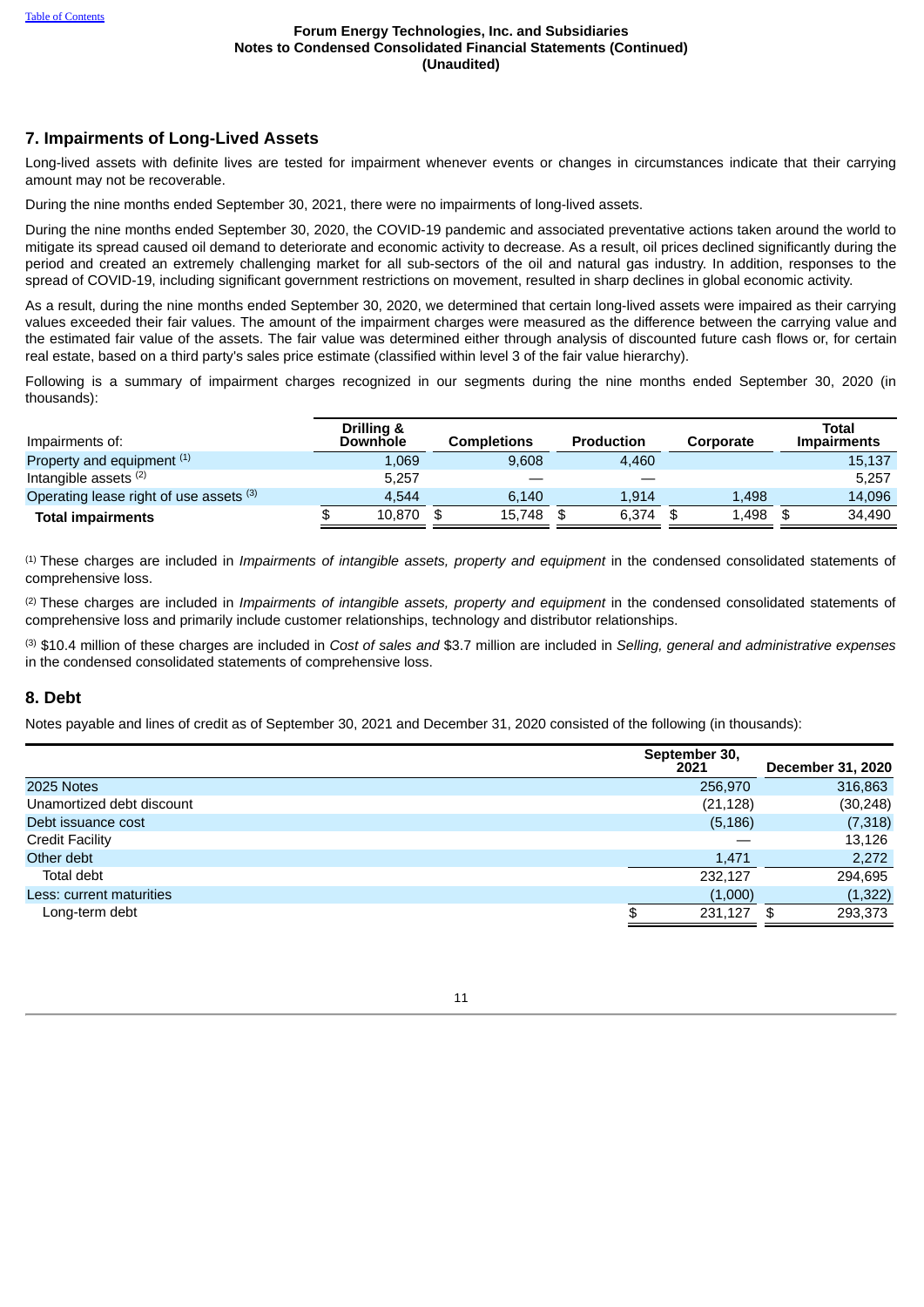### *2025 Notes*

In August 2020, we exchanged \$315.5 million principal amount of our previous 6.25% unsecured notes due 2021 ("2021 Notes") for new 9.00% convertible secured notes due August 2025 (the "2025 Notes"). This transaction was accounted for as an extinguishment of the 2021 Notes with the new 2025 Notes recorded at fair value on the transaction date. We estimated the fair value of the 2025 Notes to be \$282.6 million at the issuance date, resulting in a \$32.9 million discount ("Debt Discount") at issuance. As a result, we recognized a \$28.7 million gain on extinguishment of debt that reflects the difference in the \$314.8 million net carrying value of the 2021 Notes exchanged, including debt issuance costs and unamortized debt premium, less the \$282.6 million estimated fair value of 2025 Notes and a \$3.5 million early participation fee paid to bondholders that participated in the exchange. The Debt Discount is being amortized as non-cash interest expense over the term of the 2025 Notes using the effective interest method.

The 2025 Notes pay interest at the rate of 9.00%, of which 6.25% is payable in cash and 2.75% is payable in cash or additional notes, at the Company's option. The 2025 Notes are secured by a first lien on substantially all of the Company's assets, except for Credit Facility priority collateral, which secures the 2025 Notes on a second lien basis. As of September 30, 2021, approximately \$116.0 million principal amount of the 2025 Notes is mandatorily convertible into shares of our common stock at a conversion rate of 37.0370 shares per \$1,000 principal amount of 2025 Notes converted, equivalent to a conversion price of \$27.00 per share, subject, however, to the condition that the average of the daily trading prices for the common stock over the preceding 20-trading day period is at least \$30.00 per share. Holders of the 2025 Notes also have optional conversion rights in the event that the Company elects to redeem the 2025 Notes in cash and at the final maturity of the new notes. Any interest that the Company elects to pay in additional notes is also subject to the mandatory and optional conversion rights.

During the nine months ended September 30, 2021, we repurchased an aggregate \$59.9 million of principal amount of our 2025 Notes for \$58.6 million. The net carrying value of the extinguished debt, including unamortized debt discount and debt issuance costs, was \$53.3 million, resulting in a \$5.3 million loss on extinguishment of debt.

#### *Credit Facility*

In September 2021, we amended our senior secured revolving credit facility ("Credit Facility") to, among other things, extend the maturity date to September 2026, reduce the aggregate amount of the commitment under the Credit Facility, and change the interest rate applicable to outstanding loans. Following such amendment, our Credit Facility provides revolving credit commitments of \$179.0 million (with a sublimit of up to \$45.0 million available for the issuance of letters of credit for the account of the Company and certain of its domestic subsidiaries) (the "U.S. Line"), of which up to \$20.0 million is available to certain of our Canadian subsidiaries for loans in U.S. or Canadian dollars (with a sublimit of up to \$3.0 million available for the issuance of letters of credit for the account of our Canadian subsidiaries) (the "Canadian Line").

Availability under the Credit Facility is subject to a borrowing base calculated by reference to eligible accounts receivable in the U.S., Canada and certain other jurisdictions (subject to a cap) and eligible inventory in the U.S. and Canada. Such eligible accounts receivable and eligible inventory serve as priority collateral for the Credit Facility, which is also secured on a second lien basis by substantially all of the Company's other assets. The amount of eligible inventory included in the borrowing base is restricted to the lesser of \$128.0 million (subject to a quarterly reduction of \$0.5 million) and 80.0% of the total borrowing base. Our borrowing capacity under the Credit Facility could be reduced or eliminated, depending on future fluctuations in our receivables and inventory. As of September 30, 2021, our total borrowing base was \$146.0 million, of which no amounts were drawn and \$15.2 million was used for security of outstanding letters of credit, resulting in remaining availability of \$130.8 million.

Borrowings under the U.S. line bear interest at a rate equal to, at our option, either (a) the LIBOR rate, subject to a floor of 0.00%, plus a margin of 2.25% to 2.75%, or (b) a base rate plus a margin of 1.25% to 1.75%, in each case based upon the Company's quarterly total net leverage ratio. The U.S. line base rate is determined by reference to the greatest of (i) the federal funds rate plus 0.50% per annum, (ii) the one-month adjusted LIBOR plus 1.00% per annum, and (iii) the rate of interest announced, from time to time, by Wells Fargo at its principal office in San Francisco as its prime rate, subject to a floor of 0.00%.

Borrowings under the Canadian Line bear interest at a rate equal to, at Forum Canada's option, either (a) the CDOR rate, subject to a floor of 0.00%, plus a margin of 2.25% to 2.75%, or (b) a base rate plus a margin of 1.25% to 1.75%, in each case based upon the Company's quarterly net leverage ratio. The Canadian line base rate is

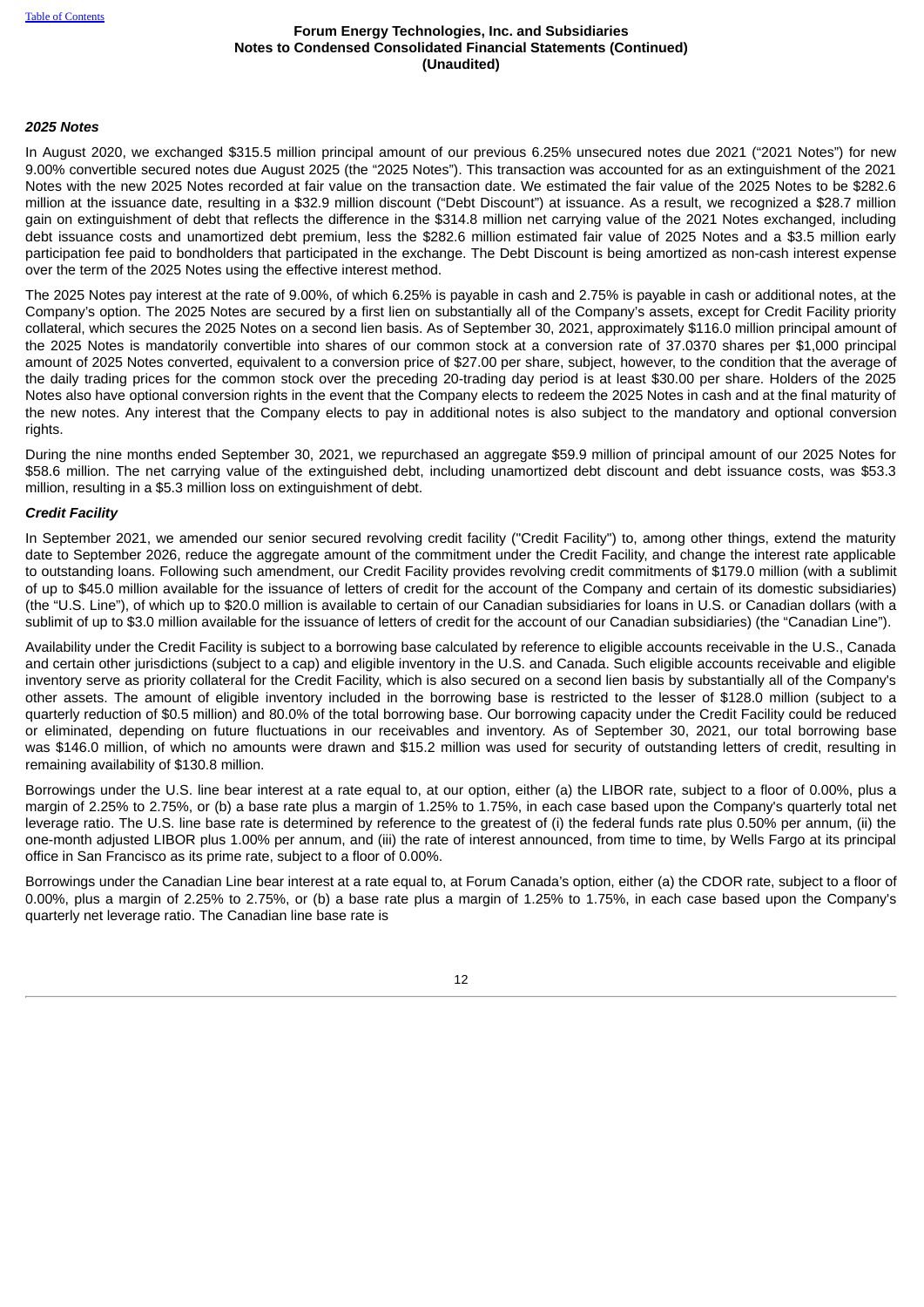determined by reference to the greater of (i) the one-month CDOR rate plus 1.00% and (ii) the prime rate for Canadian dollar commercial loans made in Canada as reported by Thomson Reuters, subject to a floor of 0.00%.

The Credit Facility also provides for a commitment fee in the amount of (a) 0.375% on the unused portion of commitments if average usage of the Credit Facility is greater than 50% and (b) 0.500% on the unused portion of commitments if average usage of the Credit Facility is less than or equal to 50%.

If excess availability under the Credit Facility falls below the greater of 12.5% of the borrowing base and \$22.4 million, we will be required to maintain a fixed charge coverage ratio of at least 1.00:1.00 as of the end of each fiscal quarter until excess availability under the Credit Facility exceeds such thresholds for at least 60 consecutive days. Furthermore, the Credit Facility includes an obligation to prepay outstanding loans with cash on hand in excess of certain thresholds and includes a cross-default to the 2025 Notes.

### *Deferred Loan Costs*

We have incurred loan costs that have been deferred and are amortized to interest expense over the term of the 2025 Notes and the Credit Facility. In the first quarter of 2020, we wrote-off \$1.8 million of deferred loan costs for the termination of previous discussions related to a potential exchange offer for our 2021 Notes. In connection with the September 2021 Credit Facility amendment, we deferred approximately \$1.6 million of loan costs that will be amortized over the facility's remaining life.

### *Other Debt*

Other debt consists primarily of various finance leases of equipment.

### *Letters of Credit and Guarantees*

We execute letters of credit in the normal course of business to secure the delivery of product from specific vendors and also to quarantee our fulfillment of performance obligations relating to certain large contracts. We had \$15.2 million and \$15.6 million in total outstanding letters of credit as of September 30, 2021 and December 31, 2020, respectively.

### **9. Income Taxes**

For interim periods, our income tax expense or benefit is computed based on our estimated annual effective tax rate and any discrete items that impact the interim periods. For the three and nine months ended September 30, 2021, we recorded a tax expense of \$0.8 million and \$3.8 million, respectively, compared to a tax expense of \$1.0 million and a tax benefit of \$13.8 million for the three and nine months ended September 30, 2020, respectively. The estimated annual effective tax rates for the nine months ended September 30, 2021 and 2020 were impacted by losses in jurisdictions where the recording of a tax benefit is not available. Furthermore, the tax expense or benefit recorded can vary from period to period depending on the Company's relative mix of earnings and losses by jurisdiction.

The tax benefit for the nine months ended September 30, 2020 includes a \$16.6 million benefit related to a carryback claim for U.S. federal tax losses based on provisions in the U.S. Coronavirus Aid, Relief, and Economic Security Act ("CARES Act"), which was signed into law on March 27, 2020. The CARES Act provided relief to corporate taxpayers by permitting a five-year carryback of 2018-2020 net operating losses ("NOLs"), increased the 30% limitation on interest expense deductibility to 50% of adjusted taxable income for 2019 and 2020, and accelerated refunds for minimum tax credit carryforwards, among other provisions. The tax effects of changes in tax laws are recognized in the period in which the law is enacted.

We have deferred tax assets related to net operating loss and other tax carryforwards in the U.S. and in certain states and foreign jurisdictions. We recognize deferred tax assets to the extent that we believe these assets are more likely than not to be realized. In making such a determination, we consider all available positive and negative evidence, including future reversals of existing taxable temporary differences, projected future taxable income, tax-planning and recent operating results. As of September 30, 2021, we do not anticipate being able to fully utilize all of the losses prior to their expiration in the following jurisdictions: the U.S., the U.K., Germany, Singapore, China and Saudi Arabia. As a result, we have certain valuation allowances against our deferred tax assets as of September 30, 2021.

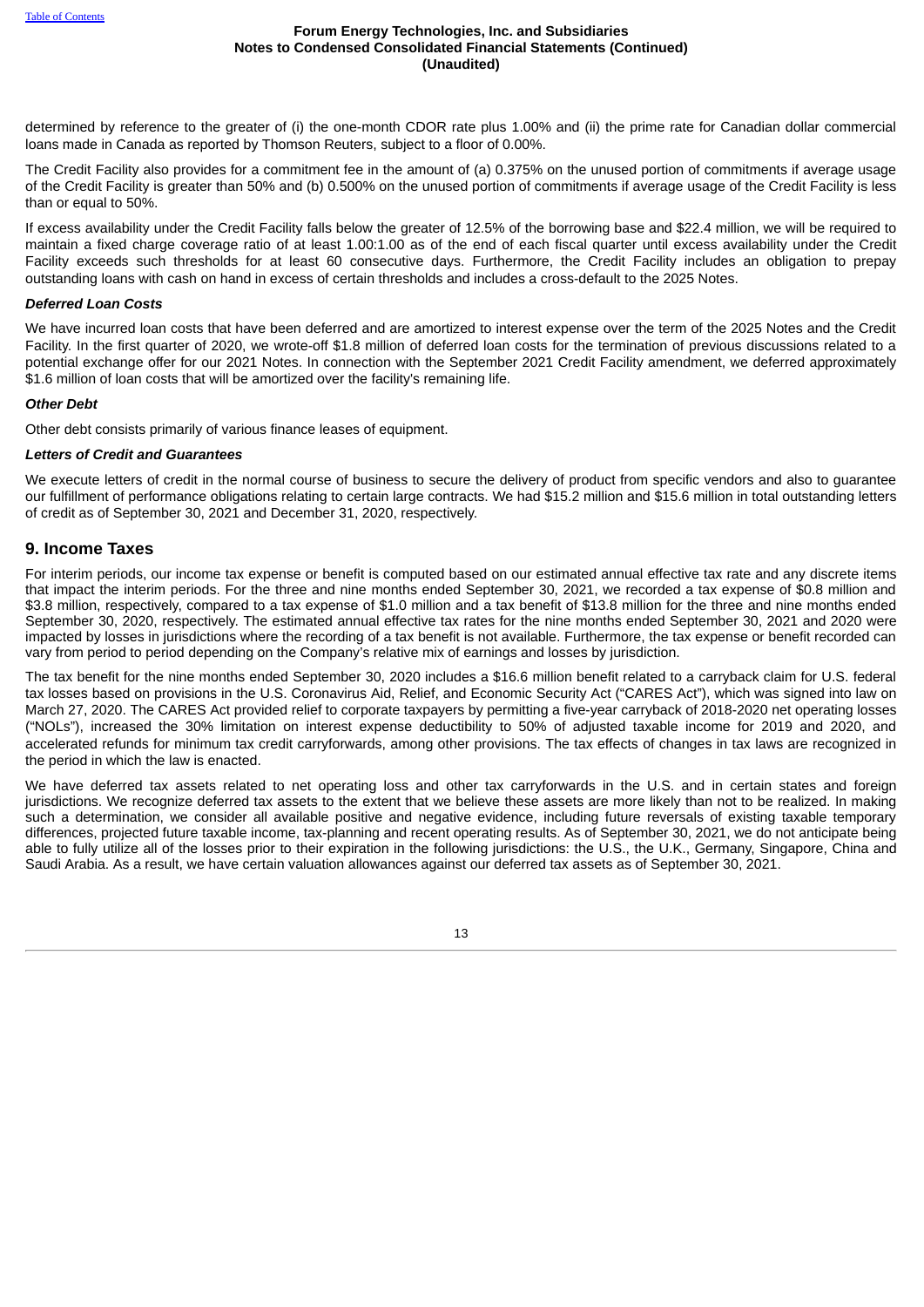### **10. Fair Value Measurements**

The Company had zero and \$13.1 million of borrowings outstanding under the Credit Facility as of September 30, 2021 and December 31, 2020, respectively. The Credit Facility incurs interest at a variable interest rate, and therefore, the carrying amount approximates fair value. The fair value of the debt is classified as a Level 2 measurement because interest rates charged are similar to other financial instruments with similar terms and maturities.

The fair value of our 2025 Notes is estimated using Level 2 inputs in the fair value hierarchy and is based on quoted prices for those or similar instruments. At September 30, 2021, the fair value and the carrying value of our 2025 Notes approximated \$240.7 million and \$230.7 million, respectively. At December 31, 2020, the fair value and the carrying value of our 2025 Notes approximated \$200.3 million and \$279.3 million, respectively.

There were no other outstanding financial assets as of September 30, 2021 and December 31, 2020 that required measuring the amounts at fair value. We did not change our valuation techniques associated with recurring fair value measurements from prior periods, and there were no transfers between levels of the fair value hierarchy during the nine months ended September 30, 2021.

# **11. Business Segments**

The Company reports results of operations in the following three reporting segments: Drilling & Downhole, Completions and Production. The amounts indicated below as "Corporate" relate to costs and assets not allocated to the reportable segments. Summary financial data by segment follows (in thousands):

|                                                          | Three Months Ended<br>September 30, |          |    |               | <b>Nine Months Ended</b><br>September 30, |           |    |            |
|----------------------------------------------------------|-------------------------------------|----------|----|---------------|-------------------------------------------|-----------|----|------------|
|                                                          |                                     | 2021     |    | 2020          |                                           | 2021      |    | 2020       |
| Revenue:                                                 |                                     |          |    |               |                                           |           |    |            |
| Drilling & Downhole                                      | \$                                  | 63,180   | \$ | 43,164        |                                           | 173,406   |    | 166,990    |
| Completions                                              |                                     | 49,692   |    | 19,632        |                                           | 134,051   |    | 88,038     |
| Production                                               |                                     | 28,457   |    | 40,836        |                                           | 85,825    |    | 145,038    |
| <b>Eliminations</b>                                      |                                     | (345)    |    | (26)          |                                           | (361)     |    | (553)      |
| <b>Total revenue</b>                                     |                                     | 140,984  | \$ | 103,606       | \$                                        | 392,921   | \$ | 399,513    |
|                                                          |                                     |          |    |               |                                           |           |    |            |
| <b>Operating income (loss):</b>                          |                                     |          |    |               |                                           |           |    |            |
| Drilling & Downhole                                      | $\mathfrak{P}$                      | 4,042    | \$ | $(13,207)$ \$ |                                           | 2,237     | \$ | (26, 751)  |
| Completions                                              |                                     | 250      |    | (11,896)      |                                           | (52)      |    | (47, 027)  |
| Production                                               |                                     | (3,374)  |    | (70)          |                                           | (11,256)  |    | (9,306)    |
| Corporate                                                |                                     | (8, 387) |    | (7,706)       |                                           | (23, 667) |    | (23, 326)  |
| <b>Segment operating loss</b>                            |                                     | (7, 469) |    | (32, 879)     |                                           | (32, 738) |    | (106, 410) |
| Impairments of intangible assets, property and equipment |                                     |          |    | 2,962         |                                           |           |    | 20,394     |
| Loss (gain) on disposal of assets and other              |                                     | (93)     |    | 1,206         |                                           | (1, 362)  |    | 672        |
| <b>Operating loss</b>                                    | \$                                  | (7, 376) | \$ | (37, 047)     | \$                                        | (31, 376) | \$ | (127, 476) |

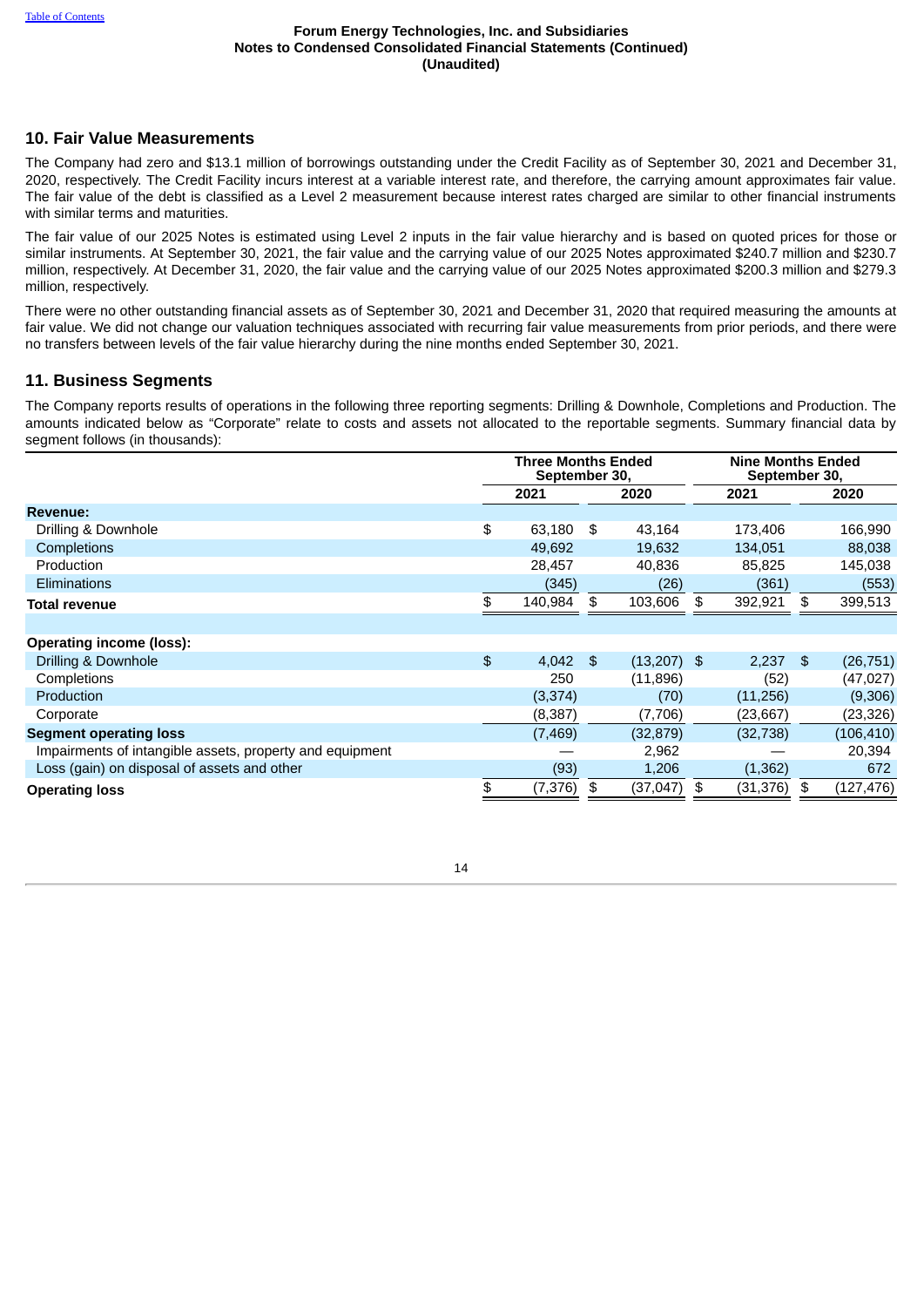A summary of consolidated assets by reportable segment is as follows (in thousands):

|                     | <b>September 30, 2021</b> |              | December 31, 2020 |
|---------------------|---------------------------|--------------|-------------------|
| Drilling & Downhole | \$<br>317.606             | $\mathbf{E}$ | 314.375           |
| Completions         | 354.040                   |              | 356.645           |
| Production          | 85,830                    |              | 92.949            |
| Corporate           | 42.489                    |              | 125.957           |
| <b>Total assets</b> | \$<br>799,965             | \$.          | 889,926           |

Corporate assets primarily include cash and certain prepaid assets.

The following table presents our revenues disaggregated by product line (in thousands):

|                              | <b>Three Months Ended</b><br>September 30, |         |    |         |      | <b>Nine Months Ended September</b><br>30. |     |         |  |
|------------------------------|--------------------------------------------|---------|----|---------|------|-------------------------------------------|-----|---------|--|
|                              | 2021                                       |         |    | 2020    | 2021 |                                           |     | 2020    |  |
| <b>Drilling Technologies</b> | \$                                         | 23.211  | \$ | 17,467  | \$   | 69,355                                    | -\$ | 74,076  |  |
| Downhole Technologies        |                                            | 17,623  |    | 13.376  |      | 49.329                                    |     | 51,000  |  |
| Subsea Technologies          |                                            | 22,346  |    | 12.321  |      | 54,722                                    |     | 41,914  |  |
| Stimulation and Intervention |                                            | 25,562  |    | 9.375   |      | 68.618                                    |     | 42,371  |  |
| Coiled Tubing                |                                            | 24.130  |    | 10.257  |      | 65.433                                    |     | 45,667  |  |
| <b>Production Equipment</b>  |                                            | 14.314  |    | 15.498  |      | 46.107                                    |     | 53,677  |  |
| <b>Valve Solutions</b>       |                                            | 14.143  |    | 25,338  |      | 39,718                                    |     | 91,361  |  |
| Eliminations                 |                                            | (345)   |    | (26)    |      | (361)                                     |     | (553)   |  |
| <b>Total revenue</b>         | S                                          | 140,984 |    | 103,606 |      | 392,921                                   | S   | 399,513 |  |

The following table presents our revenues disaggregated by geography (in thousands):

|                      | <b>Three Months Ended</b><br>September 30, |     |         |    | <b>Nine Months Ended September</b><br>30, |    |         |  |
|----------------------|--------------------------------------------|-----|---------|----|-------------------------------------------|----|---------|--|
|                      | 2021                                       |     | 2020    |    | 2021                                      |    | 2020    |  |
| <b>United States</b> | \$<br>88,532                               | -\$ | 62,311  | \$ | 234.246                                   | \$ | 256.497 |  |
| Canada               | 10.946                                     |     | 5.574   |    | 30.027                                    |    | 25.125  |  |
| Europe & Africa      | 17,416                                     |     | 6,153   |    | 45,643                                    |    | 25,757  |  |
| Middle East          | 10.916                                     |     | 11.156  |    | 33.196                                    |    | 34,303  |  |
| Asia-Pacific         | 7.302                                      |     | 11.337  |    | 31,097                                    |    | 34,160  |  |
| Latin America        | 5.872                                      |     | 7.075   |    | 18.712                                    |    | 23,671  |  |
| <b>Total Revenue</b> | 140.984                                    |     | 103,606 |    | 392.921                                   |    | 399,513 |  |

# **12. Commitments and Contingencies**

In the ordinary course of business, the Company is, and in the future could be, involved in various pending or threatened legal actions, some of which may or may not be covered by insurance. Management reviewed such pending judicial and legal proceedings, the reasonably anticipated costs and expenses in connection with such proceedings, and the availability and limits of insurance coverage, and has established reserves that are believed to be appropriate in light of those outcomes that are believed to be probable and can be estimated. The reserves accrued at September 30, 2021 and December 31, 2020, respectively, are immaterial. In the opinion of management, the Company's ultimate liability, if any, with respect to these actions is not expected to have a material adverse effect on the Company's financial position, results of operations or cash flows.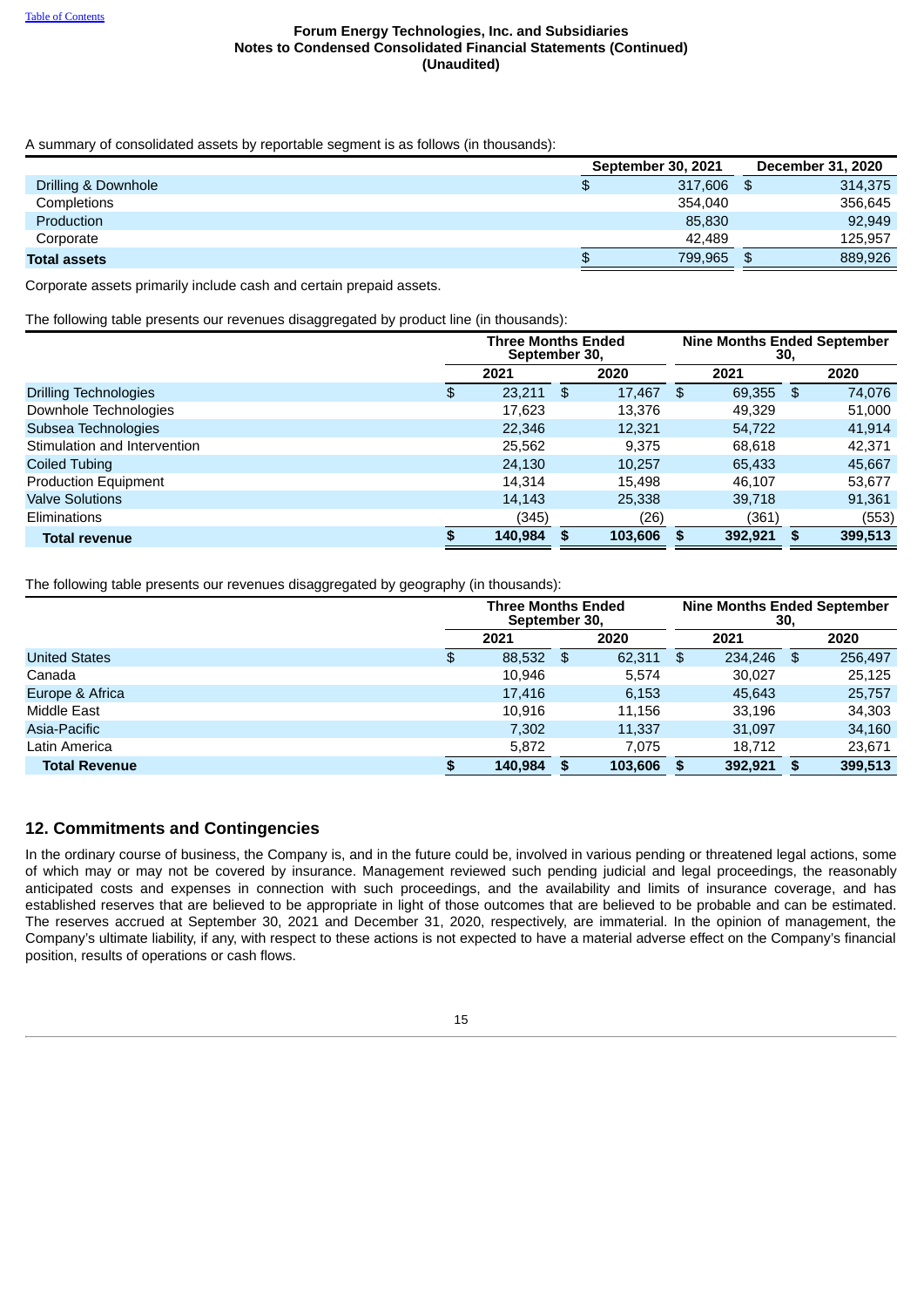For further disclosure regarding certain litigation matters, refer to Note 13 of the notes to the consolidated financial statements included in Item 8 of the Company's 2020 Annual Report on Form 10-K filed with the SEC on March 2, 2021. There have been no material changes related to these matters during the nine months ended September 30, 2021.

### **13. Loss Per Share**

The calculation of basic and diluted earnings per share for each period presented was as follows (dollars and shares in thousands, except per share amounts):

|                                                       | <b>Three Months Ended</b><br>September 30, |               |  |             | <b>Nine Months Ended September</b><br>30. |  |           |  |
|-------------------------------------------------------|--------------------------------------------|---------------|--|-------------|-------------------------------------------|--|-----------|--|
|                                                       |                                            | 2020<br>2021  |  |             | 2021                                      |  | 2020      |  |
| <b>Net loss</b>                                       | \$                                         | $(11,587)$ \$ |  | (21, 551)   | (63,056)                                  |  | (64, 189) |  |
|                                                       |                                            |               |  |             |                                           |  |           |  |
| Basic - weighted average shares outstanding           |                                            | 5.661         |  | 5,580       | 5,637                                     |  | 5,573     |  |
| Dilutive effect of stock options and restricted stock |                                            |               |  |             |                                           |  |           |  |
| Dilutive effect of convertible notes due 2025         |                                            |               |  |             |                                           |  |           |  |
| Diluted - weighted average shares outstanding         |                                            | 5.661         |  | 5.580       | 5,637                                     |  | 5,573     |  |
|                                                       |                                            |               |  |             |                                           |  |           |  |
| Loss per share                                        |                                            |               |  |             |                                           |  |           |  |
| <b>Basic</b>                                          | \$                                         | $(2.05)$ \$   |  | $(3.86)$ \$ | $(11.19)$ \$                              |  | (11.52)   |  |
| <b>Diluted</b>                                        | \$                                         | $(2.05)$ \$   |  | $(3.86)$ \$ | $(11.19)$ \$                              |  | (11.52)   |  |

For all periods presented, we excluded all potentially dilutive restricted shares, stock options and the assumed conversion of the 2025 Notes in calculating diluted earnings per share as the effect was anti-dilutive due to net losses incurred for these periods.

### **14. Stockholders' Equity**

### *Stock-based compensation*

During the nine months ended September 30, 2021, the Company granted 73,839 restricted stock units to employees that vest ratably over three years and 3,093 restricted shares to a non-employee director that vest over one year. The Company also granted 66,524 contingent restricted stock units to employees that vest ratably over three years dependent upon achieving a minimum stock price of \$23.49 for 20 trading days during each performance period.

### *Liability-classified awards*

During the nine months ended September 30, 2021, the Company granted 66,524 cash-settled phantom stock units to employees that vest ratably over three years. These awards have a maximum payout that is calculated based on five times the stock price on the date of grant.

The Company also granted 73,839 cash-settled contingent phantom stock units to employees that vest ratably over three years dependent upon achieving a minimum stock price of \$23.49 for 20 trading days during each performance period. These awards also have a maximum payout that is calculated based on five times the stock price on the date of grant.

### *Reverse stock split*

In order to bring the Company into compliance with the listing requirements of the New York Stock Exchange, our Board of Directors approved a 1-for-20 reverse stock split (the "Reverse Stock Split") of the Company's issued and outstanding shares of common stock, par value \$0.01 per share, accompanied by a corresponding decrease in the Company's authorized shares of common stock. The Company's stockholders previously approved the Reverse Stock Split at the annual meeting of stockholders on May 12, 2020.

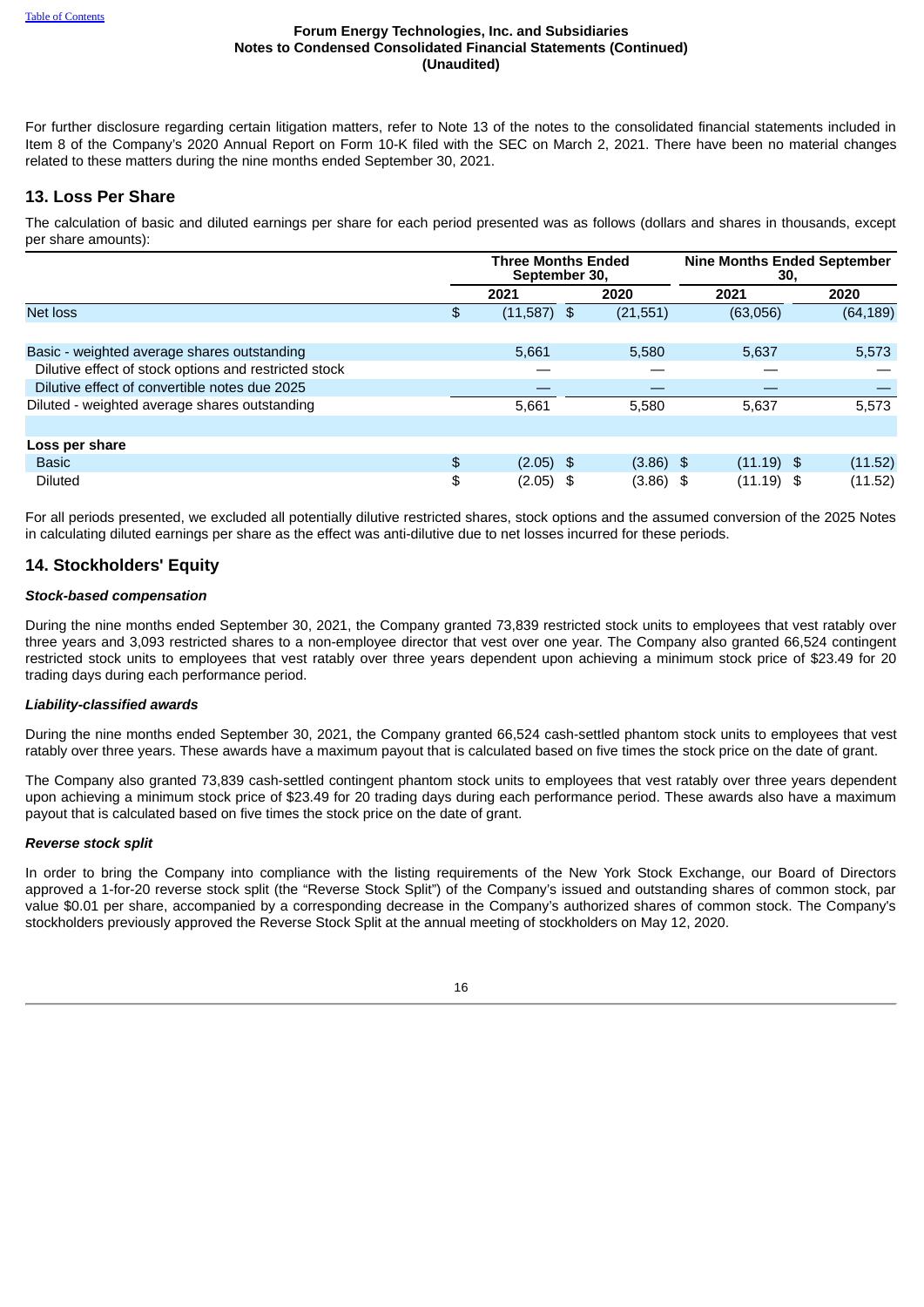The effective time of the Reverse Stock Split was after market close on November 9, 2020, with the common stock trading on a post-split basis under the Company's existing trading symbol, "FET," at the market open on November 10, 2020. No fractional shares of common stock were issued as a result of the Reverse Stock Split. Instead, any stockholder who would have been entitled to a fractional share received a cash payment in lieu of such fractional shares.

Following the completion of the Reverse Stock Split, the number of authorized shares of common stock was reduced from 296,000,000 to 14,800,000. Unless otherwise indicated, the number of shares of common stock outstanding and per-share amounts in these consolidated financial statements and accompanying notes have been retroactively adjusted to reflect the effect of the Reverse Stock Split. The par value of our common stock remains at \$0.01 per share.

### **15. Related Party Transactions**

The Company has sold and purchased inventory, services and fixed assets to and from certain affiliates of certain directors. The dollar amounts of these related party activities are not significant to the Company's unaudited condensed consolidated financial statements.

### <span id="page-16-0"></span>**Item 2. Management's discussion and analysis of financial condition and results of operations**

### *CAUTIONARY NOTE REGARDING FORWARD-LOOKING STATEMENTS*

This Quarterly Report on Form 10-O contains forward-looking statements within the meaning of Section 27A of the Securities Act of 1933, as amended, and Section 21E of the Securities Exchange Act of 1934, as amended (the "Exchange Act"). These forward-looking statements are subject to a number of risks and uncertainties, many of which are beyond the Company's control. All statements, other than statements of historical fact, included in this Quarterly Report on Form 10-Q regarding our strategy, future operations, financial position, estimated revenues and losses, projected costs, prospects, plans and objectives of management are forward-looking statements. When used in this Quarterly Report on Form 10-Q, the words "will," "could," "believe," "anticipate," "intend," "estimate," "expect," "may," "continue," "predict," "potential." "project" and similar expressions are intended to identify forward-looking statements, although not all forward-looking statements *contain such identifying words.*

All forward-looking statements speak only as of the date of this Ouarterly Report on Form 10-O. We disclaim any obligation to update or revise these statements unless required by law, and you should not place undue reliance on these forward-looking statements. Although we believe that our plans, intentions and expectations reflected in or suggested by the forward-looking statements we make in this Ouarterly Report on Form 10-Q are reasonable, we can give no assurance that these plans, intentions or expectations will be achieved. We disclose important factors that could cause our actual results to differ materially from our expectations in "Risk Factors" and "Management's Discussion and Analysis of Financial Condition and Results of Operations" in our Annual Report on Form 10-K filed with the Securities and Exchange Commission (the "SEC") on March 2, 2021, and elsewhere in this Quarterly Report on Form 10-Q. These cautionary statements *qualify all forward-looking statements attributable to us or persons acting on our behalf.*

### **Overview**

We are a global company serving the oil, natural gas, industrial and renewable energy industries. FET provides value added solutions that increase the safety and efficiency of energy exploration and production. We are an environmentally and socially responsible company headquartered in Houston, Texas with manufacturing, distribution and service facilities strategically located throughout the world. Our products include highly engineered capital equipment as well as consumable products. These consumable products are used in drilling, well construction and completions activities, within the supporting infrastructure, and at processing centers and refineries. Our engineered capital products are directed at drilling rig equipment for new rigs, upgrades and refurbishment projects, subsea construction and development projects, pressure pumping equipment, the placement of production equipment on new producing wells, downstream capital projects and capital equipment for renewable energy projects. Our products are aimed at improving the safety, efficiency, and environmental and social impact of our customers' operations. For the nine months ended September 30, 2021, approximately 80% of our revenue was derived from

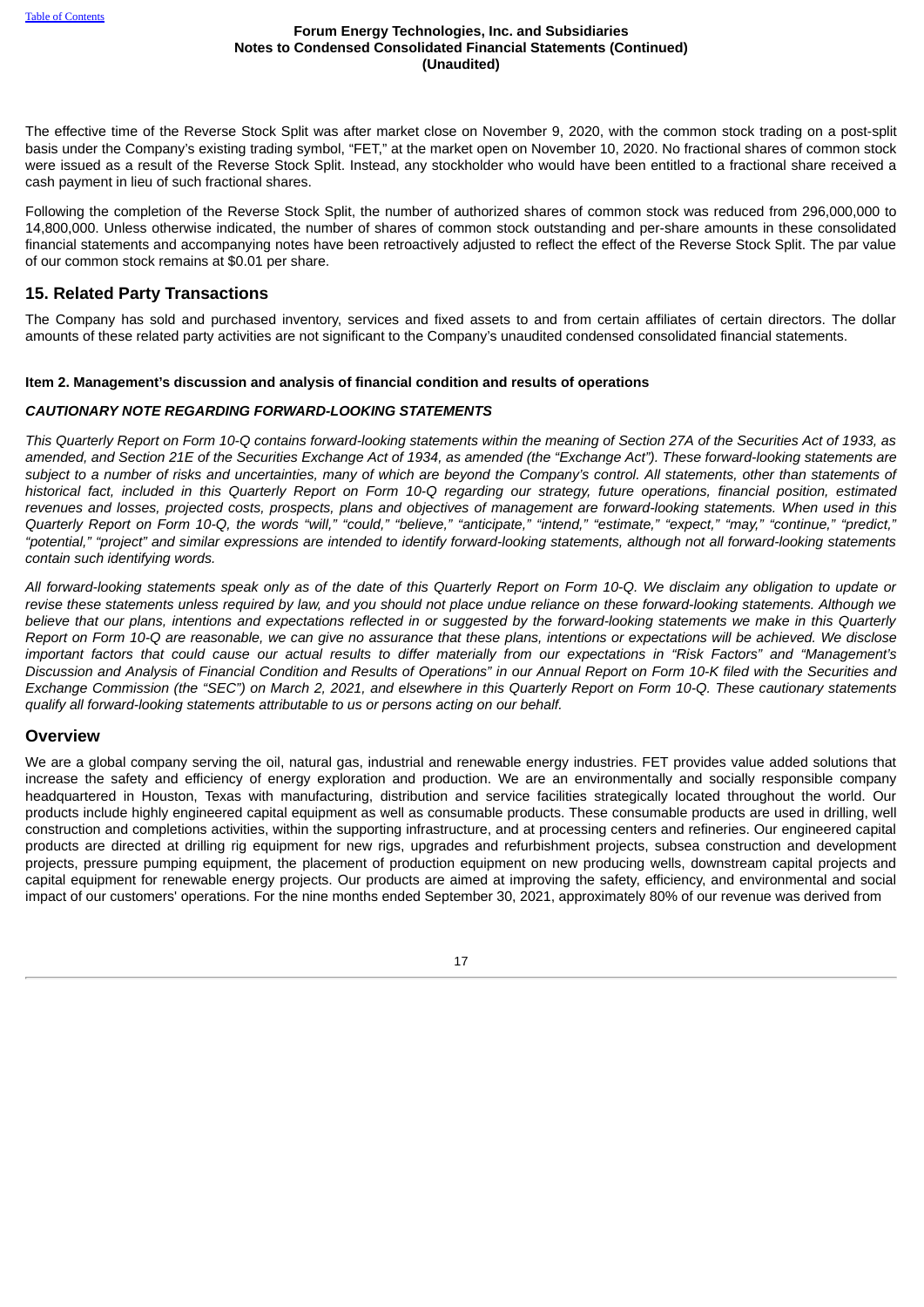consumable products and activity-based equipment, while the balance was primarily derived from capital products with a small amount from rental and other services.

We design, manufacture and supply high quality reliable products that create value for our diverse customer base, which includes, among others, oil and natural gas operators, land and offshore drilling contractors, oilfield service companies, subsea construction and service companies, and pipeline and refinery operators. In addition, we offer some of our products to renewable energy and new energy companies.

We believe that the world's long-term energy demand will continue to rise. We also expect hydrocarbons to continue to play a vital role in meeting the world's long-term energy demands while sources of renewable energy continue to develop. As such, we remain focused on serving our customers in both oil and natural gas as well as renewable energy applications. We are also continuing to develop products to help oil and gas operators lower their current emissions while also deploying our existing product technologies in renewable energy applications.

A summary of the products and services offered by each segment is as follows:

- *Drilling & Downhole*. This segment designs, manufactures and supplies products and provides related services to the drilling, well construction, artificial lift and subsea energy construction markets, including applications in oil and natural gas, renewable energy, defense, and communications. The products and related services consist primarily of: (i) capital equipment and a broad line of expendable products consumed in the drilling process; (ii) well construction casing and cementing equipment and protection products for artificial lift equipment and cables; and (iii) subsea remotely operated vehicles and trenchers, submarine rescue vehicles, specialty components and tooling, and complementary subsea technical services.
- *Completions.* This segment designs, manufactures and supplies products and provides related services to the coiled tubing, well stimulation and intervention markets. The products and related services consist primarily of: (i) capital and consumable products sold to the pressure pumping, hydraulic fracturing and flowback services markets, including hydraulic fracturing pumps, cooling systems, high-pressure flexible hoses and flow iron as well as wireline cable and pressure control equipment used in the well completion and intervention service markets; and (ii) coiled tubing strings and coiled line pipe and related services.
- *Production*. This segment designs, manufactures and supplies products and provides related equipment and services for production and infrastructure markets. The products and related services consist primarily of: (i) engineered process systems, production equipment, as well as specialty separation equipment; and (ii) a wide range of industrial valves focused on serving oil and natural gas customers as well as power generation, renewable energy and other general industrial applications.

### **Market Conditions**

The level of demand for our products is directly related to the activity levels and the capital and operating budgets of our customers, which in turn are heavily influenced by energy prices and expectations as to future price trends. In addition, the availability of existing capital equipment adequate to serve exploration and production requirements, or lack thereof, drives demand for our capital equipment products.

In 2020, the COVID-19 pandemic and associated actions taken around the world to mitigate the spread of COVID-19 caused unprecedented declines in economic activity, energy demand and oil and natural gas prices. In response, OPEC+ implemented significant reductions in oil production and North American exploration and production companies aggressively reduced drilling and completion activities. Although we have experienced operational inefficiencies and supply chain delays, we have not had any work stoppages at our manufacturing facilities due to COVID-19 or associated government regulations. However, in response to the decline in demand for our products during the pandemic, we implemented significant cost reduction actions, including exiting facilities, lowering headcount, reducing salaries, suspending the Company's matching contribution to the U.S. and Canada defined contribution retirement plans, and furloughing select employee groups. Certain facility closures and headcount reduction efforts continued in the first nine months of 2021.

During the first nine months of 2021, distribution of vaccines and reopening of certain economies has resulted in increasing demand for oil and natural gas. At the same time, the supply of oil and natural gas has been impacted by ongoing constraints by OPEC+ and North American exploration and production companies. As a result of these

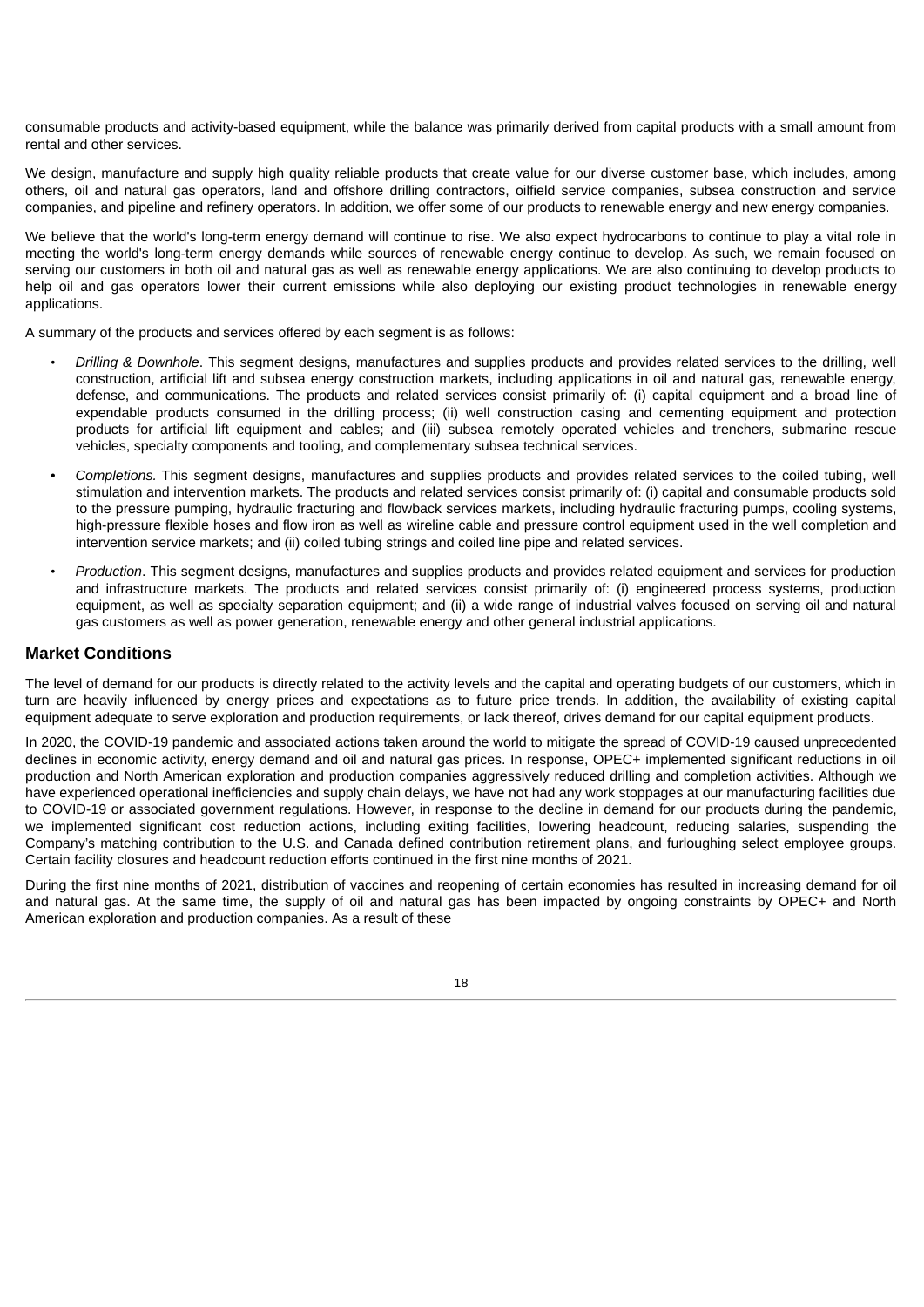supply and demand factors, commodity prices have increased substantially in the first nine months of 2021. In addition, ongoing COVID-19 outbreaks and worldwide labor constraints continue to cause disruptions in global supply chains which have led to inflationary pressures for certain goods and services.

Our revenues are highly correlated to the U.S. drilling rig count which has increased to 521 rigs as of the end of the third quarter of 2021 from a low of 244 rigs in August 2020. Furthermore, the level of active hydraulic fracturing fleets also increased substantially in the first nine months of 2021 in order to meet increasing oil demand. Publicly owned exploration and production companies in North America remain under pressure to generate positive cash flows and constrain capital expenditures. In contrast, privately owned exploration and production companies in North America have increased their drilling and completions activity in response to the higher oil and natural gas price environment. In addition, consolidation of exploration and production and service companies has continued in 2021.

Outside of the North America market, activity levels have also increased as well as in global offshore and subsea activity. As a result, during the first nine months of 2021, we have experienced increased demand for our drilling and subsea capital equipment offerings due to an improved outlook for our international drilling customers and the diversification of our subsea product line outside of the oil and natural gas industry.

On December 31, 2020, we sold assets pertaining to our ABZ and Quadrant valve brands for total consideration of \$104.6 million and recognized a gain on disposition of \$88.4 million. The disposition of these brands resulted in a substantial decrease in our Valve Solutions product line's revenue compared to the prior year.

The table below shows average crude oil and natural gas prices for West Texas Intermediate crude oil ("WTI"), United Kingdom Brent crude oil ("Brent"), and Henry Hub natural gas:

|                                            | <b>Three Months Ended</b> |      |          |      |               |  |  |  |  |  |
|--------------------------------------------|---------------------------|------|----------|------|---------------|--|--|--|--|--|
|                                            | September 30,             |      | June 30, |      | September 30, |  |  |  |  |  |
|                                            | 2021                      |      | 2021     |      | 2020          |  |  |  |  |  |
| Average global oil, \$/bbl                 |                           |      |          |      |               |  |  |  |  |  |
| West Texas Intermediate                    | \$<br>70.54               | -\$  | 66.19    | - \$ | 40.89         |  |  |  |  |  |
| United Kingdom Brent                       | \$<br>73.51               | -\$  | 68.98    | \$   | 42.91         |  |  |  |  |  |
|                                            |                           |      |          |      |               |  |  |  |  |  |
| Average North American Natural Gas, \$/Mcf |                           |      |          |      |               |  |  |  |  |  |
| Henry Hub                                  | \$<br>4.35                | - \$ | 2.95     | \$   | 2.00          |  |  |  |  |  |

The price of oil has varied dramatically over the last two years. The spot prices for WTI and Brent fell from \$61.14 and \$67.77 per barrel, respectively, as of December 31, 2019 to lows below \$15.00 per barrel in April 2020. Since that time, oil prices have rebounded to an average of \$70.54 and \$73.51 for WTI and Brent, respectively, in the third quarter 2021. In addition, natural gas prices have more than doubled when comparing the third quarter 2021 to the third quarter 2020.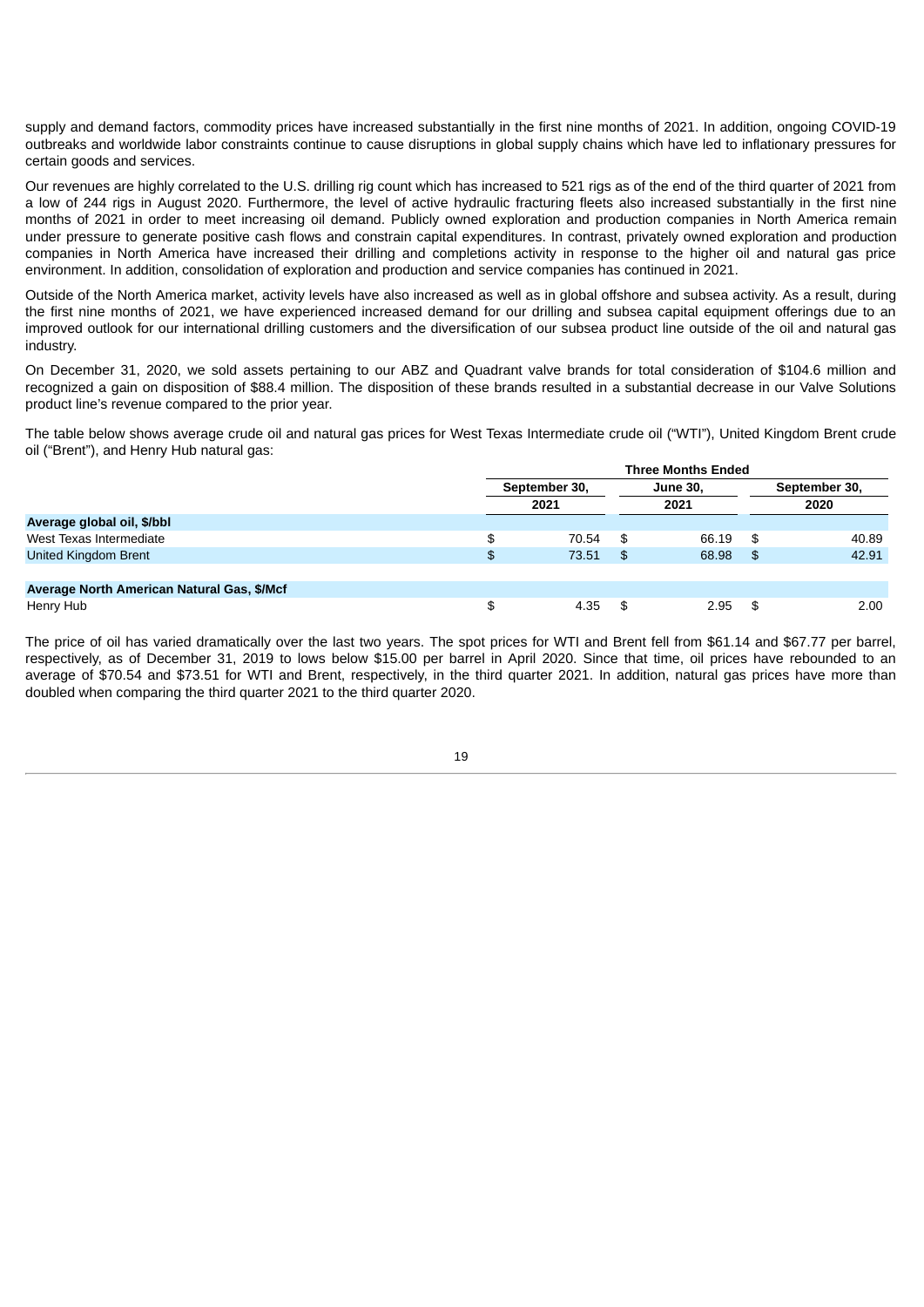The table below shows the average number of active drilling rigs, based on the weekly Baker Hughes Incorporated rig count, operating by geographic area and drilling for different purposes.

|                                |               | <b>Three Months Ended</b> |               |  |  |
|--------------------------------|---------------|---------------------------|---------------|--|--|
|                                | September 30, | June 30,                  | September 30, |  |  |
|                                | 2021          | 2021                      | 2020          |  |  |
| <b>Active Rigs by Location</b> |               |                           |               |  |  |
| <b>United States</b>           | 496           | 450                       | 254           |  |  |
| Canada                         | 151           | 72                        | 47            |  |  |
| International                  | 772           | 734                       | 731           |  |  |
| <b>Global Active Rigs</b>      | 1,419         | 1,256                     | 1,032         |  |  |
|                                |               |                           |               |  |  |
| Land vs. Offshore Rigs         |               |                           |               |  |  |
| Land                           | 1,222         | 1,065                     | 836           |  |  |
| Offshore                       | 197           | 191                       | 196           |  |  |
| <b>Global Active Rigs</b>      | 1,419         | 1,256                     | 1,032         |  |  |
|                                |               |                           |               |  |  |
| <b>U.S. Commodity Target</b>   |               |                           |               |  |  |
| Oil/Gas                        | 394           | 352                       | 180           |  |  |
| Gas                            | 101           | 97                        | 72            |  |  |
| Unclassified                   | 1             | 1                         | 2             |  |  |
| <b>Total U.S. Active Rigs</b>  | 496           | 450                       | 254           |  |  |
|                                |               |                           |               |  |  |
| <b>U.S. Well Path</b>          |               |                           |               |  |  |
| Horizontal                     | 451           | 408                       | 218           |  |  |
| Vertical                       | 20            | 18                        | 15            |  |  |
| <b>Directional</b>             | 25            | 24                        | 21            |  |  |
| <b>Total U.S. Active Rigs</b>  | 496           | 450                       | 254           |  |  |

A substantial portion of our revenue is impacted by the level of rig activity and the number of wells completed. The average U.S. rig count for the third quarter 2021 was 10% and 95% higher compared to the second quarter of 2021 and third quarter of 2020, respectively. The U.S. rig count started 2020 at 805 working rigs and fell 70% to a low of 244 rigs in August 2020. Since that time, the number of active rigs has partially recovered, ending the third quarter 2021 at 521.

The table below shows the amount of total inbound orders by segment:

| (in millions of dollars)<br><b>Three Months Ended</b> |  |               |  |          |      |               | Nine Months Ended |               |  |               |  |  |  |
|-------------------------------------------------------|--|---------------|--|----------|------|---------------|-------------------|---------------|--|---------------|--|--|--|
|                                                       |  | September 30. |  | June 30. |      | September 30. |                   | September 30, |  | September 30, |  |  |  |
|                                                       |  | 2021          |  | 2021     |      | 2020          |                   | 2021          |  | 2020          |  |  |  |
| Drilling & Downhole                                   |  | 83.4          |  | 80.5     | 8 L  | 38.7          | \$                | 221.8         |  | 151.0         |  |  |  |
| Completions                                           |  | 59.6          |  | 47.4     |      | 18.4          |                   | 154.2         |  | 82.5          |  |  |  |
| Production                                            |  | 32.8          |  | 30.9     |      | 35.2          |                   | 96.6          |  | 115.0         |  |  |  |
| <b>Total Orders</b>                                   |  | 175.8         |  | 158.8    | - \$ | 92.3          | \$                | 472.6         |  | 348.5         |  |  |  |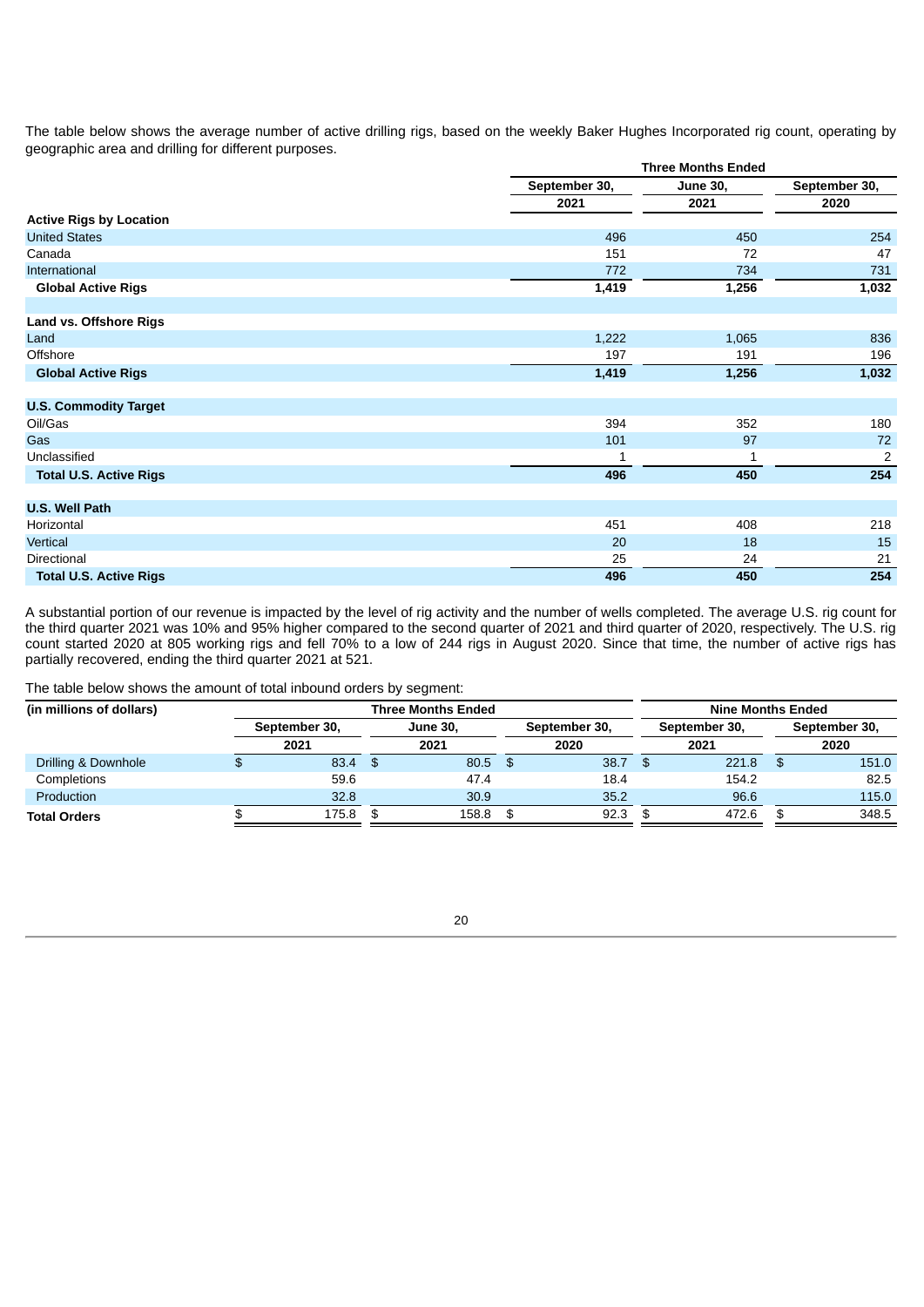# **Results of operations**

### *Three months ended September 30, 2021 compared with three months ended September 30, 2020*

|                                                         |                 | 30,           | <b>Three Months Ended September</b> |               | Change    |               |  |  |
|---------------------------------------------------------|-----------------|---------------|-------------------------------------|---------------|-----------|---------------|--|--|
| (in thousands of dollars, except per share information) | 2021            |               | 2020                                |               | \$        | $\%$          |  |  |
| <b>Revenue:</b>                                         |                 |               |                                     |               |           |               |  |  |
| Drilling & Downhole                                     | \$<br>63,180    | $\frac{1}{2}$ | 43,164                              | \$            | 20,016    | 46.4 %        |  |  |
| Completions                                             | 49,692          |               | 19,632                              |               | 30,060    | 153.1 %       |  |  |
| Production                                              | 28,457          |               | 40,836                              |               | (12, 379) | $(30.3)\%$    |  |  |
| Eliminations                                            | (345)           |               | (26)                                |               | (319)     |               |  |  |
| <b>Total revenue</b>                                    | 140,984         |               | 103,606                             |               | 37,378    | 36.1 %        |  |  |
| <b>Operating income (loss):</b>                         |                 |               |                                     |               |           |               |  |  |
| Drilling & Downhole                                     | \$<br>4,042     | \$            | (13, 207)                           | \$            | 17,249    | 130.6 %       |  |  |
| Operating margin %                                      | 6.4 %           |               | $(30.6)\%$                          |               |           |               |  |  |
| Completions                                             | 250             |               | (11, 896)                           |               | 12,146    | 102.1 %       |  |  |
| Operating margin %                                      | 0.5 %           |               | (60.6)%                             |               |           |               |  |  |
| Production                                              | (3, 374)        |               | (70)                                |               | (3, 304)  | $(4,720.0)\%$ |  |  |
| Operating margin %                                      | $(11.9)\%$      |               | (0.2)%                              |               |           |               |  |  |
| Corporate                                               | (8, 387)        |               | (7,706)                             |               | (681)     | (8.8)%        |  |  |
| <b>Total segment operating loss</b>                     | (7, 469)        |               | (32, 879)                           |               | 25,410    | 77.3 %        |  |  |
| Operating margin %                                      | (5.3)%          |               | $(31.7)\%$                          |               |           |               |  |  |
| Impairments of property and equipment                   |                 |               | 2,962                               |               | (2,962)   |               |  |  |
| Loss (gain) on disposal of assets and other             | (93)            |               | 1,206                               |               | (1, 299)  |               |  |  |
| <b>Operating loss</b>                                   | (7, 376)        |               | (37, 047)                           |               | 29,671    | 80.1 %        |  |  |
| Interest expense                                        | 7,128           |               | 8,473                               |               | (1, 345)  | $(15.9)\%$    |  |  |
| Foreign exchange losses (gains) and other, net          | (3,962)         |               | 3,445                               |               | (7, 407)  |               |  |  |
| Loss (gain) on extinguishment of debt                   | 196             |               | (28, 734)                           |               | 28,930    |               |  |  |
| Deferred loan costs written off                         |                 |               | 303                                 |               | (303)     |               |  |  |
| Total other (income) expense, net                       | 3,362           |               | (16, 513)                           |               | 19,875    | 120.4 %       |  |  |
| Loss before income taxes                                | (10, 738)       |               | (20, 534)                           |               | 9,796     | 47.7 %        |  |  |
| Income tax expense                                      | 849             |               | 1,017                               |               | (168)     | $(16.5)\%$    |  |  |
| <b>Net loss</b>                                         | \$<br>(11, 587) | $\frac{1}{2}$ | (21, 551)                           | $\frac{1}{2}$ | 9,964     | 46.2 %        |  |  |
|                                                         |                 |               |                                     |               |           |               |  |  |
| Weighted average shares outstanding<br><b>Basic</b>     | 5,661           |               | 5,580                               |               |           |               |  |  |
| <b>Diluted</b>                                          | 5,661           |               | 5,580                               |               |           |               |  |  |
|                                                         |                 |               |                                     |               |           |               |  |  |
| Loss per share<br><b>Basic</b>                          | \$<br>(2.05)    | \$            | (3.86)                              |               |           |               |  |  |
| <b>Diluted</b>                                          | \$<br>(2.05)    | \$            | (3.86)                              |               |           |               |  |  |
| * not meaningful                                        |                 |               |                                     |               |           |               |  |  |

We sold certain assets of our ABZ and Quadrant valve brands on December 31, 2020. Therefore, our results of operations for the third quarter of 2021 may not be comparable to the results of operations for the third quarter of 2020. Refer to Note 4 *Dispositions* for additional information.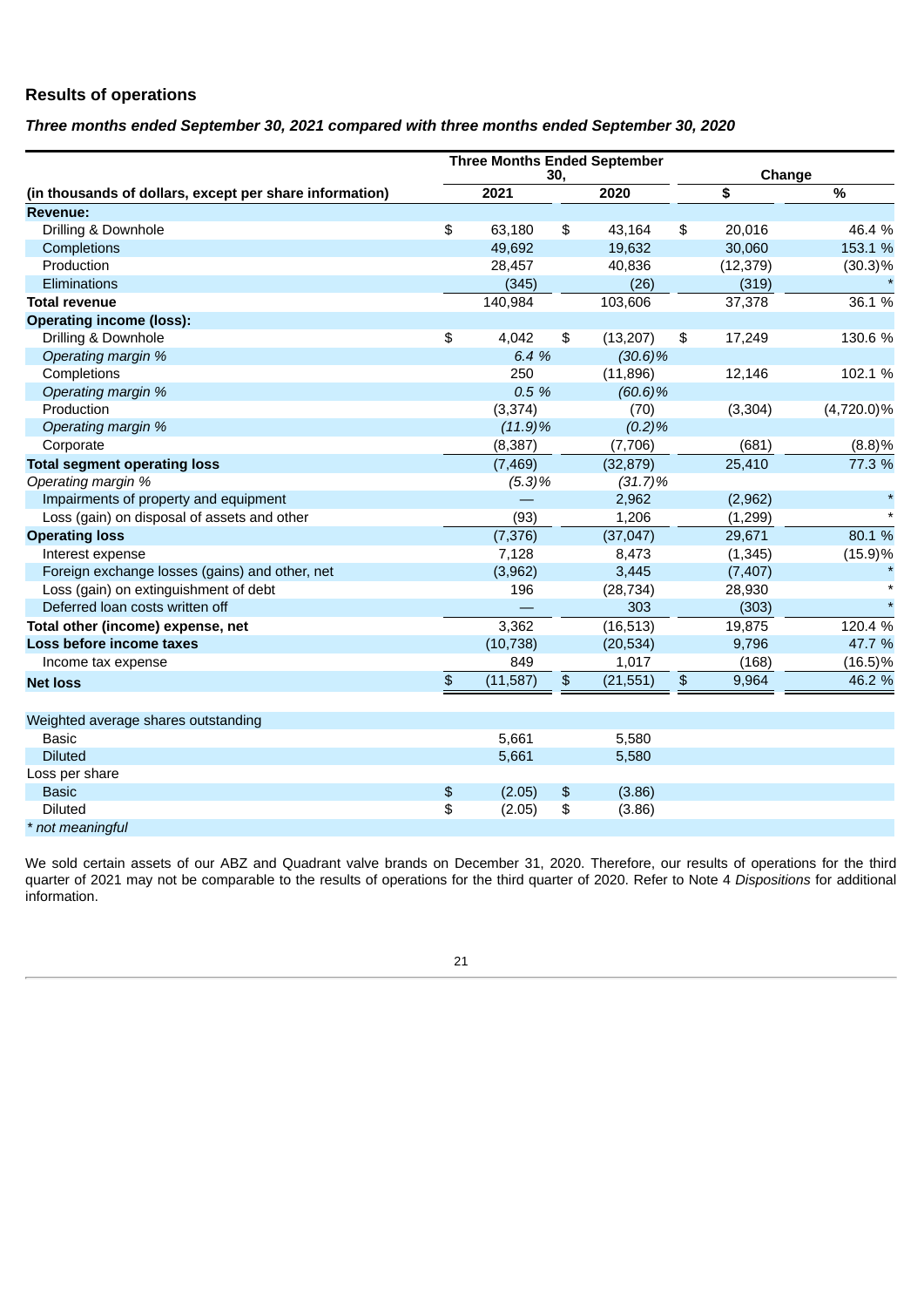#### *Revenue*

Our revenue for the three months ended September 30, 2021 was \$141.0 million, an increase of \$37.4 million, or 36.1%, compared to the three months ended September 30, 2020. For the three months ended September 30, 2021, our Drilling & Downhole, Completions, and Production segments comprised 44.8%, 35.0%, and 20.2% of our total revenue, respectively, which compared to 41.7%, 18.9%, and 39.4% of our total revenue, respectively, for the three months ended September 30, 2020. The overall increase in revenue is primarily related to higher sales volumes due to improving market conditions in the third quarter 2021 compared to the third quarter 2020 which was negatively impacted by the COVID 19 pandemic, partially offset by the divestiture of our ABZ and Quadrant valve brands in the fourth quarter 2020. The changes in revenue by operating segment consisted of the following:

*Drilling & Downhole segment* — Revenue was \$63.2 million for the three months ended September 30, 2021, an increase of \$20.0 million, or 46.4%, compared to the three months ended September 30, 2020. This increase was driven by a \$10.0 million, or 81.4%, increase in revenue for our Subsea Technologies product line due to higher sales of Work Class ROVs into international markets. Revenue for our Drilling Technologies product line increased by \$5.7 million, or 32.9%, primarily due to higher sales of consumable products and capital equipment into the U.S. market from the 95% year-over-year increase in the U.S. rig count. Revenue for our Downhole Technologies product line increased by \$4.2 million, primarily due to higher sales volumes of artificial lift products due to the increase in the number of well completions and workover activity in the third quarter 2021 compared to 2020.

*Completions segment* — Revenue was \$49.7 million for the three months ended September 30, 2021, an increase of \$30.1 million, or 153.1%, compared to the three months ended September 30, 2020. This significant improvement includes revenue increases of \$16.2 million and \$13.9 million for our Stimulation & Intervention and Coiled Tubing product lines, respectively. These higher sales volumes were driven by increasing U.S. hydraulic fracturing and well intervention service activity levels in the third quarter 2021 compared to the third quarter 2020 when service companies were idling equipment in response to historically low levels of oil demand during the COVID 19 pandemic.

*Production segment* — Revenue was \$28.5 million for the three months ended September 30, 2021, a decrease of \$12.4 million, or 30.3%, compared to the three months ended September 30, 2020. This decrease includes a \$10.0 million decline related to the divestiture of our ABZ and Quadrant valve brands in the fourth quarter 2020. The remaining \$2.4 million decrease was driven by a \$1.2 million decline in sales volumes of our other valve brands, primarily due to lower sales into the North America downstream and midstream markets, and a \$1.2 million decrease in revenue for our Production Equipment product line, primarily from lower project revenue recognized for our process oil treatment equipment.

### *Segment operating income (loss) and segment operating margin percentage*

Segment operating loss for the three months ended September 30, 2021 was \$7.5 million, a \$25.4 million improvement compared to a loss of \$32.9 million for the three months ended September 30, 2020. For the three months ended September 30, 2021, segment operating margin percentage was (5.3)% compared to (31.7)% for the three months ended September 30, 2020. Segment operating margin percentage is calculated by dividing segment operating income (loss) by revenue for the period. The change in operating income (loss) for each segment is explained as follows:

*Drilling & Downhole segment* — Segment operating income was \$4.0 million, or 6.4%, for the three months ended September 30, 2021 compared to a loss of \$13.2 million, or (30.6)%, for the three months ended September 30, 2020. The \$17.2 million improvement in segment operating results is primarily attributable to higher gross profit from the 46.4% increase in segment revenues. In addition, segment operating income increased due to a \$3.2 million reduction in lease impairments and a \$1.8 million reduction in inventory write-downs.

*Completions segment* — Segment operating income was \$0.3 million, or 0.5%, for the three months ended September 30, 2021 compared to a segment operating loss of \$11.9 million, or (60.6)%, for the three months ended September 30, 2020. The \$12.1 million improvement in segment operating results is primarily attributable to the 153.1% increase in revenues discussed above, partially offset by higher freight. manufacturing and employee related costs associated with the increased activity levels.

*Production segment* — Segment operating loss was \$3.4 million, or (11.9)%, for the three months ended September 30, 2021 compared to a loss of \$0.1 million, or (0.2)%, for the three months ended September 30, 2020. The \$3.3 million decline in segment operating results is primarily attributable to the disposition of our ABZ and Quadrant valve brands in the fourth quarter 2020. The decline in gross profit from lower revenues discussed above was mostly offset by reductions in employee and facility related costs due to headcount, salary and other cost reductions implemented in 2020.

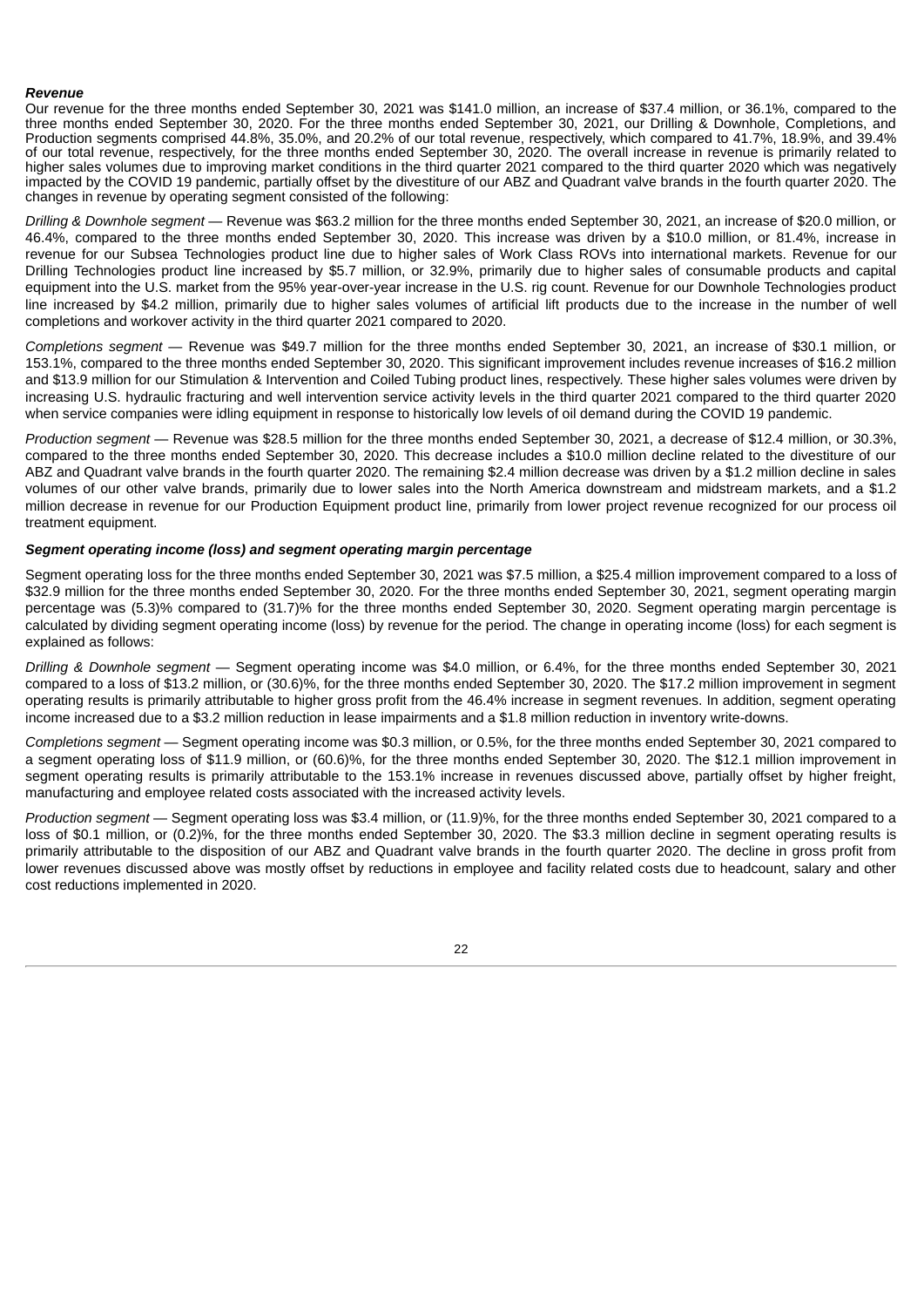*Corporate* — Selling, general and administrative expenses for Corporate were \$8.4 million for the three months ended September 30, 2021, a \$0.7 million increase compared to the three months ended September 30, 2020. This increase was primarily related to higher variable compensation costs and professional fees, partially offset by a \$1.5 million decrease in lease impairments. Corporate costs include, among other items, payroll related costs for management, administration, finance, legal, and human resources personnel; professional fees for legal, accounting and related services; and marketing costs.

### *Other items not included in segment operating loss*

Several items are not included in segment operating loss, but are included in total operating loss. These items include impairments of property and equipment, and loss (gain) on the disposal of assets and other. For further information related to impairments of property and equipment, refer to Note 7 *Impairments of Long-Lived Assets.*

### *Other income and expense*

Other income and expense includes interest expense, foreign exchange losses (gains) and other, loss (gain) on extinguishment of debt, and deferred loan costs written off. We incurred \$7.1 million of interest expense during the three months ended September 30, 2021, a decrease of \$1.3 million compared to the three months ended September 30, 2020 due to lower debt balances outstanding in the three months ended September 30, 2021 compared to the three months outstanding September 30, 2020.

The foreign exchange losses (gains) are primarily the result of movements in the British pound, Euro and Canadian dollar relative to the U.S. dollar. These movements in exchange rates create foreign exchange gains or losses when applied to monetary assets or liabilities denominated in currencies other than the location's functional currency, primarily U.S. dollar denominated cash, trade account receivables and net intercompany receivable balances for our entities using a functional currency other than the U.S. dollar.

During the three months ended September 30, 2021, we repurchased an aggregate \$1.9 million of principal amount of our 9.00% convertible secured notes due August 2025 ("2025 Notes") at approximately par value. The net carrying value of the extinguished debt, including unamortized debt discount and debt issuance costs, was \$1.7 million, resulting in a \$0.2 million loss on extinguishment of debt.

In the third quarter of 2020, we exchanged \$315.5 million principal amount of our previous 6.25% unsecured notes due 2021 ("2021 Notes") for new 2025 Notes. This transaction was accounted for as an extinguishment of the 2021 Notes with the new 2025 Notes recorded at fair value on the transaction date, resulting in a \$28.7 million gain on extinguishment of debt. See Note 8 *Debt* for further information. Concurrent with the completion of the 2021 Notes exchange, the Credit Facility was also amended resulting in a write-off of \$0.3 million of deferred loan costs.

#### *Taxes*

We recorded tax expense of \$0.8 million for the three months ended September 30, 2021, compared to tax expense of \$1.0 million for the three months ended September 30, 2020. The estimated annual effective tax rates for the three months ended September 30, 2021 and 2020 were impacted by losses in jurisdictions where the recording of a tax benefit is not available. Furthermore, the tax expense or benefit recorded can vary from period to period depending on the Company's relative mix of earnings and losses by jurisdiction.

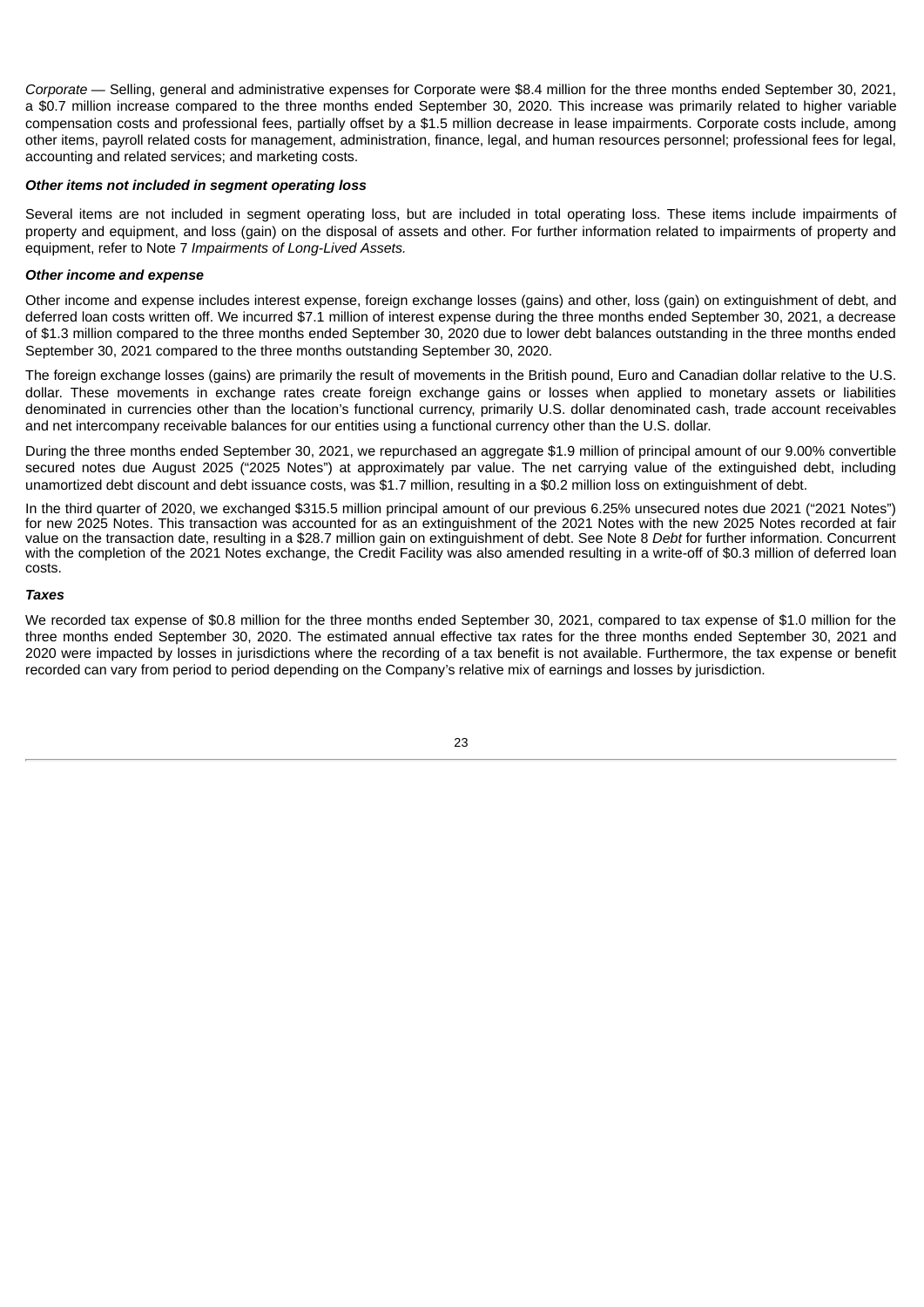# *Nine months ended September 30, 2021 compared with nine months ended September 30, 2020*

|                                                          |                | Nine Months Ended September 30, |               |            |               | Change    |            |
|----------------------------------------------------------|----------------|---------------------------------|---------------|------------|---------------|-----------|------------|
|                                                          |                | 2021                            |               | 2020       |               | \$        | %          |
| (in thousands of dollars, except per share information)  |                |                                 |               |            |               |           |            |
| Revenue:                                                 |                |                                 |               |            |               |           |            |
| Drilling & Downhole                                      | \$             | 173,406                         | \$            | 166,990    | \$            | 6,416     | 3.8%       |
| Completions                                              |                | 134.051                         |               | 88,038     |               | 46,013    | 52.3 %     |
| Production                                               |                | 85,825                          |               | 145,038    |               | (59, 213) | $(40.8)\%$ |
| <b>Eliminations</b>                                      |                | (361)                           |               | (553)      |               | 192       |            |
| <b>Total revenue</b>                                     |                | 392,921                         |               | 399,513    |               | (6, 592)  | (1.7)%     |
| <b>Operating income (loss):</b>                          |                |                                 |               |            |               |           |            |
| Drilling & Downhole                                      |                | 2,237                           |               | (26, 751)  |               | 28,988    | 108.4 %    |
| Operating margin %                                       |                | 1.3 %                           |               | $(16.0)\%$ |               |           |            |
| Completions                                              |                | (52)                            |               | (47, 027)  |               | 46,975    | 99.9%      |
| Operating margin %                                       |                | $-$ %                           |               | $(53.4)\%$ |               |           |            |
| Production                                               |                | (11, 256)                       |               | (9,306)    |               | (1,950)   | $(21.0)\%$ |
| Operating margin %                                       |                | $(13.1)\%$                      |               | (6.4)%     |               |           |            |
| Corporate                                                |                | (23, 667)                       |               | (23, 326)  |               | (341)     | (1.5)%     |
| <b>Total segment operating loss</b>                      |                | (32, 738)                       |               | (106, 410) |               | 73,672    | 69.2%      |
| Operating margin %                                       |                | $(8.3)\%$                       |               | $(26.6)\%$ |               |           |            |
| Impairments of intangible assets, property and equipment |                |                                 |               | 20,394     |               | (20, 394) |            |
| Loss (gain) on disposal of assets and other              |                | (1, 362)                        |               | 672        |               | (2,034)   |            |
| <b>Operating loss</b>                                    |                | (31, 376)                       |               | (127, 476) |               | 96,100    | 75.4 %     |
| Interest expense                                         |                | 24,065                          |               | 21,617     |               | 2,448     | 11.3 %     |
| Foreign exchange gains and other, net                    |                | (1, 431)                        |               | (931)      |               | (500)     | $(53.7)\%$ |
| Loss (gain) on extinguishment of debt                    |                | 5,290                           |               | (72, 478)  |               | 77,768    |            |
| Deferred loan costs written off                          |                |                                 |               | 2,262      |               | (2, 262)  | $\star$    |
| <b>Total other (income) expense</b>                      |                | 27,924                          |               | (49, 530)  |               | 77,454    |            |
| Loss before income taxes                                 |                | (59, 300)                       |               | (77, 946)  |               | 18,646    | 23.9%      |
| Income tax expense (benefit)                             |                | 3,756                           |               | (13, 757)  |               | 17,513    | 127.3 %    |
| <b>Net loss</b>                                          | $\mathfrak{D}$ | (63,056)                        | $\frac{2}{3}$ | (64, 189)  | $\frac{1}{2}$ | 1,133     | 1.8%       |
| Weighted average shares outstanding                      |                |                                 |               |            |               |           |            |
| <b>Basic</b>                                             |                | 5,637                           |               | 5,573      |               |           |            |
| <b>Diluted</b>                                           |                | 5.637                           |               | 5,573      |               |           |            |
| Loss per share                                           |                |                                 |               |            |               |           |            |
| <b>Basic</b>                                             | \$             | (11.19)                         | \$            | (11.52)    |               |           |            |
| <b>Diluted</b>                                           | \$             | (11.19)                         | \$            | (11.52)    |               |           |            |
| * not meaningful                                         |                |                                 |               |            |               |           |            |

We sold certain assets of our ABZ and Quadrant valve brands on December 31, 2020. Therefore, our results of operations for the nine months ended September 30, 2021 may not be comparable to the results of operations for the nine months ended September 30, 2020. Refer to Note 4 *Dispositions* for additional information.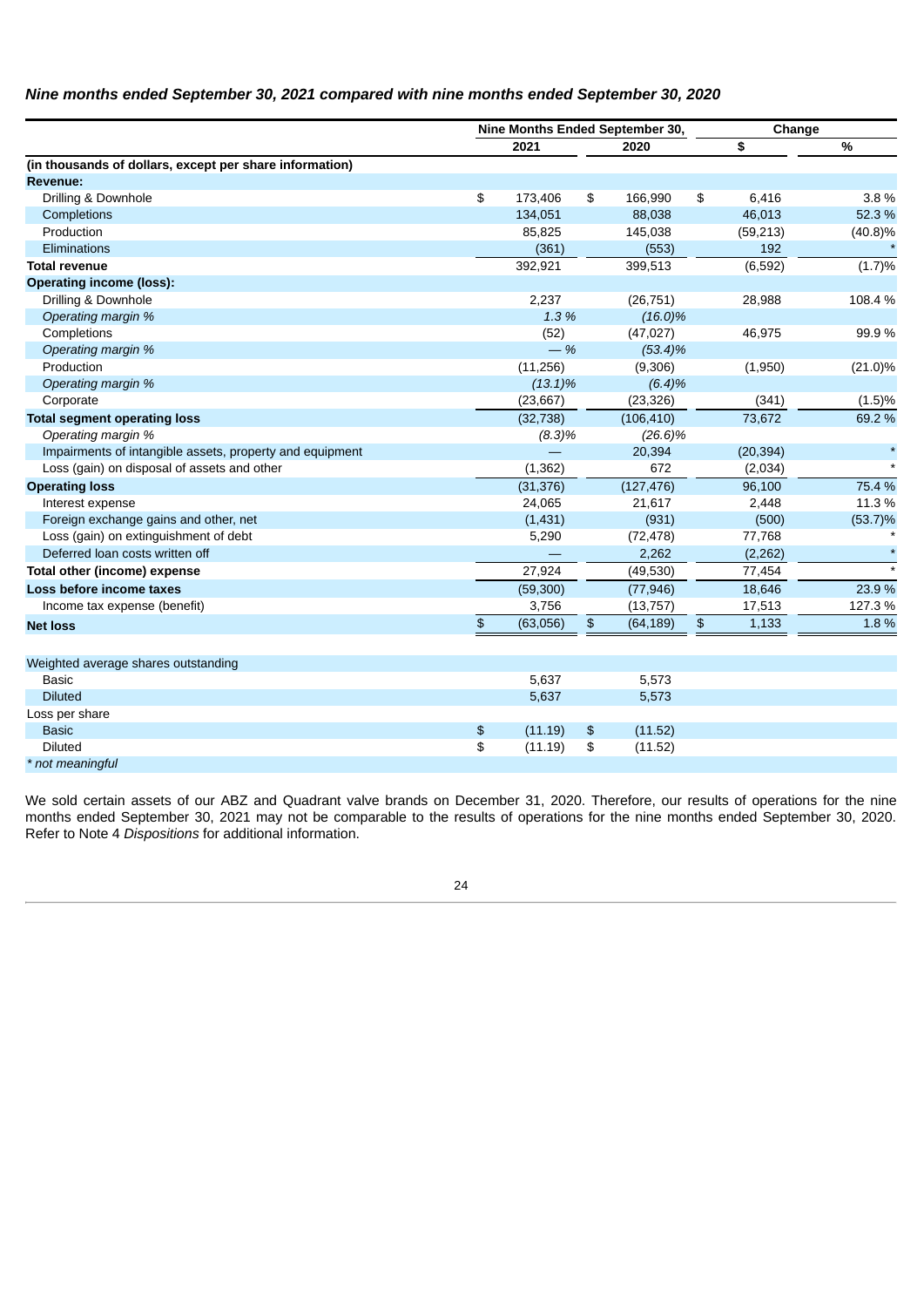#### *Revenue*

Our revenue for the nine months ended September 30, 2021 was \$392.9 million, a decrease of \$6.6 million, or 1.7%, compared to the nine months ended September 30, 2020. For the nine months ended September 30, 2021, our Drilling & Downhole, Completions, and Production segments comprised 44.1%, 34.1%, and 21.8% of our total revenue, respectively, which compared to 41.8%, 21.9%, and 36.3% of our total revenue, respectively, for the nine months ended September 30, 2020. The overall decline in revenue is primarily related to a \$32.5 million decrease from the divestiture of our ABZ and Quadrant valve brands in the fourth quarter 2020. This decline was mostly offset by higher sales volumes in the Drilling and Downhole and Completions segments due to improving market conditions in the first nine months of 2021 compared to the first nine months of 2020 which was negatively impacted by the COVID 19 pandemic. The changes in revenue by operating segment consisted of the following:

*Drilling & Downhole segment* — Revenue was \$173.4 million for the nine months ended September 30, 2021, an increase of \$6.4 million, or 3.8%, compared to the nine months ended September 30, 2020. This increase includes a \$12.8 million, or 30.6%, increase in revenue for our Subsea Technologies product line primarily due to higher sales of Work Class ROVs into international markets. This increase was partially offset by a \$4.7 million, or 6.4%, revenue decline for our Drilling Technologies product line primarily due to lower service revenue. Revenue for our Downhole Technologies product line decreased by \$1.7 million, or 3.3%, primarily due to higher sales of artificial lift products in the first quarter 2020 prior to the onset of the COVID 19 pandemic.

*Completions segment* — Revenue was \$134.1 million for the nine months ended September 30, 2021, an increase of \$46.0 million, or 52.3%, compared to the nine months ended September 30, 2020. This increase includes a \$26.2 million, or 61.9%, increase in sales volumes for our Stimulation and Intervention product line and a \$19.8 million, or 43.3%, increase in sales volumes for our Coiled Tubing product line. These higher revenue levels were driven by increasing U.S. hydraulic fracturing and well intervention service activity levels in the first nine months of 2021 compared to a rapidly declining market in the first nine months of 2020 when service companies were idling equipment in response to historically low levels of oil demand as a result of the COVID 19 pandemic.

*Production segment* — Revenue was \$85.8 million for the nine months ended September 30, 2021, a decrease of \$59.2 million, or 40.8%, compared to the nine months ended September 30, 2020. This decrease includes a \$32.5 million decline from the divestiture of our ABZ and Quadrant valve brands in the fourth quarter 2020. The remaining decline was driven by a \$19.2 million decline in sales volumes of our other valve brands, primarily due to lower sales into the North America downstream and midstream markets, and a \$7.6 million decrease in revenue for our Production Equipment product line from lower sales volumes of our surface production equipment, partially offset by higher sales volumes for our process oil treatment equipment due to increased project activity with international downstream customers.

### *Segment operating income (loss) and segment operating margin percentage*

Segment operating loss for the nine months ended September 30, 2021 was \$32.7 million, a \$73.7 million improvement compared to a loss of \$106.4 million for the nine months ended September 30, 2020. For the nine months ended September 30, 2021, segment operating margin percentage was (8.3)% compared to (26.6)% for the nine months ended September 30, 2020. Segment operating margin percentage is calculated by dividing segment operating income (loss) by revenue for the period. The change in operating income (loss) for each segment is explained as follows:

*Drilling & Downhole segment* — Segment operating income was \$2.2 million, or 1.3%, for the nine months ended September 30, 2021 compared to a loss of \$26.8 million, or (16.0)%, for the nine months ended September 30, 2020. The \$29.0 million improvement in segment operating results is primarily attributable to a decrease in employee related costs due to headcount, salary and other cost reductions implemented in 2020. In addition, segment operating results also improved due to a \$4.4 million decrease in impairments of operating lease right of use assets, a \$3.8 million reduction in inventory write downs and lower severance and other costs related to restructuring activities in the first nine months of 2020.

*Completions segment* — Segment operating loss was \$0.1 million for the nine months ended September 30, 2021 compared to a loss of \$47.0 million, or (53.4)%, for the nine months ended September 30, 2020. The \$47.0 million improvement in segment operating results is primarily attributable to higher gross profit from the 52.3% increase in revenues discussed above. In addition, operating results improved due to a \$12.3 million decrease in inventory write downs, a \$6.1 million decrease in impairments of operating lease right of use assets and reductions in employee related costs due to headcount, salary and other cost reductions implemented in 2020.

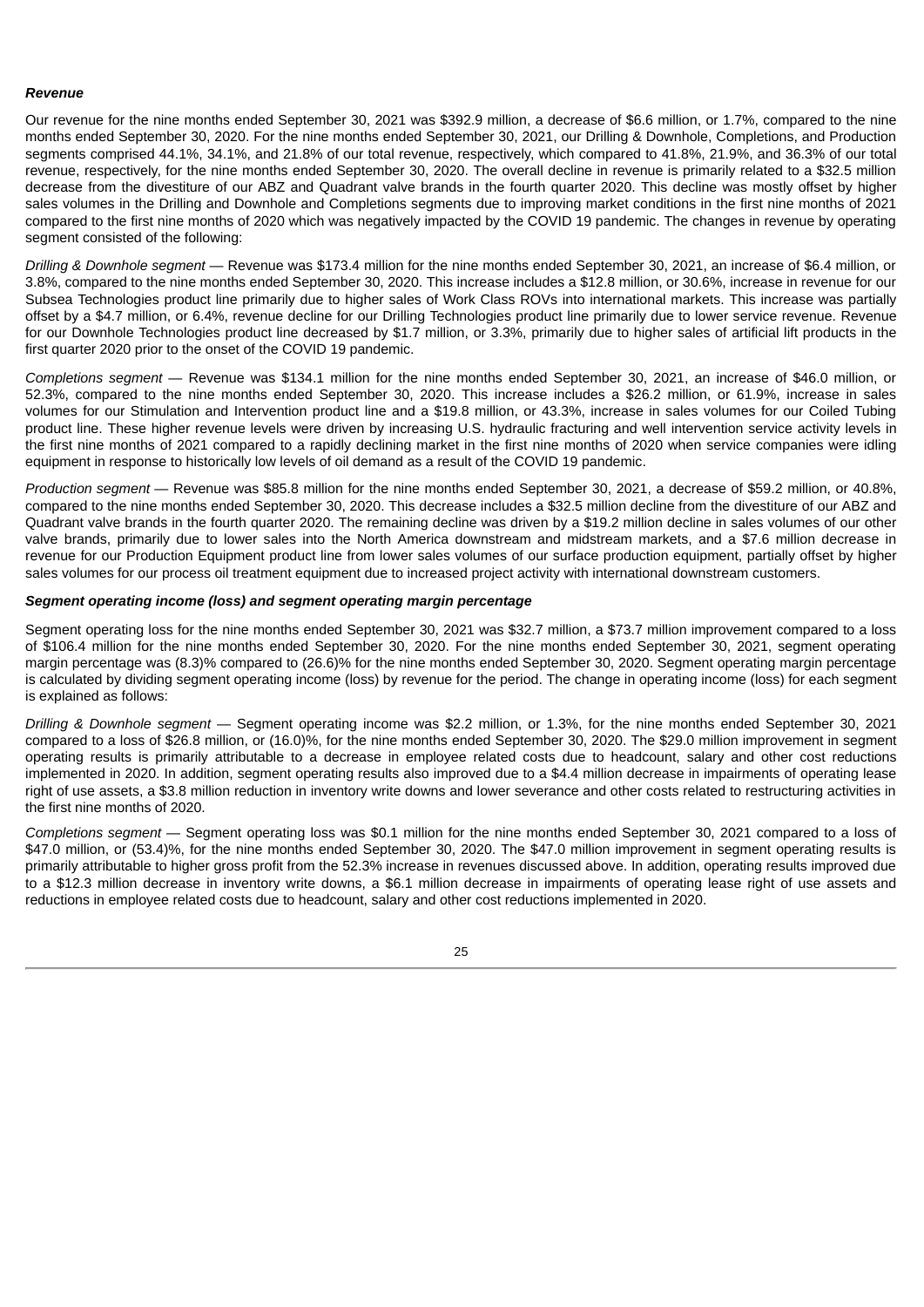*Production segment* — Segment operating loss was \$11.3 million, or (13.1)%, for the nine months ended September 30, 2021 compared to a loss of \$9.3 million, or (6.4)%, for the nine months ended September 30, 2020. The \$2.0 million decline in segment operating results is primarily attributable to the disposition of our ABZ and Quadrant valve brands in the fourth quarter 2020. In addition, gross profit declined as a result of the lower sales volumes discussed above. These declines were mostly offset by reductions in employee related costs due to headcount, salary and other cost reductions implemented in 2020 as well as a \$1.9 million decrease in impairments of operating lease right of use assets and a \$1.7 million decrease in inventory write downs.

*Corporate* — Selling, general and administrative expenses for Corporate were \$23.7 million for the nine months ended September 30, 2021, a \$0.3 million increase compared to the nine months ended September 30, 2020. This increase was primarily related to higher variable compensation costs and professional fees, partially offset by a \$1.5 million decrease in lease impairments. Corporate costs include, among other items, payroll related costs for management, administration, finance, legal, and human resources personnel; professional fees for legal, accounting and related services; and marketing costs.

### *Other items not included in segment operating loss*

Several items are not included in segment operating loss, but are included in total operating loss. These items include impairments of intangible assets, property and equipment and loss (gain) on disposal of assets and other. For further information related to impairments of intangible assets, property and equipment, refer to Note 7 *Impairments of Long-Lived Assets.*

#### *Other expense*

Other expense includes interest expense, foreign exchange gains and other, loss (gain) on extinguishment of debt and deferred loan costs written off. We incurred \$24.1 million of interest expense during the nine months ended September 30, 2021, an increase of \$2.4 million from the nine months ended September 30, 2020 due to higher non-cash amortization of debt discount and debt issuance costs associated with our 2025 Notes.

The foreign exchange gains are primarily the result of movements in the British pound, Euro and Canadian dollar relative to the U.S. dollar. These movements in exchange rates create foreign exchange gains or losses when applied to monetary assets or liabilities denominated in currencies other than the location's functional currency, primarily U.S. dollar denominated cash, trade account receivables and net intercompany receivable balances for our entities using a functional currency other than the U.S. dollar.

During the nine months ended September 30, 2021, we repurchased an aggregate \$59.9 million of principal amount of our 2025 Notes for \$58.6 million. The net carrying value of the extinguished debt, including unamortized debt discount and debt issuance costs, was \$53.3 million, resulting in a \$5.3 million loss on extinguishment of debt.

During the nine months ended September 30, 2020, we recognized \$72.5 million of gains on extinguishment of debt, including a \$43.8 million gain from the repurchase of notes and a \$28.7 million gain from the exchange of notes in the third quarter of 2020 as further described below.

During the first nine months of 2020, we repurchased an aggregate \$71.9 million of principal amount of our 2021 Notes for \$27.6 million. The net carrying value of the extinguished debt, including unamortized debt premium and debt issuance costs, was \$71.4 million, resulting in the \$43.8 million gain on extinguishment of debt.

In the third quarter of 2020, we exchanged \$315.5 million principal amount of 2021 Notes for new 2025 Notes. This transaction was accounted for as an extinguishment of the 2021 Notes with the new 2025 Notes recorded at fair value on the transaction date, resulting in the \$28.7 million gain on extinguishment of debt.

During the nine months ended September 30, 2020, we wrote-off \$2.3 million of deferred loan costs including \$2.0 million for the termination of previous discussions related to a potential exchange offer for our 2021 Notes and \$0.3 million related to amending our Credit Facility.

#### *Taxes*

We recorded tax expense of \$3.8 million for the nine months ended September 30, 2021, compared to a tax benefit of \$13.8 million for the nine months ended September 30, 2020. The estimated annual effective tax rates for the nine months ended September 30, 2021 and 2020 were impacted by losses in jurisdictions where the recording of a tax benefit is not available. Furthermore, the tax expense or benefit recorded can vary from period to period depending on the Company's relative mix of earnings and losses by jurisdiction.

The tax benefit for the nine months ended September 30, 2020 included a \$16.6 million benefit related to a carryback claim for U.S. federal tax losses based on provisions in the U.S. Coronavirus Aid, Relief, and Economic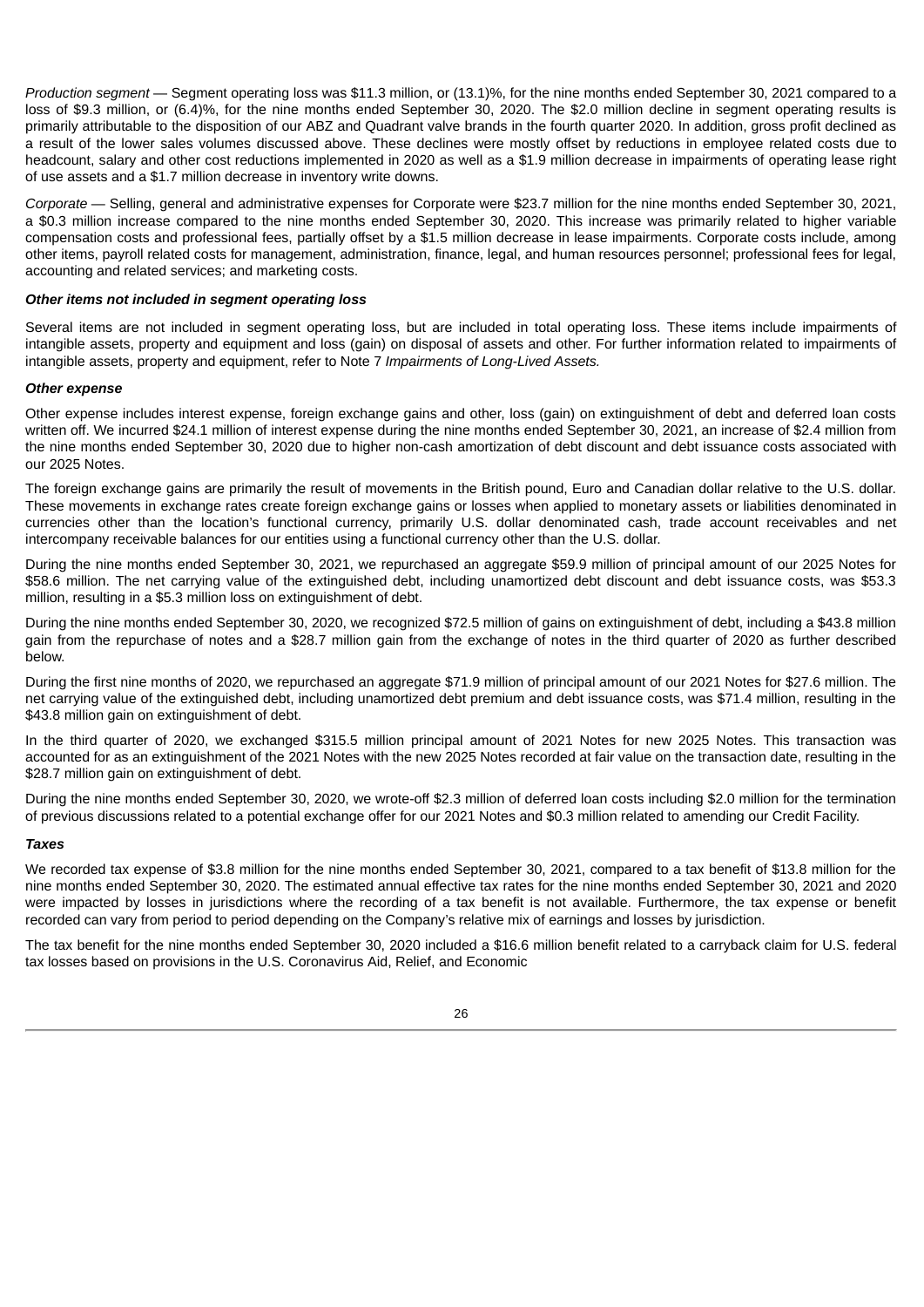Security Act ("CARES Act"), which was signed into law on March 27, 2020. The CARES Act provided relief to corporate taxpayers by permitting a five-year carryback of 2018-2020 NOLs, increased the 30% limitation on interest expense deductibility to 50% of adjusted taxable income for 2019 and 2020, and accelerated refunds for minimum tax credit carryforwards, among other provisions. The tax effects of changes in tax laws are recognized in the period in which the law is enacted.

### **Liquidity and capital resources**

### *Sources and uses of liquidity*

Our internal sources of liquidity are cash on hand and cash flows from operations, while our primary external sources include trade credit, the Credit Facility and the 2025 Notes. Our primary uses of capital have been for inventory, sales on credit to our customers, maintenance and growth capital expenditures, and debt repayments. We continually monitor other potential capital sources, including equity and debt financing, to meet our investment and target liquidity requirements. Our future success and growth will be highly dependent on our ability to generate positive operating cash flow and access outside sources of capital.

As of December 31, 2020, we had \$316.9 million principal amount of 2025 Notes outstanding and \$13.1 million outstanding under our revolving Credit Facility. During the nine months ended September 30, 2021, we repurchased \$59.9 million principal amount of our 2025 Notes and repaid the \$13.1 million outstanding under our revolving Credit Facility. Following these transactions, we had \$257.0 million principal amount of 2025 Notes and no borrowings outstanding under our Credit Facility as of September 30, 2021.

In September 2021, we amended our Credit Facility to, among other things, extend the maturity date to September 2026, reduce the aggregate amount of the commitment under the Credit Facility to \$179.0 million, and change the interest rate applicable to outstanding loans.

See Note 8 *Debt* for further details related to the terms for our 2025 Notes and Credit Facility.

As of September 30, 2021, we had cash and cash equivalents of \$50.0 million and \$130.8 million of availability under the Credit Facility. We anticipate that our future working capital requirements for our operations will fluctuate directionally with revenues. Furthermore, availability under the Credit Facility will fluctuate directionally based on the level of our eligible accounts receivable and inventory subject to applicable sublimits. In addition, we expect total 2021 capital expenditures to be less than \$5.0 million, consisting of, among other items, replacing end of life machinery and equipment.

We expect our available cash on-hand, cash generated by operations, and estimated availability under the Credit Facility to be adequate to fund current operations during the next 12 months. In addition, based on existing market conditions and our expected liquidity needs, among other factors, we may use a portion of our cash flows from operations, proceeds from divestitures, securities offerings or other eligible capital to reduce the principal amount of our 2025 Notes outstanding.

In 2020, we completed one disposition for total consideration of \$103.4 million. For additional information, see Note 4 *Dispositions*. We may pursue acquisitions in the future, which may be funded with cash and/or equity. Our ability to make significant acquisitions for cash may require us to pursue additional equity or debt financing, which we may not be able to obtain on terms acceptable to us or at all.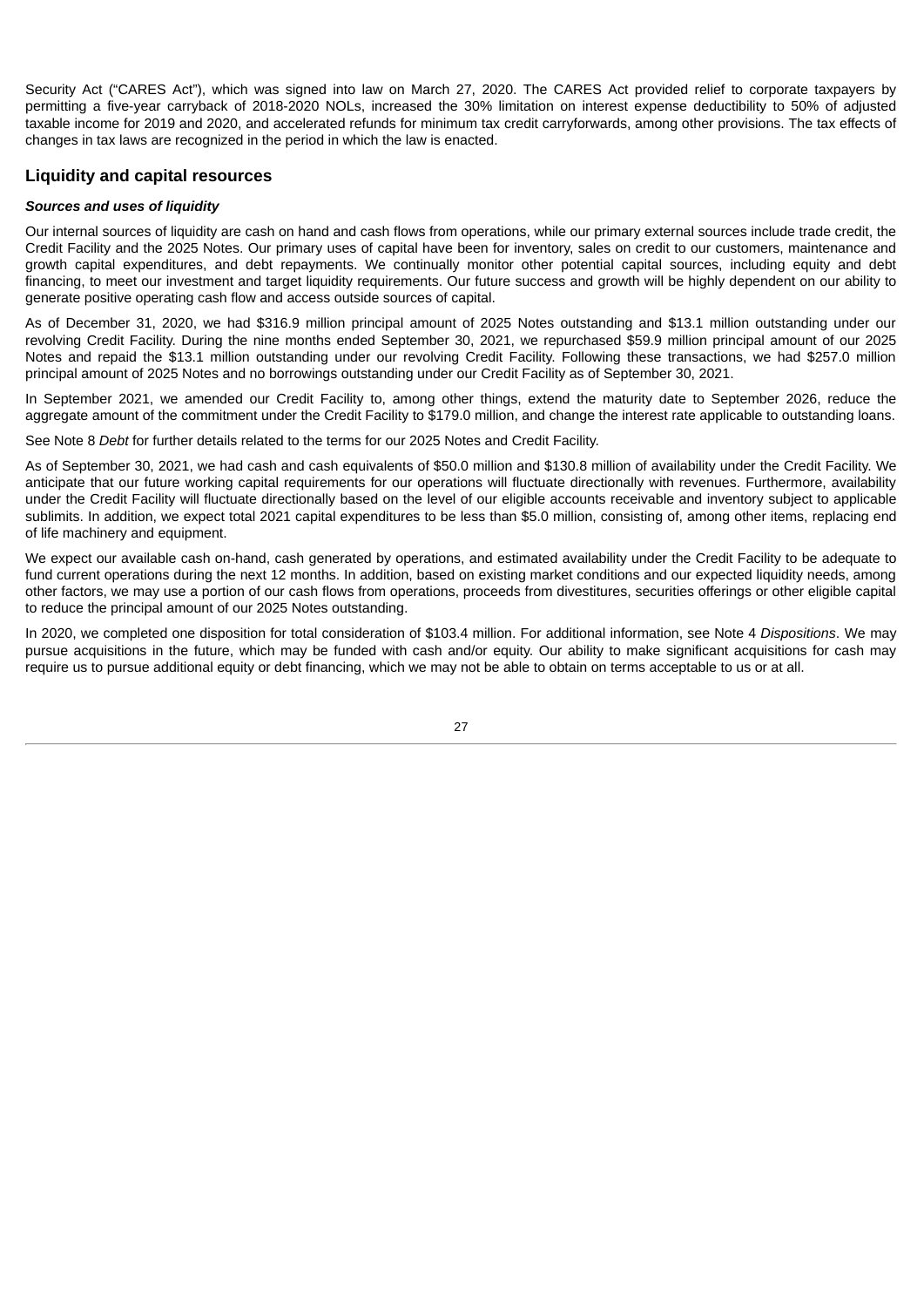Our cash flows for the nine months ended September 30, 2021 and 2020 are presented below (in millions):

|                                                            | Nine Months Ended September 30, |             |        |  |
|------------------------------------------------------------|---------------------------------|-------------|--------|--|
|                                                            |                                 | 2021        | 2020   |  |
| Net cash provided by (used in) operating activities        |                                 | $(8.1)$ \$  |        |  |
| Net cash provided by investing activities                  |                                 | 4.5         | 2.0    |  |
| Net cash used in financing activities                      |                                 | (74.6)      | (41.5) |  |
| Effect of exchange rate changes on cash                    |                                 | (0.4)       | (0.1)  |  |
| Net decrease in cash, cash equivalents and restricted cash | Ф                               | $(78.6)$ \$ | (37.9) |  |

### *Net cash provided by (used in) operating activities*

Net cash used in operating activities was \$8.1 million for the nine months ended September 30, 2021 compared to \$1.7 million of cash provided by operating activities for the nine months ended September 30, 2020. This decline in operating cash flows is primarily attributable to changes in working capital which provided cash of \$2.8 million for the nine months ended September 30, 2021 compared to providing \$31.6 million of cash for the nine months ended September 30, 2020. This decline was partially offset by an improvement in net income adjusted for non-cash items which used \$10.9 million of cash for the nine months ended September 30, 2021 compared to using \$29.9 million for the nine months ended September 30, 2020.

#### *Net cash provided by investing activities*

Net cash provided by investing activities was \$4.5 million for the nine months ended September 30, 2021 including \$6.8 million of proceeds from the sale of property and equipment, partially offset by \$1.3 million of cash paid for the net working capital settlement related to the disposition of our ABZ and QVA valve brands and \$1.0 million of capital expenditures. Net cash provided by investing activities was \$2.0 million for the nine months ended September 30, 2020 including \$3.6 million of proceeds from the sale of property and equipment, partially offset by \$2.2 million of capital expenditures for property and equipment.

### *Net cash used in financing activities*

Net cash used in financing activities was \$74.6 million for the nine months ended September 30, 2021 including \$58.6 million of cash used to repurchase 2025 Notes and \$13.1 million of repayments on the revolving Credit Facility. Net cash used in financing activities was \$41.5 million for the nine months ended September 30, 2020 including \$27.6 million of cash used to repurchase 2021 Notes \$9.4 million paid for deferred financing costs and a \$3.5 million early participation payment for the bond exchange.

#### *Supplemental Guarantor Financial Information*

The Company's 2025 Notes are guaranteed by our domestic subsidiaries which are 100% owned, directly or indirectly, by the Company. The guarantees are full and unconditional, joint and several.

The guarantees of the 2025 Notes are (i) pari passu in right of payment with all existing and future senior indebtedness of such guarantor, including all obligations under our Credit Facility; (ii) secured by certain collateral of such guarantor, subject to permitted liens under the indenture governing the 2025 Notes; (iii) effectively senior to all unsecured indebtedness of that guarantor, to the extent of the value of the collateral securing the 2025 Notes (after giving effect to the liens securing our Credit Facility and any other senior liens on the collateral); and (v) senior in right of payment to any future subordinated indebtedness of that guarantor.

In the event of a bankruptcy, liquidation or reorganization of any of the non-guarantor subsidiaries of the 2025 Notes, the non-guarantor subsidiaries of such notes will pay the holders of their debt and their trade creditors before they will be able to distribute any of their assets to the Company or to any guarantors.

The 2025 Notes guarantees shall each be released upon (i) any sale or other disposition of all or substantially all of the assets of such guarantor (by merger, consolidation or otherwise) to a person that is not (either before or after giving effect to such transaction) the Company or a subsidiary, if the sale or other disposition does not violate the applicable provisions of the indenture governing such notes; (ii) any sale, exchange or transfer (by merger, consolidation or otherwise) of the equity interests of such guarantor after which the applicable guarantor is no longer a subsidiary, which sale, exchange or transfer does not violate the applicable provisions of the indenture governing such notes; (iii) legal or covenant defeasance or satisfaction and discharge of the indenture governing such notes; or (iv) dissolution of such guarantor, provided no default or event of default has occurred that is continuing.

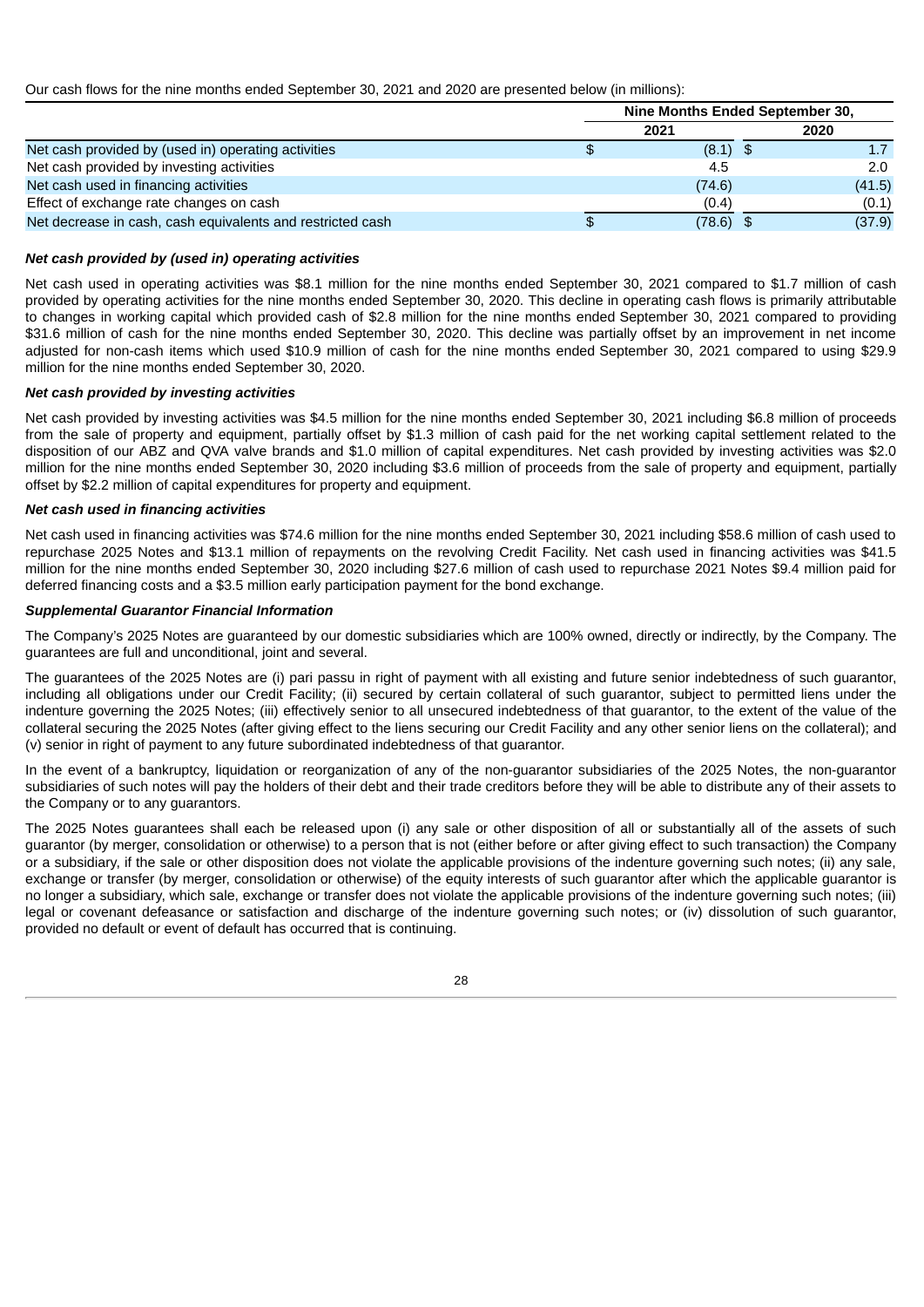The obligations of each guarantor of the 2025 Notes under its guarantee will be limited to the maximum amount as will, after giving effect to all other contingent and fixed liabilities of such guarantor (including, without limitation, any guarantees under the Credit Facility) and any collections from or payments made by or on behalf of any other guarantor in respect of the obligations of such other guarantor under its guarantee or pursuant to its contribution obligations under the applicable indenture, result in the obligations of such guarantor under its guarantee not constituting a fraudulent conveyance, fraudulent preference or fraudulent transfer or otherwise reviewable transaction under applicable law. Nonetheless, in the event of the bankruptcy, insolvency or financial difficulty of a guarantor, such guarantor's obligations under its guarantee may be subject to review and avoidance under applicable fraudulent conveyance, fraudulent preference, fraudulent transfer and insolvency laws.

We are presenting the following summarized financial information for the Company and the subsidiary guarantors (collectively referred to as the "Obligated Group") pursuant to Rule 13-01 of Regulation S-X, Guarantors and Issuers of Guaranteed Securities Registered or Being Registered. For purposes of the following summarized financial information, transactions between the Company and the subsidiary guarantors, presented on a combined basis, have been eliminated and information for the non-guarantor subsidiaries have been excluded. Amounts due to the non-guarantor subsidiaries and other related parties, as applicable, have been separately presented within the summarized financial information below.

Summarized financial information for the year-to-date interim period and the most recent annual period was as follows (in thousands):

|                                            |   | <b>Three Months Ended September</b><br>30. |                           |           |      | <b>Nine Months Ended September</b><br>30. |                   |            |  |
|--------------------------------------------|---|--------------------------------------------|---------------------------|-----------|------|-------------------------------------------|-------------------|------------|--|
| <b>Summarized Statements of Operations</b> |   | 2021                                       |                           | 2020      |      | 2021                                      |                   | 2020       |  |
| Revenue                                    | œ | 108.099                                    | - \$                      | 79.676    | - \$ | 287,336                                   | \$                | 313.838    |  |
| Cost of sales                              |   | 86.495                                     |                           | 69.856    |      | 229.143                                   |                   | 284.494    |  |
| Operating loss                             |   | (3,998)                                    |                           | (40, 311) |      | (31,892)                                  |                   | (126, 286) |  |
| Net loss                                   |   | (11,587)                                   |                           | (21,551)  |      | (63,056)                                  |                   | (64, 189)  |  |
|                                            |   |                                            |                           |           |      |                                           |                   |            |  |
|                                            |   |                                            | <b>September 30, 2021</b> |           |      |                                           | December 31, 2020 |            |  |

|                                        | _ _ _ _ _ _ _ _ _ _ _ _ _ _ _ _ _ |            |         |
|----------------------------------------|-----------------------------------|------------|---------|
| <b>Summarized Balance Sheet</b>        |                                   |            |         |
| Current assets                         | \$                                | 323,397 \$ | 385.364 |
| Non-current assets                     |                                   | 301.761    | 332,486 |
|                                        |                                   |            |         |
| <b>Current liabilities</b>             | \$                                | 135,483 \$ | 105,393 |
| Payables to non-guarantor subsidiaries |                                   | 112.950    | 102,885 |
| Non-current liabilities                |                                   | 258,977    | 324.954 |

#### *Off-balance sheet arrangements*

As of September 30, 2021, we had no off-balance sheet instruments or financial arrangements, other than letters of credit entered into in the ordinary course of business.

### **Critical accounting policies and estimates**

There have been no material changes in our critical accounting policies and procedures during the nine months ended September 30, 2021. For a detailed discussion of our critical accounting policies and estimates, refer to our 2020 Annual Report on Form 10-K. For recent accounting pronouncements, refer to Note 2 *Recent Accounting Pronouncements*.

#### <span id="page-28-0"></span>**Item 3. Quantitative and qualitative disclosures about market risk**

<span id="page-28-1"></span>Not required under Regulation S-K for "smaller reporting companies."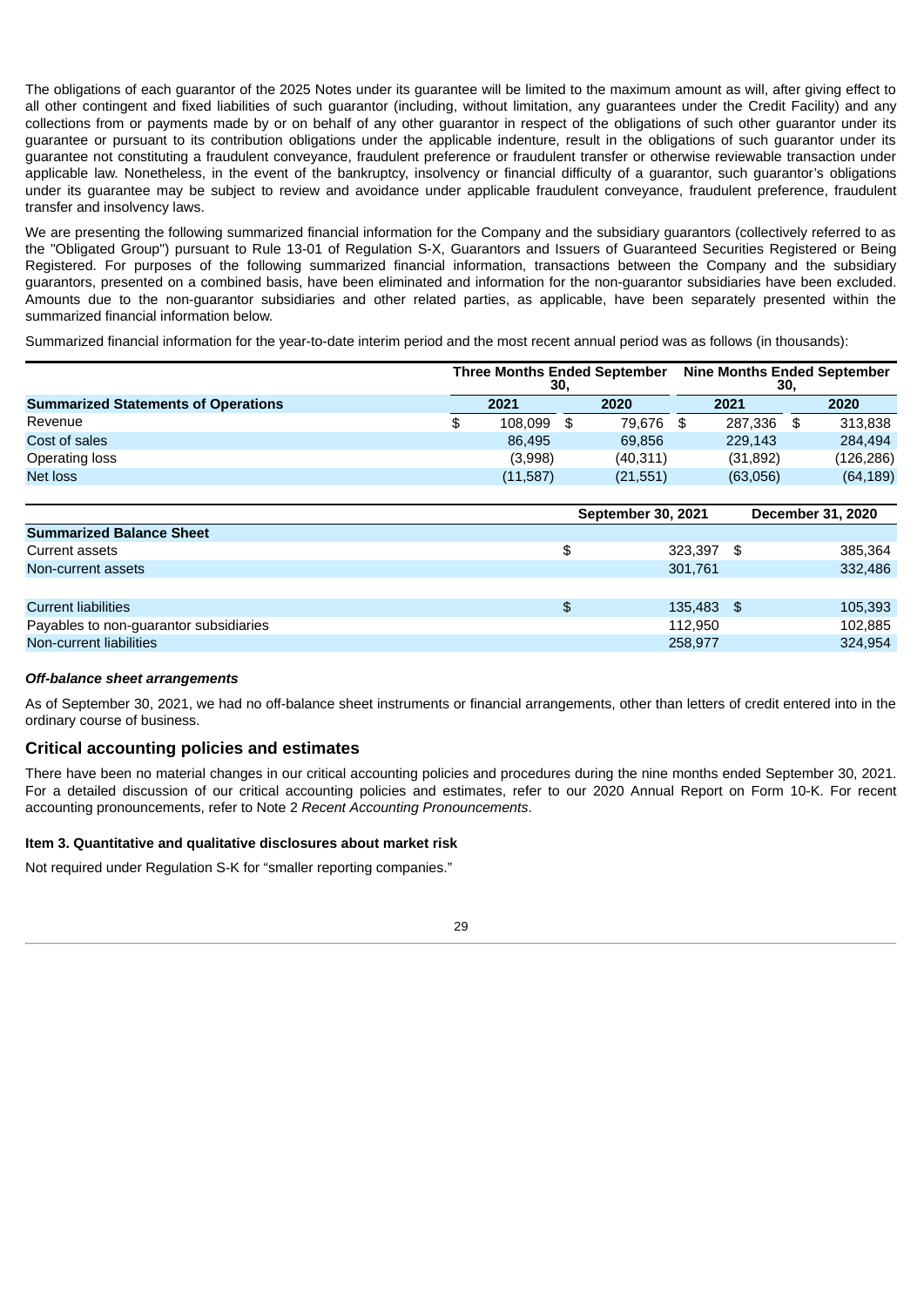#### **Item 4. Controls and Procedures**

#### **Evaluation of Disclosure Controls and Procedures**

We maintain disclosure controls and procedures as defined under Rules 13a-15(e) and 15d-15(e) of the Exchange Act. Our disclosure controls and procedures have been designed to provide reasonable assurance that information required to be disclosed in our reports filed or submitted under the Exchange Act is recorded, processed, summarized, and reported within the time periods specified in the SEC's rules and forms. Our disclosure controls and procedures include controls and procedures designed to ensure that information required to be disclosed in reports filed or submitted under the Exchange Act is accumulated and communicated to our management, including our Chief Executive Officer and Chief Financial Officer, as appropriate, to allow timely decisions regarding required disclosure.

Our management, under the supervision and with the participation of our Chief Executive Officer and our Chief Financial Officer, evaluated the effectiveness of our disclosure controls and procedures pursuant to Exchange Act Rule 13a-15(b) as of September 30, 2021. Based on that evaluation, our Chief Executive Officer and Chief Financial Officer concluded that our disclosure controls and procedures were effective as of September 30, 2021.

#### **Changes in Internal Control over Financial Reporting**

There have been no changes in our internal control over financial reporting during the quarter ended September 30, 2021 that have materially affected, or are reasonably likely to materially affect, our internal control over financial reporting.

#### <span id="page-29-0"></span>**PART II — OTHER INFORMATION**

#### <span id="page-29-1"></span>**Item 1. Legal Proceedings**

Information related to Item 1. Legal Proceedings is included in Note 12 *Commitments and Contingencies*, which is incorporated herein by reference.

### <span id="page-29-2"></span>**Item 1A. Risk Factors**

For additional information about our risk factors, see "Risk Factors" in Item 1A of our 2020 Annual Report on Form 10-K.

### <span id="page-29-3"></span>**Item 2. Unregistered Sales of Equity Securities and Use of Proceeds**

In November 2021, our board of directors approved a program for the repurchase of outstanding shares of our common stock with an aggregate purchase amount of up to \$10 million.

Following is a summary of our repurchases of our common stock during the three months ended September 30, 2021.

| <b>Period</b>                          | <b>Total number of</b><br>shares<br>purchased (a) | Average price<br>paid per share | <b>Total number of</b><br>shares purchased<br>as part of publicly<br>announced plan or<br>programs | <b>Maximum value of</b><br>shares that may yet<br>be purchased under<br>the plan or program<br>(in thousands) |
|----------------------------------------|---------------------------------------------------|---------------------------------|----------------------------------------------------------------------------------------------------|---------------------------------------------------------------------------------------------------------------|
| July 1, 2021 - July 31, 2021           | 45 \$                                             | 24.25                           | $-$ \$                                                                                             |                                                                                                               |
| August 1, 2021 - August 31, 2021       | $-$ \$                                            |                                 | $-$ \$                                                                                             |                                                                                                               |
| September 1, 2021 - September 30, 2021 | $-$ \$                                            |                                 | $-$ \$                                                                                             |                                                                                                               |
| Total                                  | 45 \$                                             | 24.25                           |                                                                                                    |                                                                                                               |

<span id="page-29-4"></span>(a) All of the 45 shares purchased during the three months ended September 30, 2021 were acquired from employees in connection with the settlement of income tax and related benefit withholding obligations arising from the vesting of restricted stock grants. These shares were not part of a publicly announced program to purchase common stock.

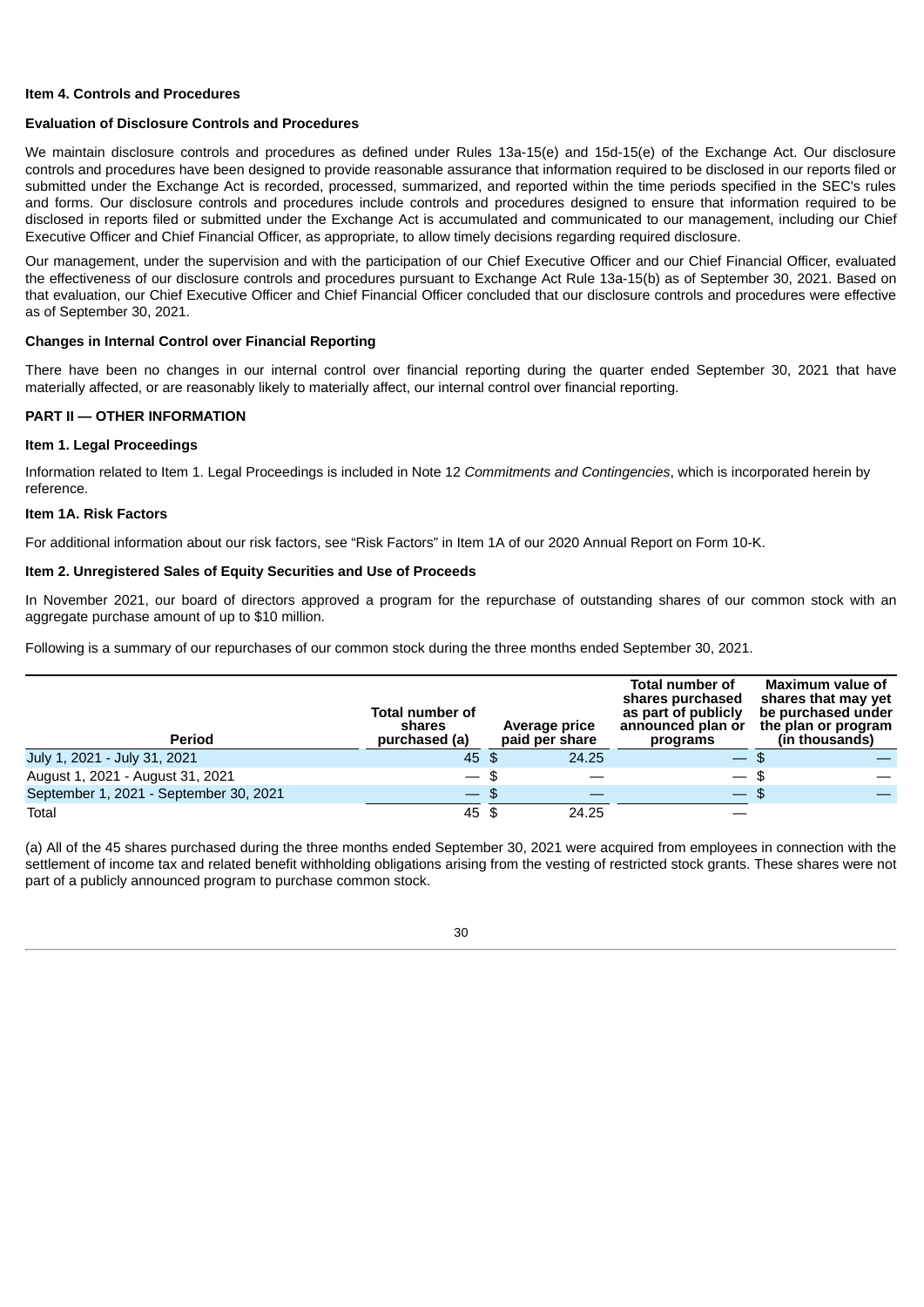# **Item 3. Defaults Upon Senior Securities**

None.

# <span id="page-30-0"></span>**Item 4. Mine Safety Disclosures**

Not applicable.

### <span id="page-30-1"></span>**Item 5. Other Information**

None

# <span id="page-30-2"></span>**Item 6. Exhibits Exhibit**

| Number    | <b>DESCRIPTION</b>                                                                                                                                                                                                                                                                                                                                                                                                                      |
|-----------|-----------------------------------------------------------------------------------------------------------------------------------------------------------------------------------------------------------------------------------------------------------------------------------------------------------------------------------------------------------------------------------------------------------------------------------------|
| 10.1      | Credit Agreement Amendment, dated as of September 8, 2021, among the Company, as borrower, the other<br><u>borrowers party thereto, the quarantors party thereto, the lenders party thereto, Wells Fargo Bank, National</u><br>Association, as Administrative Agent, and the other parties named therein (incorporated herein by reference to<br>Exhibit 10.1 to the Company's Current Report on Form 8-K, filed on September 8, 2021). |
| $22.1*$   | Subsidiary guarantors of the Company's Convertible Secured Notes due 2025.                                                                                                                                                                                                                                                                                                                                                              |
| $31.1**$  | Certification of Chief Executive Officer pursuant to Section 302 of the Sarbanes-Oxley Act of 2002.                                                                                                                                                                                                                                                                                                                                     |
| $31.2**$  | Certification of Chief Financial Officer pursuant to Section 302 of the Sarbanes-Oxley Act of 2002.                                                                                                                                                                                                                                                                                                                                     |
| $32.1**$  | Certification of Chief Executive Officer pursuant to Section 906 of the Sarbanes-Oxley Act of 2002.                                                                                                                                                                                                                                                                                                                                     |
| $32.2**$  | Certification of Chief Financial Officer pursuant to Section 906 of the Sarbanes-Oxley Act of 2002.                                                                                                                                                                                                                                                                                                                                     |
| 101.INS** | Inline XBRL Instance Document                                                                                                                                                                                                                                                                                                                                                                                                           |
| 101.SCH** | Inline XBRL Taxonomy Extension Schema Document.                                                                                                                                                                                                                                                                                                                                                                                         |
| 101.CAL** | - Inline XBRL Taxonomy Extension Calculation Linkbase Document.                                                                                                                                                                                                                                                                                                                                                                         |
| 101.LAB** | - Inline XBRL Taxonomy Extension Label Linkbase Document.                                                                                                                                                                                                                                                                                                                                                                               |
| 101.PRE** | Inline XBRL Taxonomy Extension Presentation Linkbase Document.<br>$\hspace{0.1mm}-\hspace{0.1mm}$                                                                                                                                                                                                                                                                                                                                       |
| 101.DEF** | - Inline XBRL Taxonomy Extension Definition Linkbase Document.                                                                                                                                                                                                                                                                                                                                                                          |
| $104**$   | Cover Page Interactive Data File (formatted as Inline XBRL and contained in Exhibit 101)                                                                                                                                                                                                                                                                                                                                                |
|           |                                                                                                                                                                                                                                                                                                                                                                                                                                         |

<span id="page-30-3"></span>\*Previously filed. \*\*Filed herewith.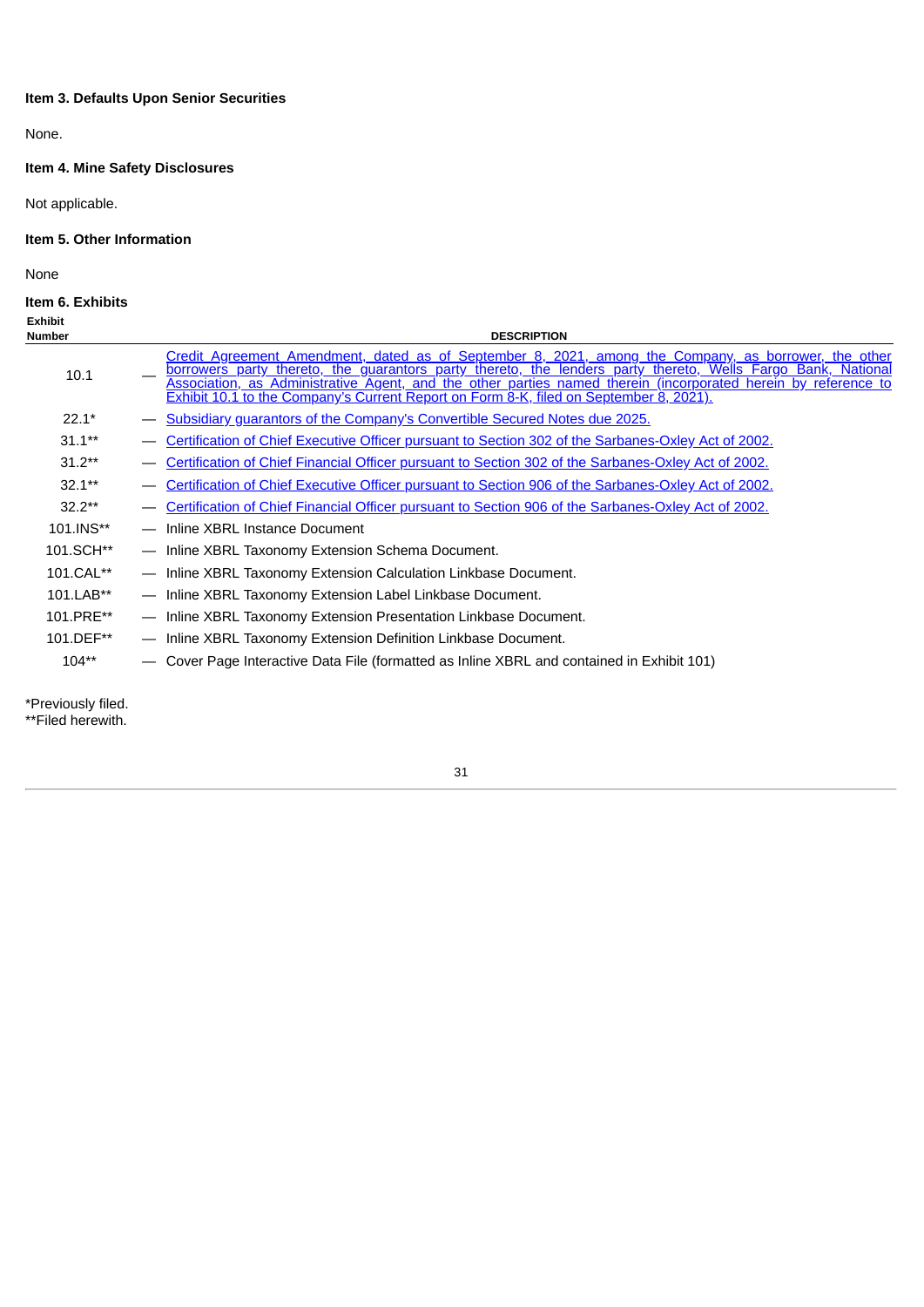#### **SIGNATURES**

As required by Section 13 or 15(d) of the Securities Exchange Act of 1934, the registrant has authorized this report to be signed on its behalf by the undersigned authorized individuals.

### **FORUM ENERGY TECHNOLOGIES, INC.**

Date: November 5, 2021 By: /s/ D. Lyle Williams, Jr.

D. Lyle Williams, Jr. Executive Vice President and Chief Financial Officer (As Duly Authorized Officer and Principal Financial Officer)

By: /s/ John McElroy

John McElroy Vice President and Chief Accounting Officer (As Duly Authorized Officer and Principal Accounting Officer)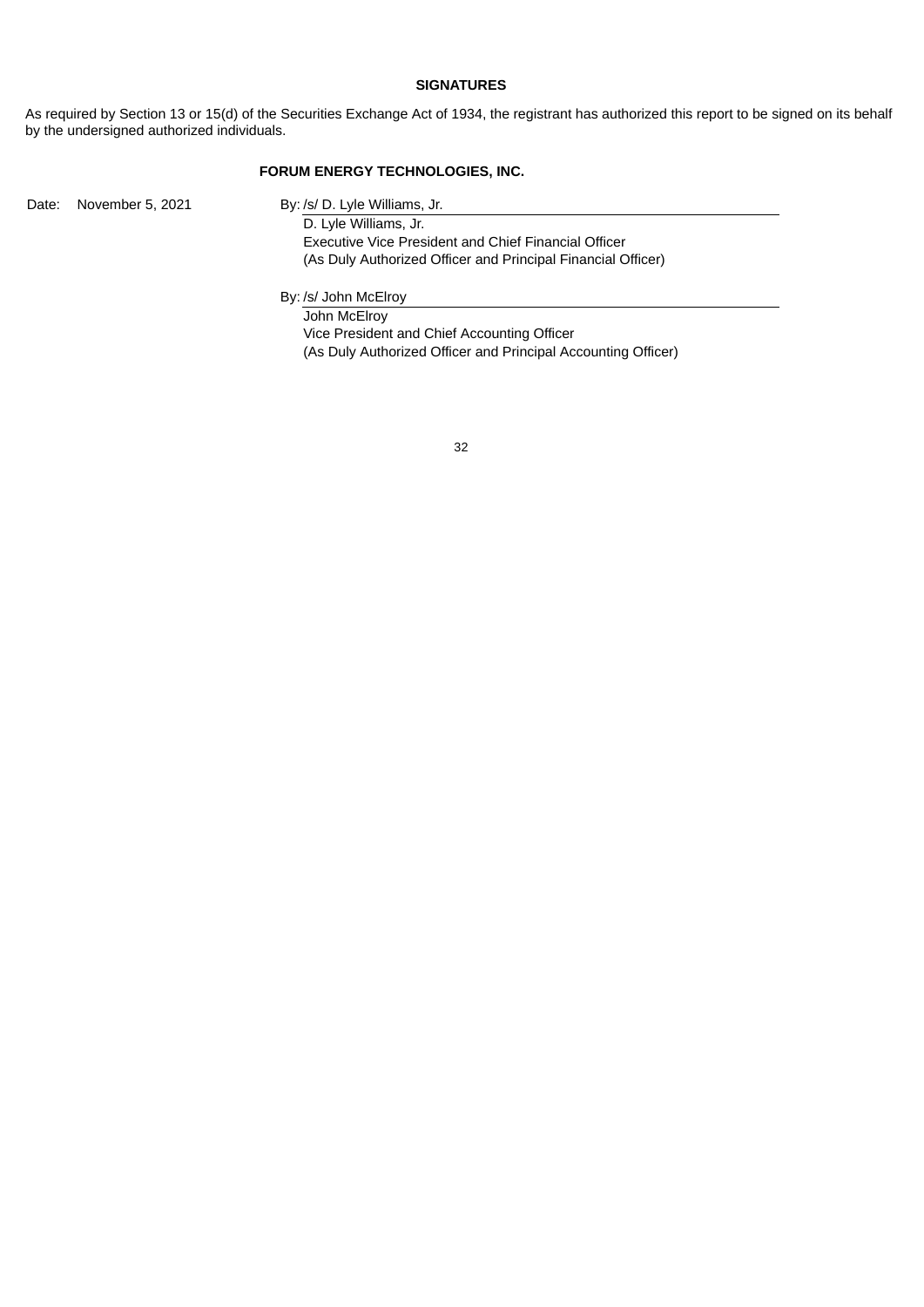### **Forum Energy Technologies, Inc. Certification**

<span id="page-32-0"></span>I, C. Christopher Gaut, certify that:

- 1. I have reviewed this quarterly report on Form 10-Q of Forum Energy Technologies, Inc.;
- 2. Based on my knowledge, this report does not contain any untrue statement of a material fact or omit to state a material fact necessary to make the statements made, in light of the circumstances under which such statements were made, not misleading with respect to the period covered by this report;
- 3. Based on my knowledge, the financial statements, and other financial information included in this report, fairly present in all material respects the financial condition, results of operations and cash flows of the registrant as of, and for, the periods presented in this report;
- 4. The registrant's other certifying officer and I are responsible for establishing and maintaining disclosure controls and procedures (as defined in Exchange Act Rules 13a-15(e) and 15d-15(e)) and internal control over financial reporting (as defined in Exchange Act Rules 13a-15(f) and 15d-15(f)) for the registrant and have:
	- a. Designed such disclosure controls and procedures, or caused such disclosure controls and procedures to be designed under our supervision, to ensure that material information relating to the registrant, including its consolidated subsidiaries, is made known to us by others within those entities, particularly during the period in which this report is being prepared;
	- b. Designed such internal control over financial reporting, or caused such internal control over financial reporting to be designed under our supervision, to provide reasonable assurance regarding the reliability of financial reporting and the preparation of financial statements for external purposes in accordance with generally accepted accounting principles;
	- c. Evaluated the effectiveness of the registrant's disclosure controls and procedures and presented in this report our conclusions about the effectiveness of the disclosure controls and procedures, as of the end of the period covered by this report based on such evaluation; and
	- d. Disclosed in this report any change in the registrant's internal control over financial reporting that occurred during the registrant's most recent fiscal quarter (the registrant's fourth fiscal quarter in the case of an annual report) that has materially affected, or is reasonably likely to materially affect, the registrant's internal control over financial reporting; and
- 5. The registrant's other certifying officer and I have disclosed, based on our most recent evaluation of internal control over financial reporting, to the registrant's auditors and the audit committee of the registrant's board of directors (or persons performing the equivalent functions):
	- a. All significant deficiencies and material weaknesses in the design or operation of internal control over financial reporting which are reasonably likely to adversely affect the registrant's ability to record, process, summarize and report financial information; and
	- b. Any fraud, whether or not material, that involves management or other employees who have a significant role in the registrant's internal control over financial reporting.

Date: November 5, 2021 By: /s/ C. Christopher Gaut

C. Christopher Gaut President, Chief Executive Officer and Chairman of the Board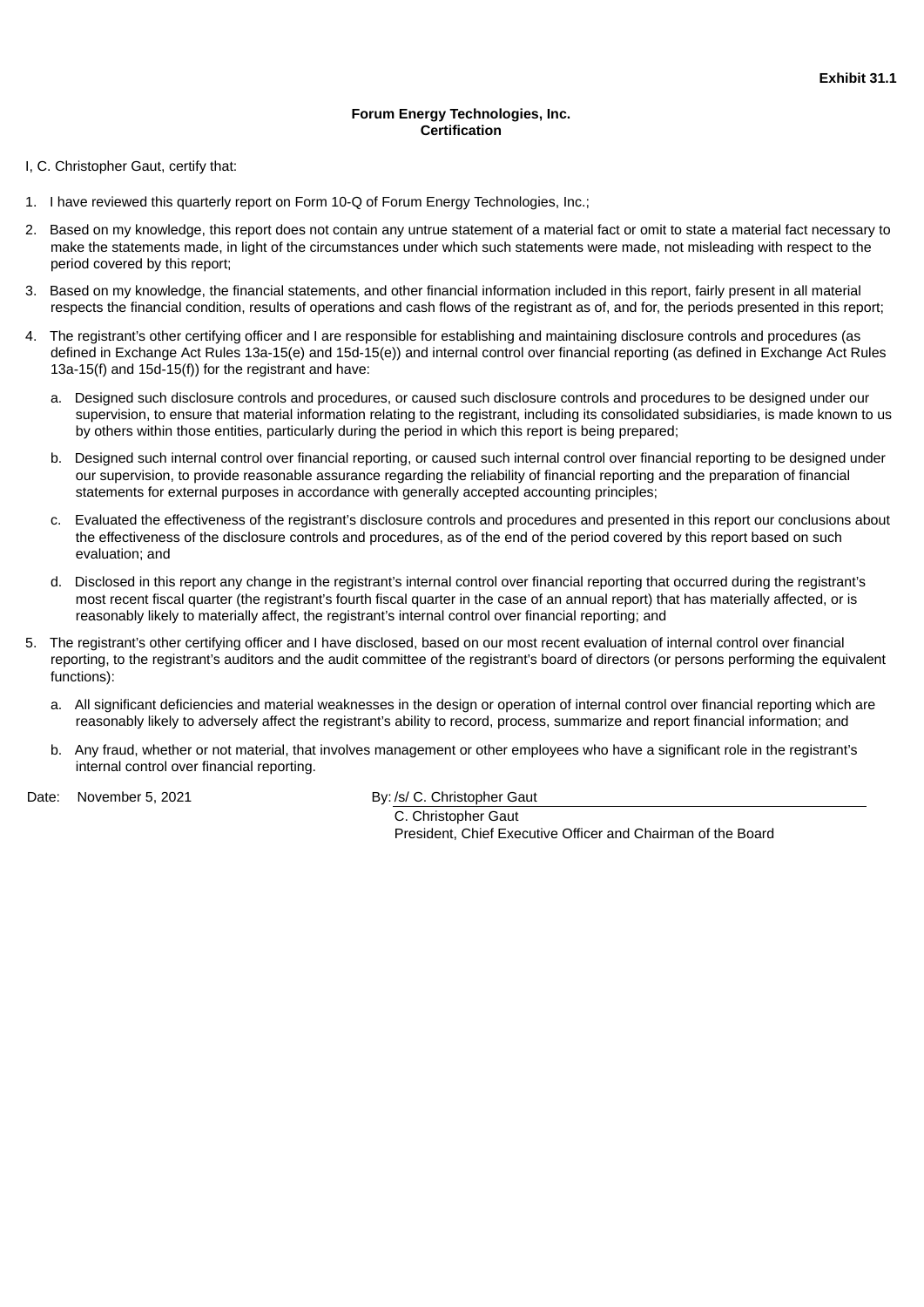### **Forum Energy Technologies, Inc. Certification**

<span id="page-33-0"></span>I, D. Lyle Williams, Jr., certify that:

- 1. I have reviewed this quarterly report on Form 10-Q of Forum Energy Technologies, Inc.;
- 2. Based on my knowledge, this report does not contain any untrue statement of a material fact or omit to state a material fact necessary to make the statements made, in light of the circumstances under which such statements were made, not misleading with respect to the period covered by this report;
- 3. Based on my knowledge, the financial statements, and other financial information included in this report, fairly present in all material respects the financial condition, results of operations and cash flows of the registrant as of, and for, the periods presented in this report;
- 4. The registrant's other certifying officer and I are responsible for establishing and maintaining disclosure controls and procedures (as defined in Exchange Act Rules 13a-15(e) and 15d-15(e)) and internal control over financial reporting (as defined in Exchange Act Rules 13a-15(f) and 15d-15(f)) for the registrant and have:
	- a. Designed such disclosure controls and procedures, or caused such disclosure controls and procedures to be designed under our supervision, to ensure that material information relating to the registrant, including its consolidated subsidiaries, is made known to us by others within those entities, particularly during the period in which this report is being prepared;
	- b. Designed such internal control over financial reporting, or caused such internal control over financial reporting to be designed under our supervision, to provide reasonable assurance regarding the reliability of financial reporting and the preparation of financial statements for external purposes in accordance with generally accepted accounting principles;
	- c. Evaluated the effectiveness of the registrant's disclosure controls and procedures and presented in this report our conclusions about the effectiveness of the disclosure controls and procedures, as of the end of the period covered by this report based on such evaluation; and
	- d. Disclosed in this report any change in the registrant's internal control over financial reporting that occurred during the registrant's most recent fiscal quarter (the registrant's fourth fiscal quarter in the case of an annual report) that has materially affected, or is reasonably likely to materially affect, the registrant's internal control over financial reporting; and
- 5. The registrant's other certifying officer and I have disclosed, based on our most recent evaluation of internal control over financial reporting, to the registrant's auditors and the audit committee of the registrant's board of directors (or persons performing the equivalent functions):
	- a. All significant deficiencies and material weaknesses in the design or operation of internal control over financial reporting which are reasonably likely to adversely affect the registrant's ability to record, process, summarize and report financial information; and
	- b. Any fraud, whether or not material, that involves management or other employees who have a significant role in the registrant's internal control over financial reporting.

Date: November 5, 2021 By: /s/ D. Lyle Williams, Jr.

D. Lyle Williams, Jr. Executive Vice President and Chief Financial Officer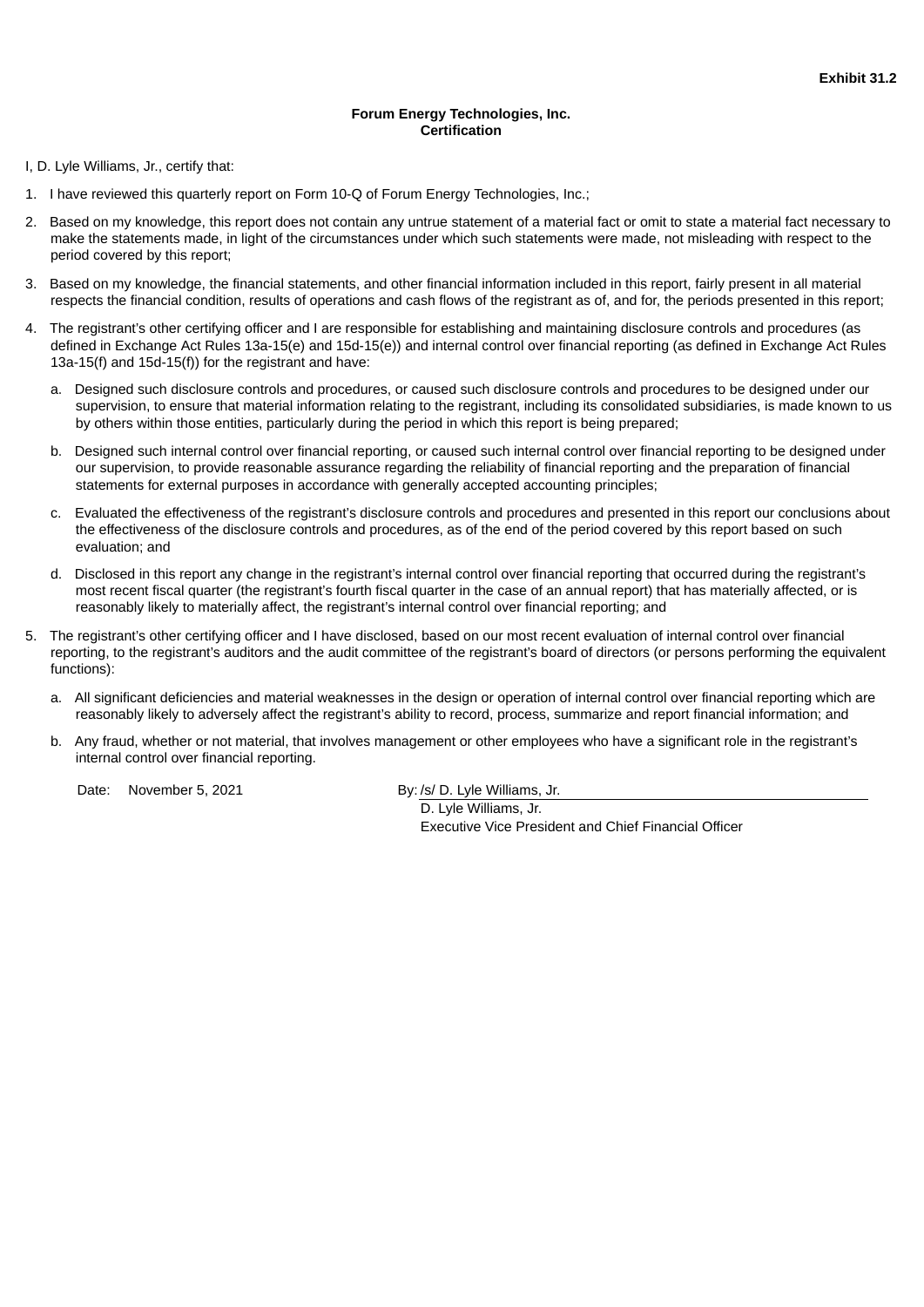### Certification Pursuant to 18 U.S.C. Section 1350 (Adopted Pursuant to Section 906 of the Sarbanes-Oxley Act of 2002)

<span id="page-34-0"></span>In connection with the Quarterly Report on Form 10-Q of Forum Energy Technologies, Inc. (the "Company") for the quarter ended September 30, 2021, as filed with the Securities and Exchange Commission on the date hereof (the "Report"), C. Christopher Gaut, as Chief Executive Officer of the Company, hereby certifies, pursuant to 18 U.S.C. § 1350, as adopted pursuant to § 906 of the Sarbanes-Oxley Act of 2002, that, to the best of his knowledge:

(1) The Report fully complies with the requirements of Section 13(a) or 15(d) of the Securities Exchange Act of 1934, as amended (the "Exchange Act"); and

(2) The information contained in the Report fairly presents, in all material respects, the financial condition and results of operations of the Company.

Date: November 5, 2021 By: /s/ C. Christopher Gaut C. Christopher Gaut

President, Chief Executive Officer and Chairman of the Board

A signed original of this written statement required by Section 906 has been provided to the Company and will be retained by the Company and furnished to the Securities and Exchange Commission or its staff upon request.

This certification shall not be deemed filed by the Company for purposes of § 18 of the Exchange Act.